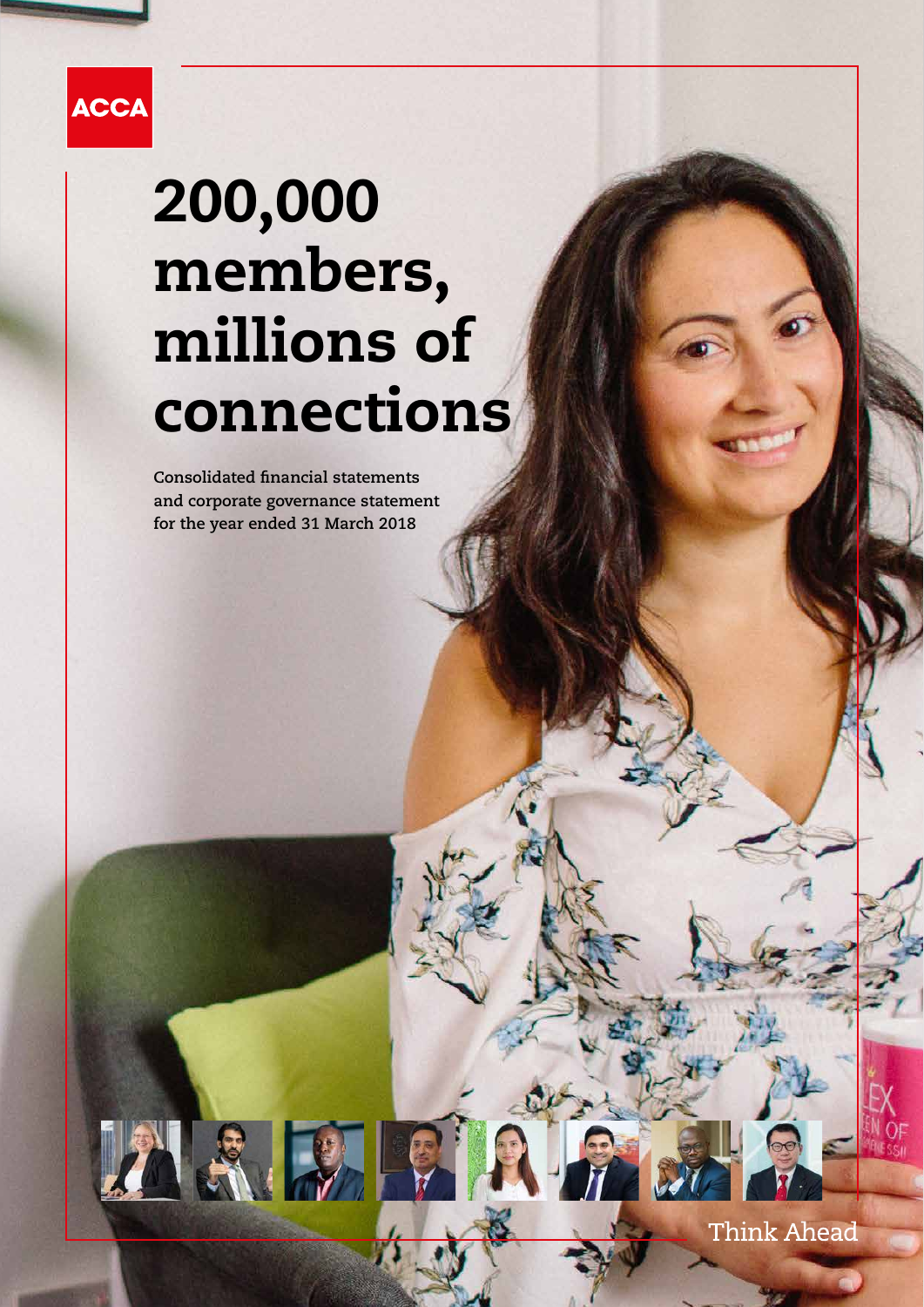# **Contents**

| Five year summary                                                                                       | 2  |
|---------------------------------------------------------------------------------------------------------|----|
| Foreword                                                                                                | 3  |
| Consolidated financial statements<br>of the Association of Chartered<br>Certified Accountants           |    |
| Corporate Governance Statement                                                                          | 37 |
| Report from the Audit Committee                                                                         | 45 |
| Independent Auditor's Report to the Members<br>of the Association of Chartered Certified<br>Accountants | 49 |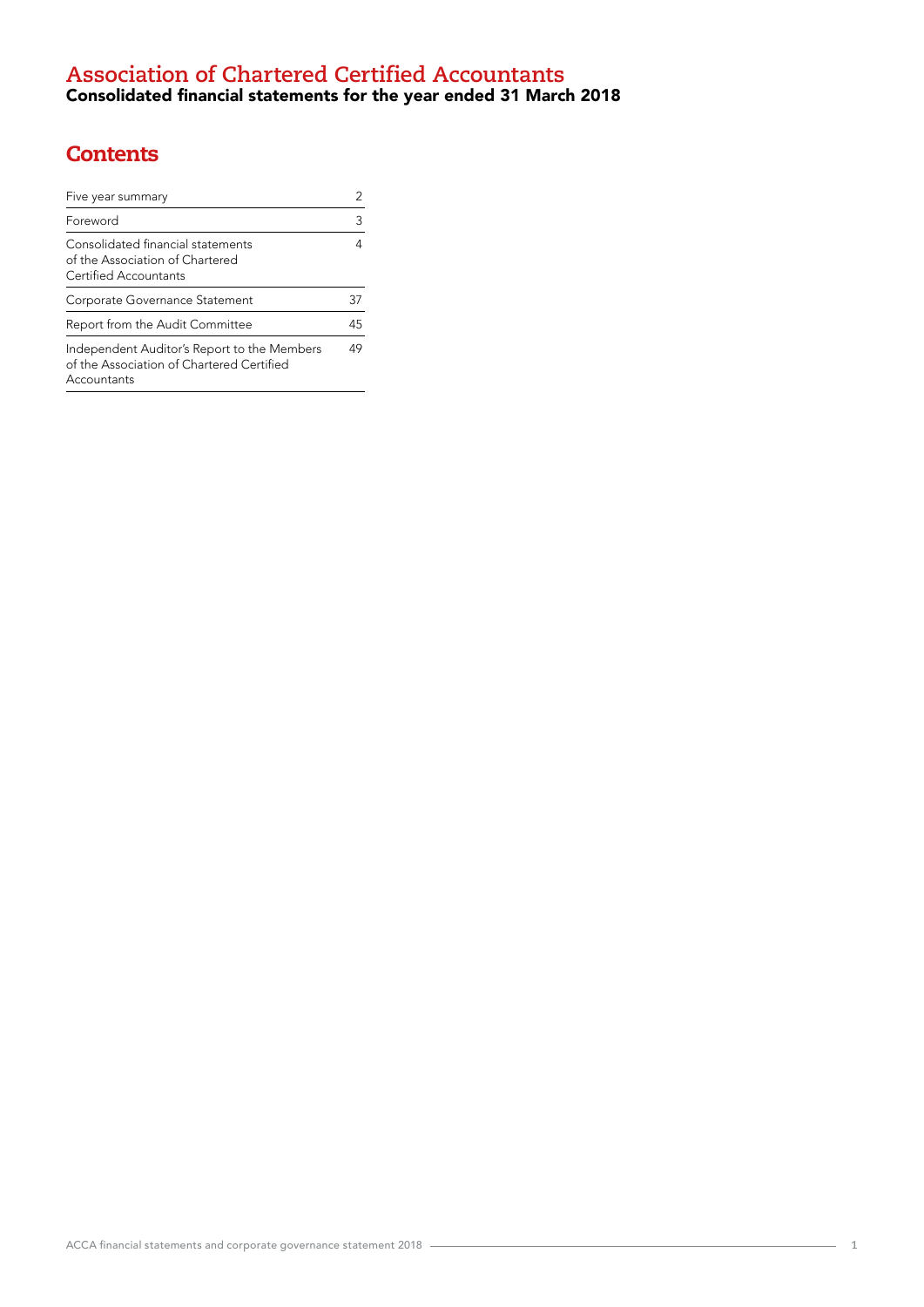## Association of Chartered Certified Accountants **Five Year Summary**  ACCA and subsidiaries

|                                         |             |             |             | restated    |             |
|-----------------------------------------|-------------|-------------|-------------|-------------|-------------|
|                                         | Mar<br>2018 | Mar<br>2017 | Mar<br>2016 | Mar<br>2015 | Mar<br>2014 |
|                                         | £'000       | £'000       | £'000       | £'000       | £'000       |
| Operating income                        | 201,176     | 182,153     | 175,696     | 163,952     | 159,026     |
| Operating (deficit)/surplus             | (8,625)     | (5,974)     | 4,266       | 4,239       | 10,733      |
| Other (losses)/gains                    | (108)       | 129         | (231)       | 1,203       | (734)       |
| Net finance income                      | 33,176      | 1,126       | 1,189       | 869         | 334         |
| Surplus/(deficit) before tax            | 24,443      | (4,719)     | 5,224       | 6,311       | 10,333      |
| Tax                                     | (7, 724)    | (1, 841)    | (2,368)     | (1,029)     | (81)        |
| Surplus/(deficit) for the year          | 16,719      | (6, 560)    | 2,856       | 5,282       | 10,252      |
| Recognition of actuarial gains/(losses) | 4,600       | (16, 893)   | (749)       | (3,585)     | 4,694       |
| Other comprehensive income              |             |             |             |             |             |
| excluding actuarial gains/(losses)      | (23, 806)   | 11,905      | 3,568       | 7,018       | 3,848       |
| Total other comprehensive income        | (19, 206)   | (4,988)     | 2,819       | 3,433       | 8,542       |
| Total comprehensive income              | (2, 487)    | (11, 548)   | 5,675       | 8,715       | 18,794      |
| Non-current assets                      | 138,079     | 133,865     | 106,513     | 109,663     | 76,596      |
| Current assets                          | 69,922      | 68,390      | 82,505      | 70,305      | 88,467      |
| Total assets                            | 208,001     | 202,255     | 189,018     | 179,968     | 165,063     |
| Non-current liabilities                 | 21,176      | 30,705      | 15,308      | 16,173      | 13,200      |
| Current liabilities                     | 125,898     | 108,136     | 99,712      | 95,472      | 92,255      |
| <b>Total liabilities</b>                | 147,074     | 138,841     | 115,020     | 111,645     | 105,455     |
| Accumulated fund                        | 56,211      | 34,892      | 46,767      | 41,025      | 39,347      |
| Other reserves                          | 4,716       | 28,522      | 27,231      | 27,298      | 20,261      |
| Total funds and reserves                | 60,927      | 63,414      | 73,998      | 68,323      | 59,608      |
| Total reserves and liabilities          | 208,001     | 202,255     | 189,018     | 179,968     | 165,063     |
| <b>Members and Students</b>             | Mar<br>2018 | Mar<br>2017 | Mar<br>2016 | Mar<br>2015 | Mar<br>2014 |
| Members                                 | 208,549     | 198,614     | 188,137     | 178,169     | 169,602     |
| Students and affiliates                 | 503,262     | 486,514     | 480,813     | 455,778     | 435,824     |
|                                         | 711,811     | 685,128     | 668,950     | 633,947     | 605,426     |

All figures are presented under International Financial Reporting Standards (IFRS) as adopted by the European Union.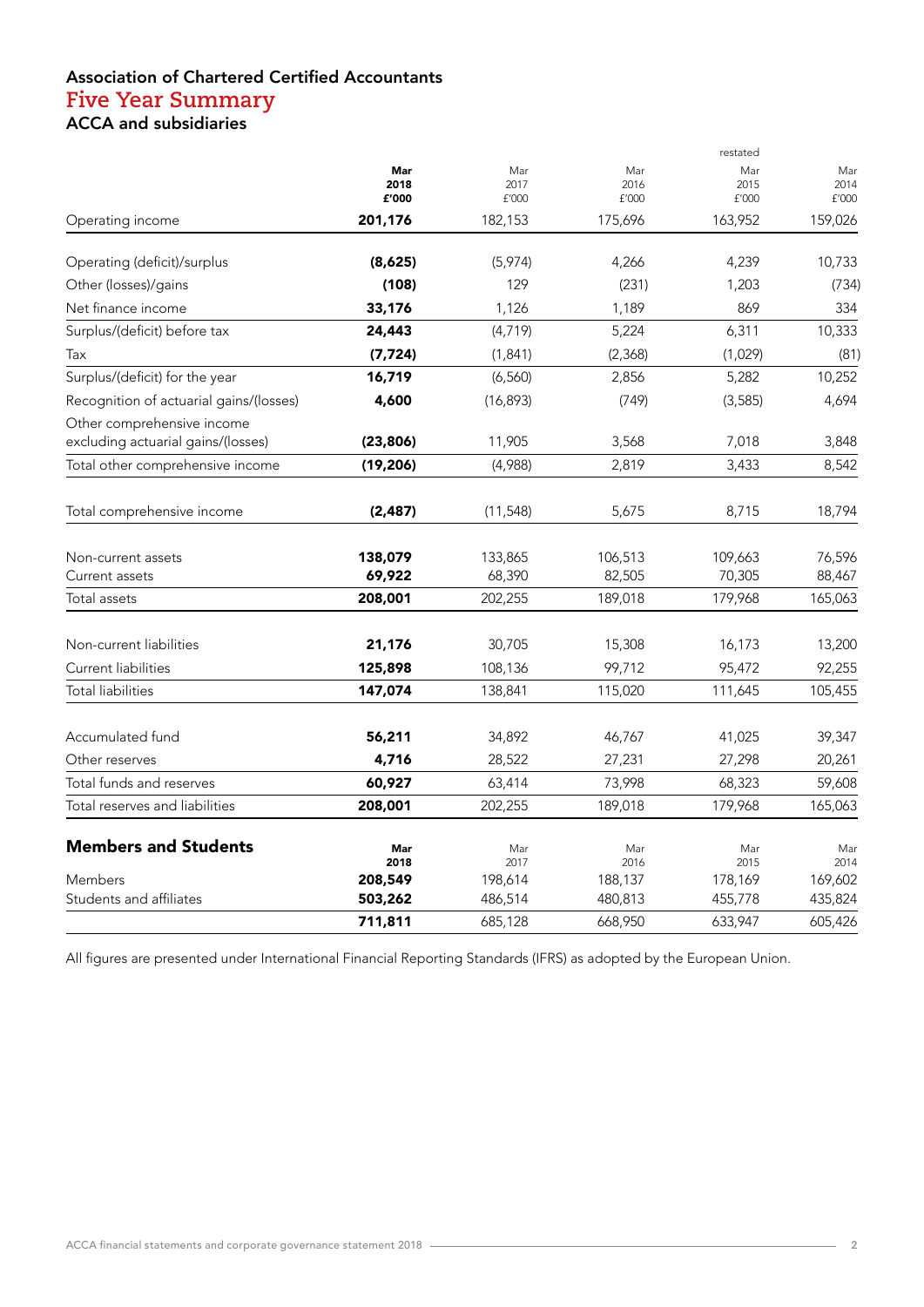## Association of Chartered Certified Accountants **Foreword**

These consolidated financial statements present the results for ACCA and its subsidiaries for the year ended 31 March 2018. ACCA publishes an Integrated Report which provides a wide range of information about ACCA's strategy, governance, performance and prospects to show how we create value for our stakeholders and explains the place we occupy in society.

As our Integrated Report is a wider representation of information which is important to understanding ACCA's performance, we have elected not to produce a Management Commentary. The table below provides a comparison of the content of the Management Commentary with the Integrated Report to enable readers to locate specific information that may be of interest to them.

| Management commentary - key<br>headings       | Content                                                                                                                                              | Integrated Report reference                                                        |
|-----------------------------------------------|------------------------------------------------------------------------------------------------------------------------------------------------------|------------------------------------------------------------------------------------|
| Introduction                                  | Context and basis of preparation                                                                                                                     | Our integrated reporting journey<br>and this year's report                         |
| Nature of ACCA's business                     | Mission and values<br>Competitive environment<br>Economic environment<br>Regulatory environment<br>Products and services                             | About ACCA<br>Our value creation model                                             |
| Strategy and strategic outcomes               | Strategic priorities<br>Mapping priorities to outcomes                                                                                               | Our strategy to 2020                                                               |
| Resources and relationships                   | Resources: financial, human and<br>network; brand development<br>Relationships: global partnerships, key<br>employers, strategic partners, regulator | Our value creation model                                                           |
| Governance, risk and corporate<br>assurance   | Outline of our approach to governance<br>Approach to risk management and<br>major risk types                                                         | Our governance and leadership<br>Our risks and their management                    |
| Strategic outcomes - review of<br>performance | KPI results v target                                                                                                                                 | Our strategic performance in 2017/18                                               |
| Financial review*                             | Supplementary financial information                                                                                                                  | Our strategic performance in 2017/18                                               |
| Social and environmental impact               | Our approach to CSR and significant<br>developments                                                                                                  | Where material, embedded in the<br>appropriate section in the Integrated<br>Report |
| Outlook for next year                         | 2018/19 strategic priorities                                                                                                                         | Our strategy to 2020                                                               |

\*Financial performance in the financial statements is provided in accordance with IFRS. ACCA measures its financial performance on a net operating result basis, prior to accounting for investment income, finance costs, tax and other comprehensive income.

Readers of these financial statements are encouraged to access our Integrated Report, which can be found at: annualreport.accaglobal.com/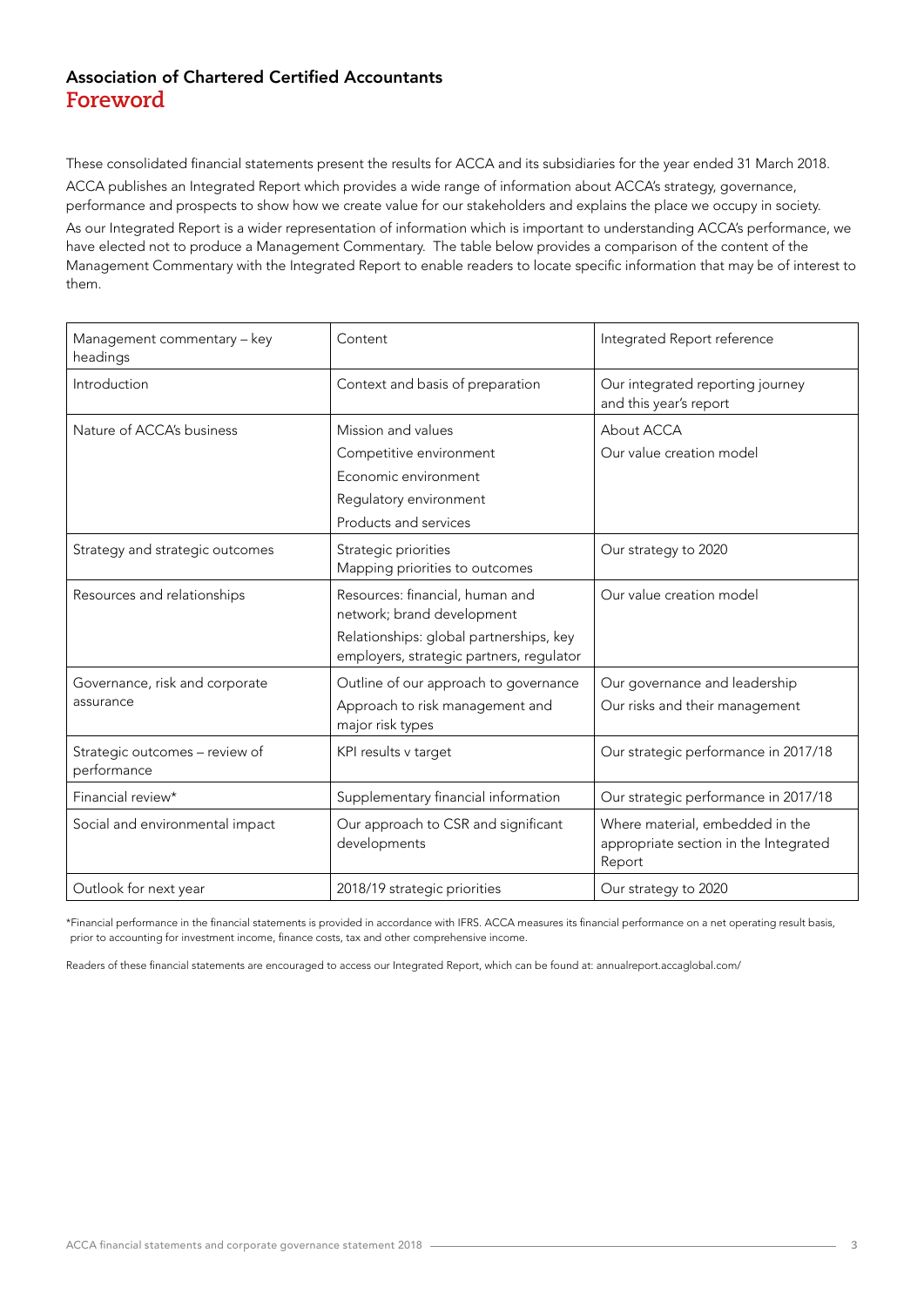|              |                                  | 31 Mar<br>2018 | 31 Mar<br>2017 |
|--------------|----------------------------------|----------------|----------------|
| <b>Notes</b> |                                  | £'000          | f'000          |
|              | <b>Income</b>                    |                |                |
| 6            | Fees and subscriptions           | 90,572         | 80,261         |
| 7            | Operating activities             | 110,604        | 101,892        |
|              | Total income                     | 201,176        | 182,153        |
|              | <b>Expenditure</b>               |                |                |
| 8            | Operational expenditure          | 188,642        | 168,861        |
| 9            | Strategic investment expenditure | 21,159         | 19,266         |
|              | Total expenditure                | 209,801        | 188,127        |
|              | Operating deficit                | (8,625)        | (5,974)        |
| 10           | Other (losses)/gains             | (108)          | 129            |
| 11           | Income from investments          | 34,468         | 1,486          |
| 11           | Finance costs                    | (1, 292)       | (360)          |
|              | Surplus/(deficit) before tax     | 24,443         | (4, 719)       |
| 13           | Tax                              | (7, 724)       | (1, 841)       |
|              | Surplus/(deficit) for the year   | 16,719         | (6, 560)       |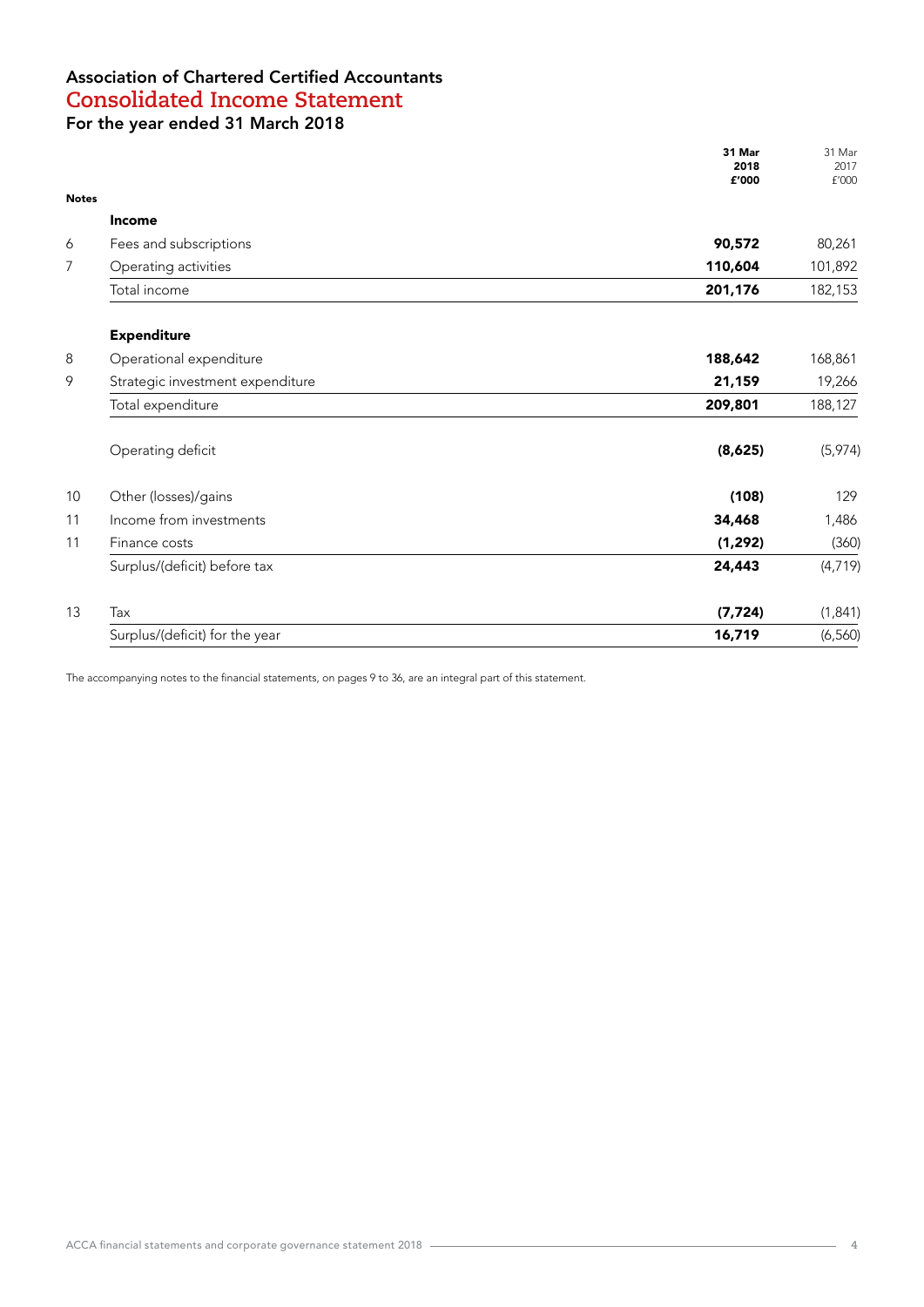## Association of Chartered Certified Accountants **Consolidated Statement of Comprehensive Income**

For the year ended 31 March 2018

|                                                                                                                                                                                                              | 31 Mar<br>2018<br>£'000 | 31 Mar<br>2017<br>f'000    |
|--------------------------------------------------------------------------------------------------------------------------------------------------------------------------------------------------------------|-------------------------|----------------------------|
| Surplus/(deficit) for the year                                                                                                                                                                               | 16,719                  | (6,560)                    |
| Other comprehensive income<br>Items that will not be reclassified to income or expenditure                                                                                                                   |                         |                            |
| Recognition of actuarial gains/(losses)                                                                                                                                                                      | 4,600                   | (16, 893)                  |
|                                                                                                                                                                                                              | 4,600                   | (16, 893)                  |
|                                                                                                                                                                                                              |                         |                            |
|                                                                                                                                                                                                              |                         |                            |
|                                                                                                                                                                                                              | (27,095)                |                            |
|                                                                                                                                                                                                              | 4,143                   |                            |
|                                                                                                                                                                                                              | (854)                   |                            |
| Items that may be subsequently reclassified to income<br>or expenditure<br>Reclassification to profit and loss<br>Change in fair value of available-for-sale investments<br>Currency translation differences | (23, 806)               | 11,905                     |
| Other comprehensive income for the year, net of tax                                                                                                                                                          | (19, 206)               | 12,098<br>(193)<br>(4,988) |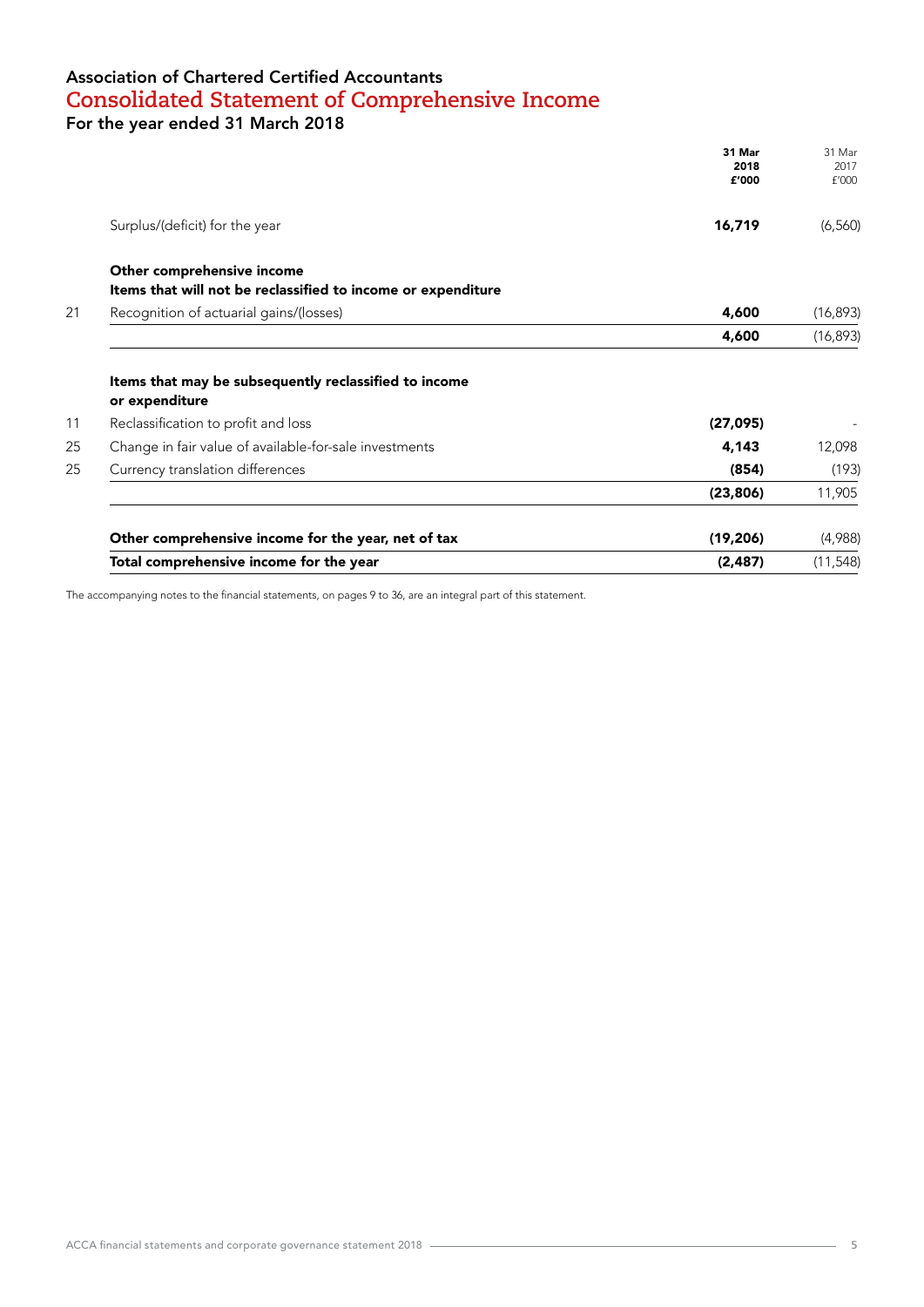## Association of Chartered Certified Accountants **Consolidated Balance Sheet** As at 31 March 2018

| <b>Notes</b><br><b>ASSETS</b><br><b>Non-current assets</b><br>16,312<br>Property, plant and equipment<br>Intangible assets<br>15,616<br>Available-for-sale investments<br>106,151<br>138,079<br><b>Current assets</b><br>Trade and other receivables<br>27,669<br>Available-for-sale investments<br>25,006<br>Derivative financial instruments<br>Cash and cash equivalents<br>17,247<br>69,922<br><b>Total assets</b><br>208,001<br><b>RESERVES AND LIABILITIES</b><br><b>Funds and reserves</b><br>Accumulated fund<br>56,211<br>Other reserves<br>4,716<br>Total funds and reserves<br>60,927<br><b>Non-current liabilities</b><br>Deferred tax liabilities<br>435<br>Retirement benefit obligations<br>20,741<br>21,176<br><b>Current liabilities</b><br>42,560<br>Trade and other payables<br>Tax payable<br>3,056<br>Deferred income<br>71,718<br>Derivative financial instruments<br>Provisions<br>8,564<br>125,898<br>Total liabilities<br>147,074 |                                | 31 Mar<br>2018<br>£'000 | 31 Mar<br>2017<br>£'000 |
|------------------------------------------------------------------------------------------------------------------------------------------------------------------------------------------------------------------------------------------------------------------------------------------------------------------------------------------------------------------------------------------------------------------------------------------------------------------------------------------------------------------------------------------------------------------------------------------------------------------------------------------------------------------------------------------------------------------------------------------------------------------------------------------------------------------------------------------------------------------------------------------------------------------------------------------------------------|--------------------------------|-------------------------|-------------------------|
|                                                                                                                                                                                                                                                                                                                                                                                                                                                                                                                                                                                                                                                                                                                                                                                                                                                                                                                                                            |                                |                         |                         |
|                                                                                                                                                                                                                                                                                                                                                                                                                                                                                                                                                                                                                                                                                                                                                                                                                                                                                                                                                            |                                |                         |                         |
|                                                                                                                                                                                                                                                                                                                                                                                                                                                                                                                                                                                                                                                                                                                                                                                                                                                                                                                                                            |                                |                         |                         |
|                                                                                                                                                                                                                                                                                                                                                                                                                                                                                                                                                                                                                                                                                                                                                                                                                                                                                                                                                            |                                |                         | 18,271                  |
|                                                                                                                                                                                                                                                                                                                                                                                                                                                                                                                                                                                                                                                                                                                                                                                                                                                                                                                                                            |                                |                         | 17,122                  |
|                                                                                                                                                                                                                                                                                                                                                                                                                                                                                                                                                                                                                                                                                                                                                                                                                                                                                                                                                            |                                |                         | 98,472                  |
|                                                                                                                                                                                                                                                                                                                                                                                                                                                                                                                                                                                                                                                                                                                                                                                                                                                                                                                                                            |                                |                         | 133,865                 |
|                                                                                                                                                                                                                                                                                                                                                                                                                                                                                                                                                                                                                                                                                                                                                                                                                                                                                                                                                            |                                |                         |                         |
|                                                                                                                                                                                                                                                                                                                                                                                                                                                                                                                                                                                                                                                                                                                                                                                                                                                                                                                                                            |                                |                         | 23,593                  |
|                                                                                                                                                                                                                                                                                                                                                                                                                                                                                                                                                                                                                                                                                                                                                                                                                                                                                                                                                            |                                |                         | 25,032                  |
|                                                                                                                                                                                                                                                                                                                                                                                                                                                                                                                                                                                                                                                                                                                                                                                                                                                                                                                                                            |                                |                         | 244                     |
|                                                                                                                                                                                                                                                                                                                                                                                                                                                                                                                                                                                                                                                                                                                                                                                                                                                                                                                                                            |                                |                         | 19,521                  |
|                                                                                                                                                                                                                                                                                                                                                                                                                                                                                                                                                                                                                                                                                                                                                                                                                                                                                                                                                            |                                |                         | 68,390                  |
|                                                                                                                                                                                                                                                                                                                                                                                                                                                                                                                                                                                                                                                                                                                                                                                                                                                                                                                                                            |                                |                         | 202,255                 |
|                                                                                                                                                                                                                                                                                                                                                                                                                                                                                                                                                                                                                                                                                                                                                                                                                                                                                                                                                            |                                |                         |                         |
|                                                                                                                                                                                                                                                                                                                                                                                                                                                                                                                                                                                                                                                                                                                                                                                                                                                                                                                                                            |                                |                         |                         |
|                                                                                                                                                                                                                                                                                                                                                                                                                                                                                                                                                                                                                                                                                                                                                                                                                                                                                                                                                            |                                |                         | 34,892                  |
|                                                                                                                                                                                                                                                                                                                                                                                                                                                                                                                                                                                                                                                                                                                                                                                                                                                                                                                                                            |                                |                         | 28,522                  |
|                                                                                                                                                                                                                                                                                                                                                                                                                                                                                                                                                                                                                                                                                                                                                                                                                                                                                                                                                            |                                |                         | 63,414                  |
|                                                                                                                                                                                                                                                                                                                                                                                                                                                                                                                                                                                                                                                                                                                                                                                                                                                                                                                                                            |                                |                         |                         |
|                                                                                                                                                                                                                                                                                                                                                                                                                                                                                                                                                                                                                                                                                                                                                                                                                                                                                                                                                            |                                |                         | 4,307                   |
|                                                                                                                                                                                                                                                                                                                                                                                                                                                                                                                                                                                                                                                                                                                                                                                                                                                                                                                                                            |                                |                         | 26,398                  |
|                                                                                                                                                                                                                                                                                                                                                                                                                                                                                                                                                                                                                                                                                                                                                                                                                                                                                                                                                            |                                |                         | 30,705                  |
|                                                                                                                                                                                                                                                                                                                                                                                                                                                                                                                                                                                                                                                                                                                                                                                                                                                                                                                                                            |                                |                         |                         |
|                                                                                                                                                                                                                                                                                                                                                                                                                                                                                                                                                                                                                                                                                                                                                                                                                                                                                                                                                            |                                |                         | 32,988                  |
|                                                                                                                                                                                                                                                                                                                                                                                                                                                                                                                                                                                                                                                                                                                                                                                                                                                                                                                                                            |                                |                         | 1,940                   |
|                                                                                                                                                                                                                                                                                                                                                                                                                                                                                                                                                                                                                                                                                                                                                                                                                                                                                                                                                            |                                |                         | 68,619                  |
|                                                                                                                                                                                                                                                                                                                                                                                                                                                                                                                                                                                                                                                                                                                                                                                                                                                                                                                                                            |                                |                         | 136                     |
|                                                                                                                                                                                                                                                                                                                                                                                                                                                                                                                                                                                                                                                                                                                                                                                                                                                                                                                                                            |                                |                         | 4,453                   |
|                                                                                                                                                                                                                                                                                                                                                                                                                                                                                                                                                                                                                                                                                                                                                                                                                                                                                                                                                            |                                |                         | 108,136                 |
|                                                                                                                                                                                                                                                                                                                                                                                                                                                                                                                                                                                                                                                                                                                                                                                                                                                                                                                                                            |                                |                         | 138,841                 |
|                                                                                                                                                                                                                                                                                                                                                                                                                                                                                                                                                                                                                                                                                                                                                                                                                                                                                                                                                            | Total reserves and liabilities | 208,001                 | 202,255                 |

The financial statements were approved and authorised for issue by Council on 23 June 2018 and signed on its behalf by:

Leccim-

C M (Leo) Lee President **C** M (Leo) Lee President **O Collins** Chairman of Audit Committee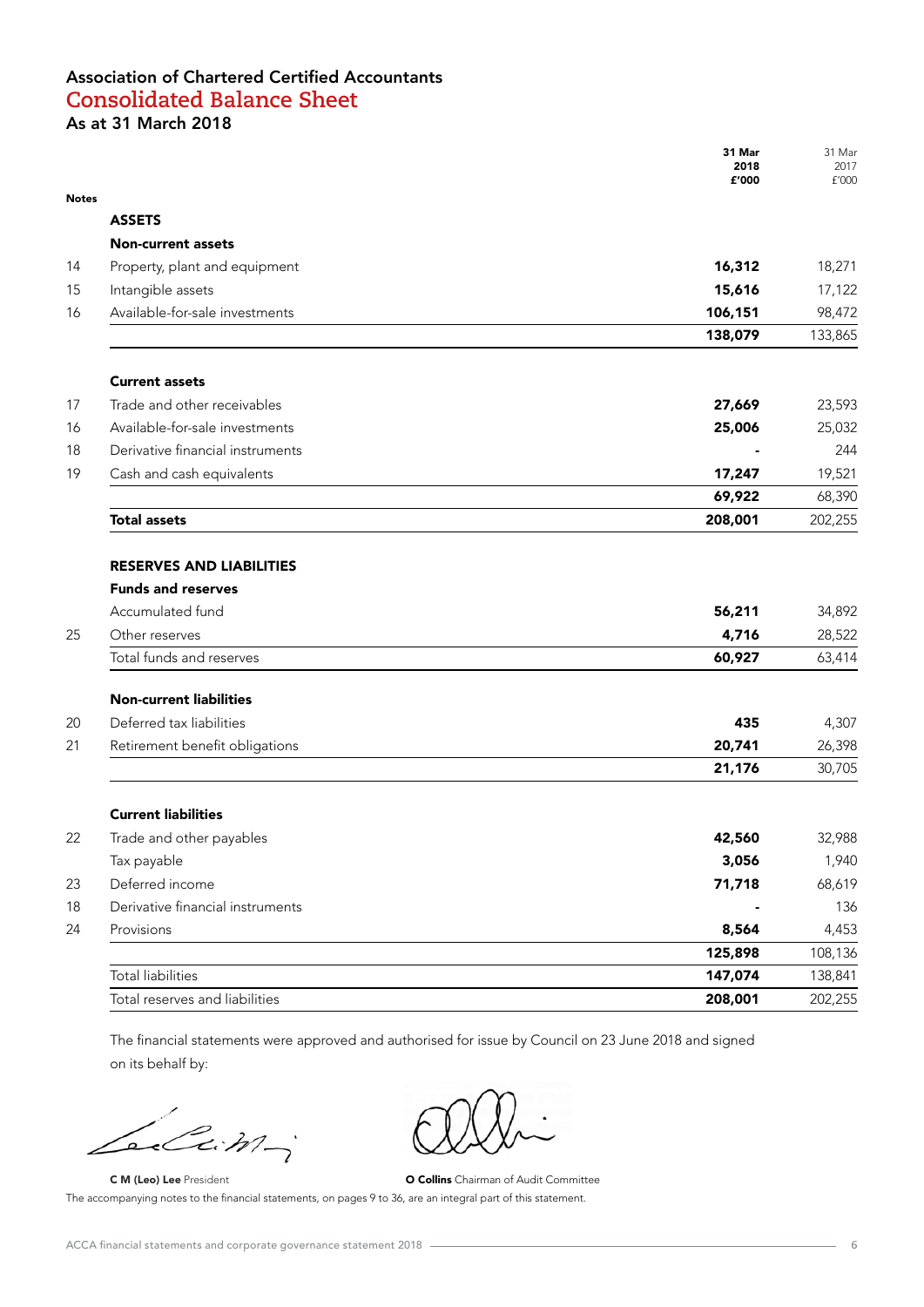## Association of Chartered Certified Accountants **Consolidated Statement Of Changes In Members' Funds** For the year ended 31 March 2018

|                                         |                         |                                         |                                       | Accumulated<br>fund |           |
|-----------------------------------------|-------------------------|-----------------------------------------|---------------------------------------|---------------------|-----------|
|                                         | Currency<br>translation | Other reserves<br>Land and<br>buildings | Available-<br>for-sale<br>investments |                     | Total     |
|                                         | £'000                   | £'000                                   | £'000                                 | £'000               | £'000     |
| Balance at 1 April 2016                 | (109)                   | 10,614                                  | 16,726                                | 46,767              | 73,998    |
| Comprehensive income                    |                         |                                         |                                       |                     |           |
| Deficit for the financial year          |                         |                                         |                                       | (6, 560)            | (6, 560)  |
| Other comprehensive income              |                         |                                         |                                       |                     |           |
| Fair value gains on revaluation:        |                         |                                         |                                       |                     |           |
| - available-for-sale investments        |                         |                                         | 14,264                                |                     | 14,264    |
| Tax on fair value gains on revaluation: |                         |                                         |                                       |                     |           |
| - available-for-sale investments        |                         |                                         | (2, 166)                              |                     | (2, 166)  |
| Currency translation                    | (193)                   |                                         |                                       |                     | (193)     |
| Recognition of actuarial losses         |                         |                                         |                                       | (16, 893)           | (16, 893) |
| Total other comprehensive income        | (193)                   |                                         | 12,098                                | (16, 893)           | (4,988)   |
| Total comprehensive income for year     | (193)                   |                                         | 12,098                                | (23, 453)           | (11, 548) |
| Transfer to reserves                    |                         |                                         |                                       |                     |           |
| Realised gain on disposal - property    |                         | (11, 578)                               |                                       | 11,578              |           |
| Tax on realised gain on disposal        |                         |                                         |                                       |                     |           |
| - Property                              |                         | 964                                     |                                       |                     | 964       |
| Balance at 31 March 2017                | (302)                   |                                         | 28,824                                | 34,892              | 63,414    |
| Comprehensive income                    |                         |                                         |                                       |                     |           |
| Surplus for the financial year          |                         |                                         |                                       | 16,719              | 16,719    |
| Other comprehensive income              |                         |                                         |                                       |                     |           |
| Fair value gains on revaluation:        |                         |                                         |                                       |                     |           |
| - available-for-sale investments        |                         |                                         | 4,489                                 |                     | 4,489     |
| Tax on fair value gains on revaluation: |                         |                                         |                                       |                     |           |
| - available-for-sale investments        |                         |                                         | (346)                                 |                     | (346)     |
| Realised gain on disposal - investments |                         |                                         | (31, 313)                             |                     | (31, 313) |
| Tax on realised gain on disposal        |                         |                                         |                                       |                     |           |
| - investments                           |                         |                                         | 4,218                                 |                     | 4,218     |
| Currency translation                    | (854)                   |                                         |                                       |                     | (854)     |
| Recognition of actuarial gains          |                         |                                         |                                       | 4,600               | 4,600     |
| Total other comprehensive income        | (854)                   |                                         | (22, 952)                             | 4,600               | (19, 206) |
| Total comprehensive income for year     | (854)                   |                                         | (22, 952)                             | 21,319              | (2, 487)  |
| Balance at 31 March 2018                | (1, 156)                |                                         | 5,872                                 | 56,211              | 60,927    |

The analysis of reserves is presented in note 25.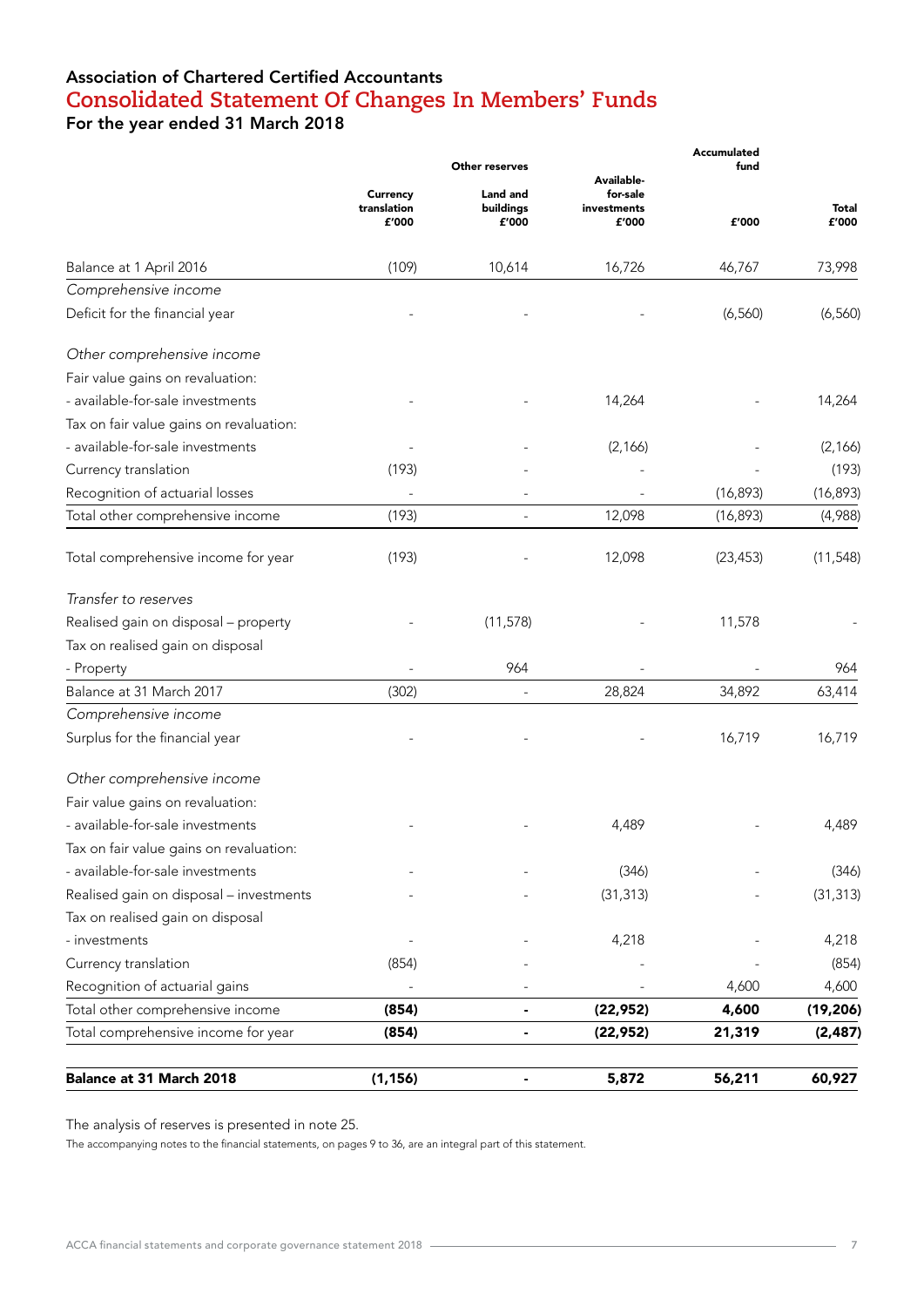## Association of Chartered Certified Accountants **Consolidated Cash Flow Statement** For the year ended 31 March 2018

|                                                         | 31 Mar<br>2018<br>£'000 | 31 Mar<br>2017<br>f'000 |
|---------------------------------------------------------|-------------------------|-------------------------|
|                                                         |                         |                         |
| Cash flows from operating activities                    |                         |                         |
| Cash generated from operations                          | 11,043                  | 6,875                   |
| Tax paid                                                | (6,608)                 | (2,075)                 |
| Net cash from operating activities                      | 4,435                   | 4,800                   |
| Cash flows from investing activities                    |                         |                         |
| Acquisition of property, plant and equipment            | (1,892)                 | (11, 216)               |
| Cash expended on internally developed intangible assets | (3,531)                 | (6, 289)                |
| Acquisition of available-for-sale investments           | (112, 368)              | (62, 239)               |
| Disposal of property, plant and equipment               | 56                      | 14,064                  |
| Disposal of available-for-sale investments              | 111,734                 | 46,534                  |
| Interest received                                       | 31                      | 107                     |
| Dividends received                                      | 594                     | 1,379                   |
| Net cash used in investing activities                   | (5, 376)                | (17,660)                |
| <b>Cash flows from financing activities</b>             |                         |                         |
| Interest paid                                           | (633)                   |                         |
| Net cash absorbed by financing activities               | (633)                   |                         |
| Net decrease in cash and cash equivalents               | (1,574)                 | (12,860)                |
| Cash and cash equivalents at beginning of year          | 19,521                  | 32,644                  |
| Exchange losses on cash and cash equivalents            | (700)                   | (263)                   |
| Cash and cash equivalents at end of year                | 17,247                  | 19,521                  |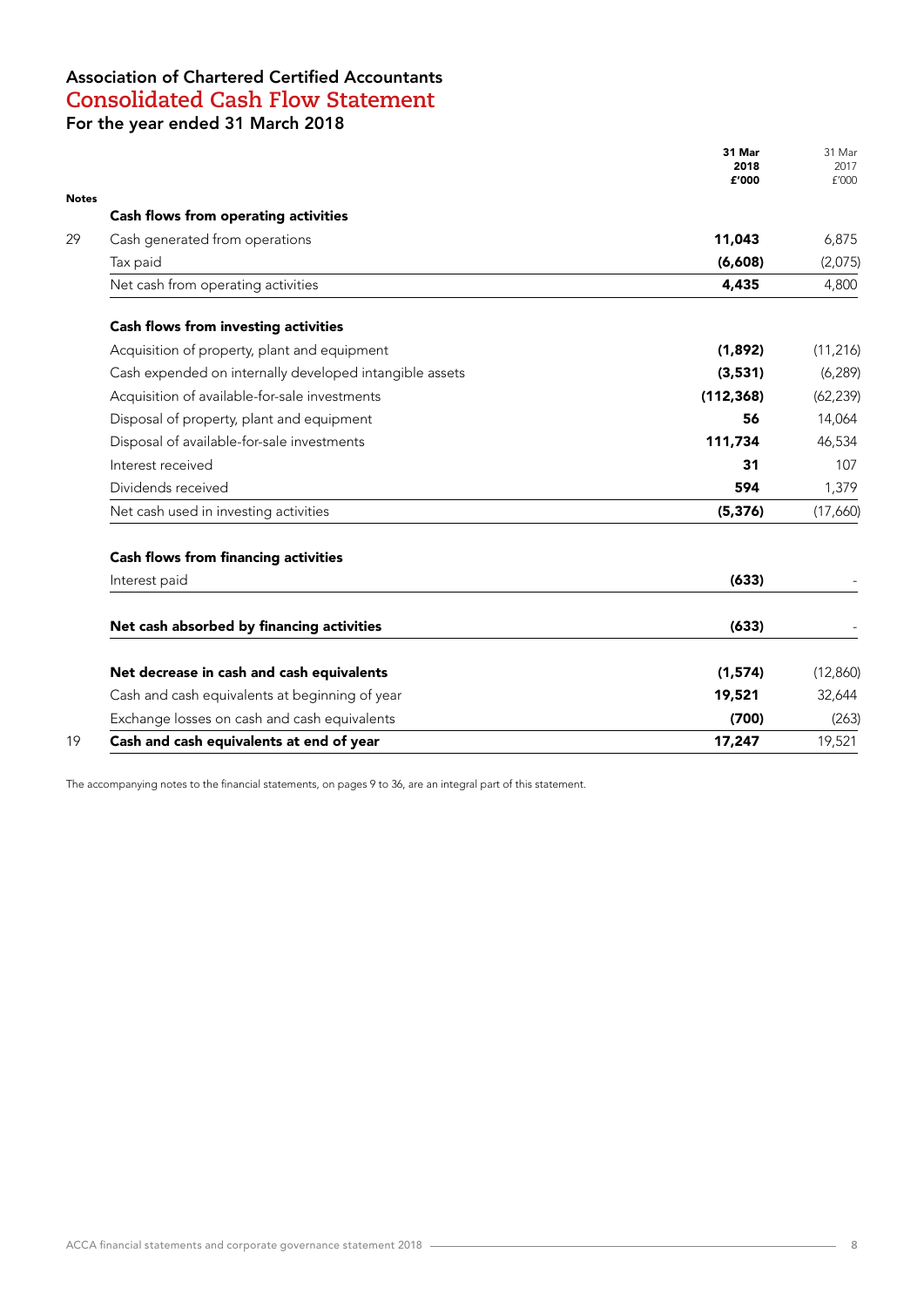#### 1 General information

ACCA is a body incorporated under Royal Charter with statutory recognition in the UK. Council has concluded that as an international organisation, ACCA should prepare financial statements which comply with International Financial Reporting Standards (IFRS) as issued by the International Accounting Standards Board (IASB) and adopted by the European Union.

These financial statements are presented in pounds sterling because that is the currency of the parent undertaking which is domiciled in the UK. All values are rounded to the nearest thousand pounds. Non-UK operations are included in accordance with the policies set out in note 2.

#### Changes in accounting policies

There were no new standards adopted during the year.

#### New standards, interpretations and amendments not yet effective

The following new standards, interpretations and amendments, which have not been applied in these financial statements, may have an effect on ACCA's future financial statements:

• *IFRS 16: Leases*

IFRS 16 requires lessees to recognise nearly all leases on the balance sheet which will reflect their right to use an asset for a period of time and the associated liability for payments.

*• IFRIC Interpretation 22: Foreign currency transactions and advance considerations*

IFRIC 22 clarifies which exchange rate to use in transactions that involve advance consideration paid or received in a foreign currency.

*• IFRS 15: Revenue from contracts with customers*

IFRS 15 requires the recognition of revenue to depict the transfer of promised goods or services to a customer in an amount that reflects the consideration to which the company expects to be entitled in exchange for those goods or services.

• Clarifications to IFRS 15: Revenue from Contracts with Customers

The amendments include clarification of how companies identify a performance obligation in a contract and determine whether the revenue from granting a licence should be recognised at a point in time or over time.

*• IFRS 9: Financial Instruments*

IFRS 9 introduced new requirements for the classification and measurement of financial assets and the classification and measurement requirements for financial liabilities along with the requirements for recognition and derecognising of financial assets and liabilities. It also introduces an 'expected credit loss model' for the impairment of financial assets. IFRS 9: Financial Instruments has replaced IAS 39 Financial Instruments: Recognition and Measurement in its entirety.

*• IFRS 14: Regulatory Deferral Accounts*

IFRS 14 Regulatory Deferral Accounts specifies the reporting requirements for regulatory deferral account balances that arise when an entity provides goods or services to customers at a price or rate that is subject to rate regulation.

*• IFRIC Interpretation 23: Uncertainty over Income Tax Treatments*

The Interpretation clarifies application of recognition and measurement requirements in IAS 12 Income Taxes when there is uncertainty over Income Tax Treatments.

*• Amendments to IFRS 10 and IAS 28*

The amendments clarify the accounting for transactions where a parent loses control of a subsidiary that does not constitute a business as defined in IFRS 3: Business Combinations, by selling all or part of its interest in that subsidiary to an associate or a joint venture that is accounted for using the equity method.

- *• Annual improvements to IFRSs (2015-2017)* The improvements in these amendments clarify the requirements of IFRSs and eliminate inconsistencies within and between standards.
- *• Amendments to IAS 19: Plan Amendment, Curtailment or Settlement*

The amendments clarify the accounting when a plan amendment, curtailment or settlement occurs.

*• Amendments to IAS 40: Transfers of investment property* The amendments clarify the treatment of transfers to or from investment property.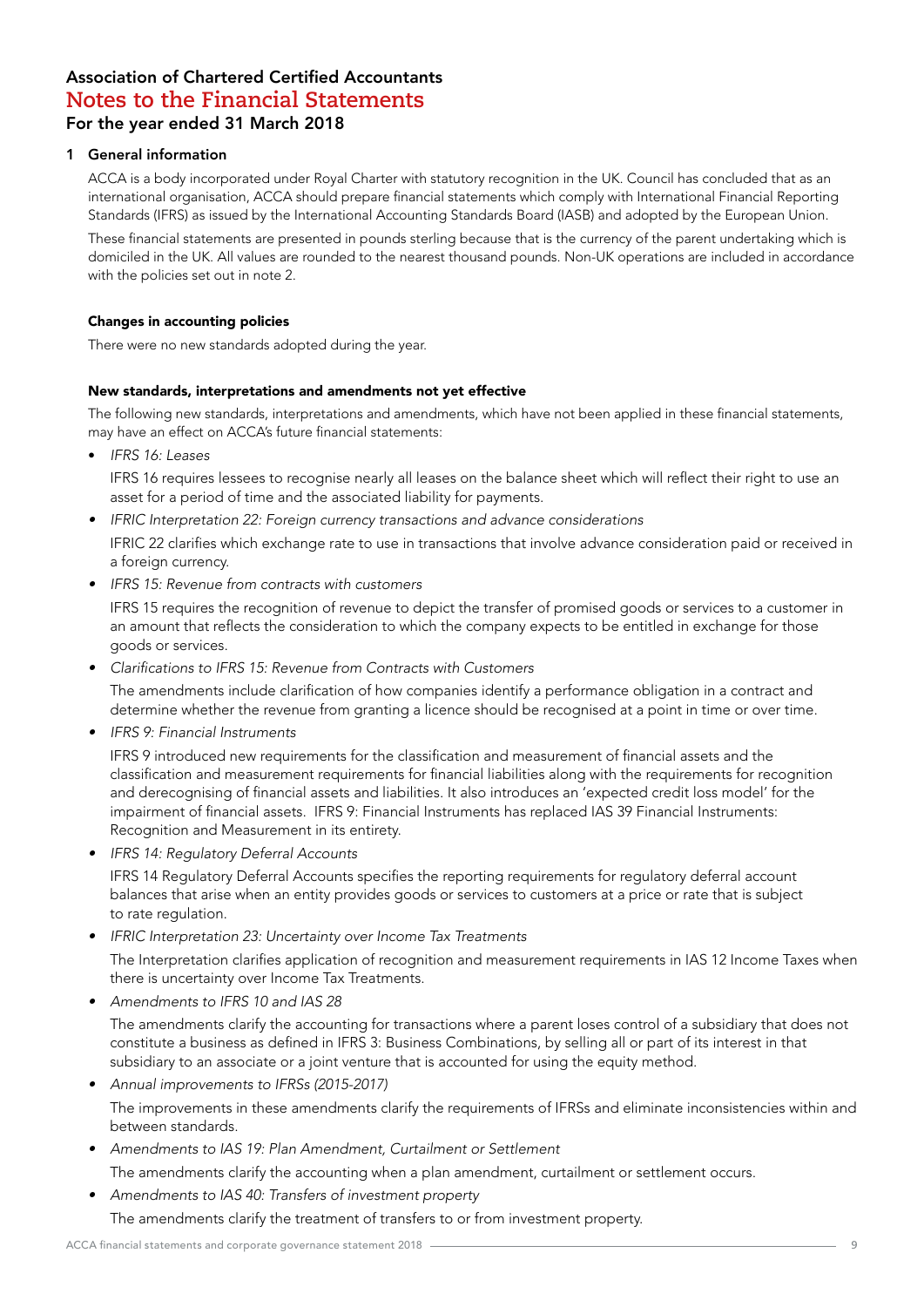#### 1 General information (continued)

- • Amendments to IFRS 2: Classification and Measurement Share-based Payment Transactions
- *• Amendments to IFRS 9: Prepayment features with negative compensation*

The amendments address the concerns about how IFRS 9: Financial Instruments classifies particular prepayable financial assets.

*• Amendments to References to the Conceptual Framework in IFRS Standards*

The amendments support transition to the revised Conceptual Framework for companies that develop accounting policies when no IFRS Standard applies to a particular transaction.

IFRS 15: 'Revenue from contracts with customers' was issued in May 2014 and has an effective date of 1 January 2018. ACCA intends to adopt IFRS 15 retrospectively in its consolidated financial statements for the year ending 31 March 2019. ACCA has completed an assessment of the impact of IFRS 15 using the five-step approach as outlined in the standard. The review included identifying the contract, identifying the performance obligations, determining the transaction price, allocating the transaction price and recognising the revenue. From the review ACCA has not identified any material differences between its current revenue recognition policy and the requirements of IFRS 15.

ACCA's revenue is predominantly subscription revenue from members and students, examination and exemption revenue, and revenue from courses and events. Revenue from subscription fees result in performance obligations being 'met over time' rather than at a 'point in time'. It is therefore appropriate that this revenue continue to be recognised over the period that the subscription relates.

Examination, exemption and course revenue has a performance obligation that is met at a 'point in time', being the month in which the exam is sat, exemptions are awarded or courses are undertaken. Revenue recognition for these streams remains unchanged under IFRS 15.

IFRS 15 requires that incremental costs of obtaining a contract, including sales commissions, are recognised in line with the transfer of the service to customers. Sales commissions are currently expensed as incurred, if ACCA were to recognise these over the period that the performance obligations are satisfied, it would not result in a material change to the financial results for the year.

#### 2 Significant accounting policies

The principal accounting policies applied in the preparation of these consolidated financial statements are set out below. These policies have been consistently applied to all the years presented, unless otherwise stated.

#### (a) *Basis of preparation*

The consolidated financial statements have been prepared in accordance with IFRS as issued by the IASB and adopted by the European Union. The consolidated financial statements have been prepared under the historical cost convention, as modified by the revaluation of available-for-sale financial assets and derivative instruments at fair value through income and expenditure.

#### (b) *Going concern*

At the time of approving the financial statements, Council has a reasonable expectation that ACCA has adequate resources to continue in operational existence for the foreseeable future and that there are no material uncertainties about its ability to continue as a going concern.

#### (c) *Critical accounting estimates and judgements*

The preparation of the consolidated financial statements requires ACCA to make certain accounting estimates and judgements that have an impact on the policies and the amounts reported in the consolidated financial statements. Estimates and judgements are continually evaluated and based on historical experiences and other factors, including expectations of future events that are believed to be reasonable at the time such estimates and judgements are made. Actual experience may vary from these estimates.

The estimates and assumptions which have the most significant risk of causing a material adjustment to the carrying amounts of assets and liabilities are discussed below.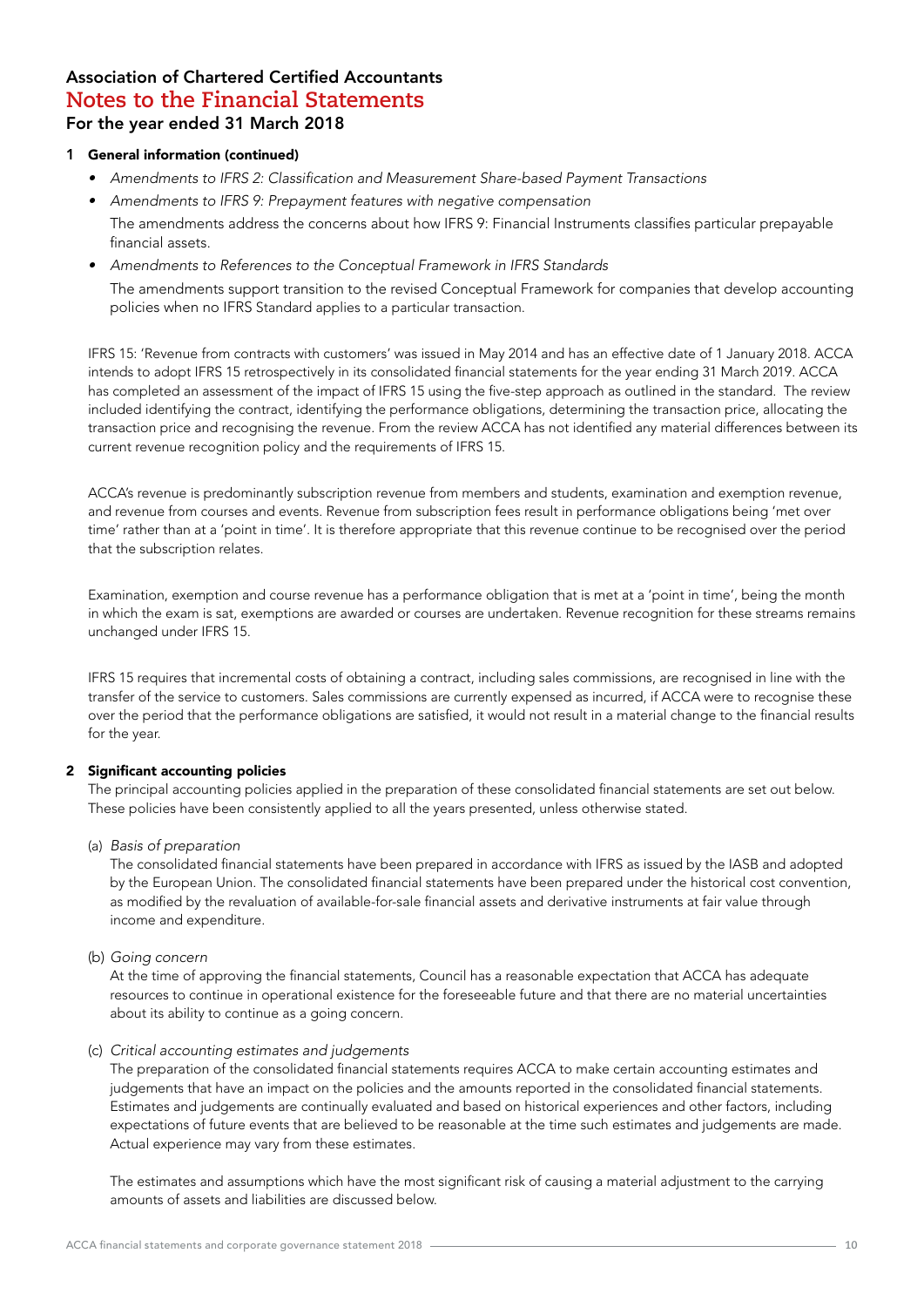#### 2 Significant accounting policies (continued)

- (c) *Critical accounting estimates and judgements (continued)*
	- i) Pension and other post-employment benefits

ACCA accounts for pension and other post-employment benefits in accordance with IAS 19. In determining the pension cost and the defined benefit obligation of ACCA's defined benefit pension schemes, a number of assumptions are used which include the discount rate, salary growth, price inflation, the expected return on the schemes' investments and mortality rates. Further details are contained in note 21 to the consolidated financial statements.

#### ii) Taxation

ACCA is required to estimate the income tax in each of the jurisdictions in which it operates. This requires an estimation of the current tax liability together with an assessment of the temporary differences which arise as a consequence of different accounting and tax treatments. These temporary differences result in deferred tax assets or liabilities which are included in the balance sheet. Deferred tax assets and liabilities are measured using tax rates substantially enacted by balance sheet date expected to apply when the temporary differences reverse. ACCA operates in many countries in the world and is subject to many tax laws and regulations. Where the precise impact of these laws and regulations is unclear then reasonable estimates may be used to determine the tax charge included in the financial statements. If the tax eventually payable or reclaimable differs from the amounts originally estimated then the difference will be charged or credited in the financial statements of the year in which it crystallises.

iii) Revenue recognition

ACCA's main income is derived from subscription income and examination income. As ACCA's subscription year is not co-terminus with the financial year, ACCA has processes in place to ensure that the recognition of those income streams is in the correct period. In addition there are processes in place to ensure that exam fee income received in advance of providing the exam is deferred into the relevant period, and that subscription income for the year is accrued as appropriate. An adjustment to income is made each year which reflects the anticipated value of the write-off of debt which has been invoiced in services being provided, but where a doubt exists as to collectability.

iv) Impairment of non-financial assets

ACCA assesses whether there are any indicators of impairment for all non-financial assets at each reporting date. Intangible assets are tested for impairment annually and at other times when such indicators exist. The recoverable amounts have been determined based on value-in-use calculations, which requires management to estimate future cash flows. The use of this method requires judgement around whether an impairment review is triggered, the selection of a suitable discount rate in order to calculate the present value of future cash flows, and assumptions related to the expected number of students sitting exams. Other non-financial assets are tested for impairment when there are indicators that the carrying amounts may not be recoverable.

v) Provision for bad debts

Provision is made when there is objective evidence that ACCA will not be able to collect certain debts. ACCA is required to estimate the level of bad debt provision based on detailed analysis and experience of historic bad debt rates in the context of the current debtor profile.

#### (d) *Income*

Members', students' and affiliates' fees and subscriptions are accounted for as income in the period to which they relate. Income from qualifications and examinations relate to examination and exemption income from the professional qualification and our entry level qualifications. Examination income is accounted for in the period in which the related exam session took place, while exemption income is accounted for in the period in which it was awarded. Income generated from publications relates to royalties, advertising and mailing services. Royalties receivable in respect of the assignment, to third parties, of copyrights in educational publications are accounted for as income in the period in which the underlying sales take place. Course income is accounted for as the services are performed. Income from regulation and discipline relates to annual licence fees, monitoring visit fees and fines recoverable, and all are accounted for as income in the period to which they relate. Other revenues are recorded as earned or as the services are performed.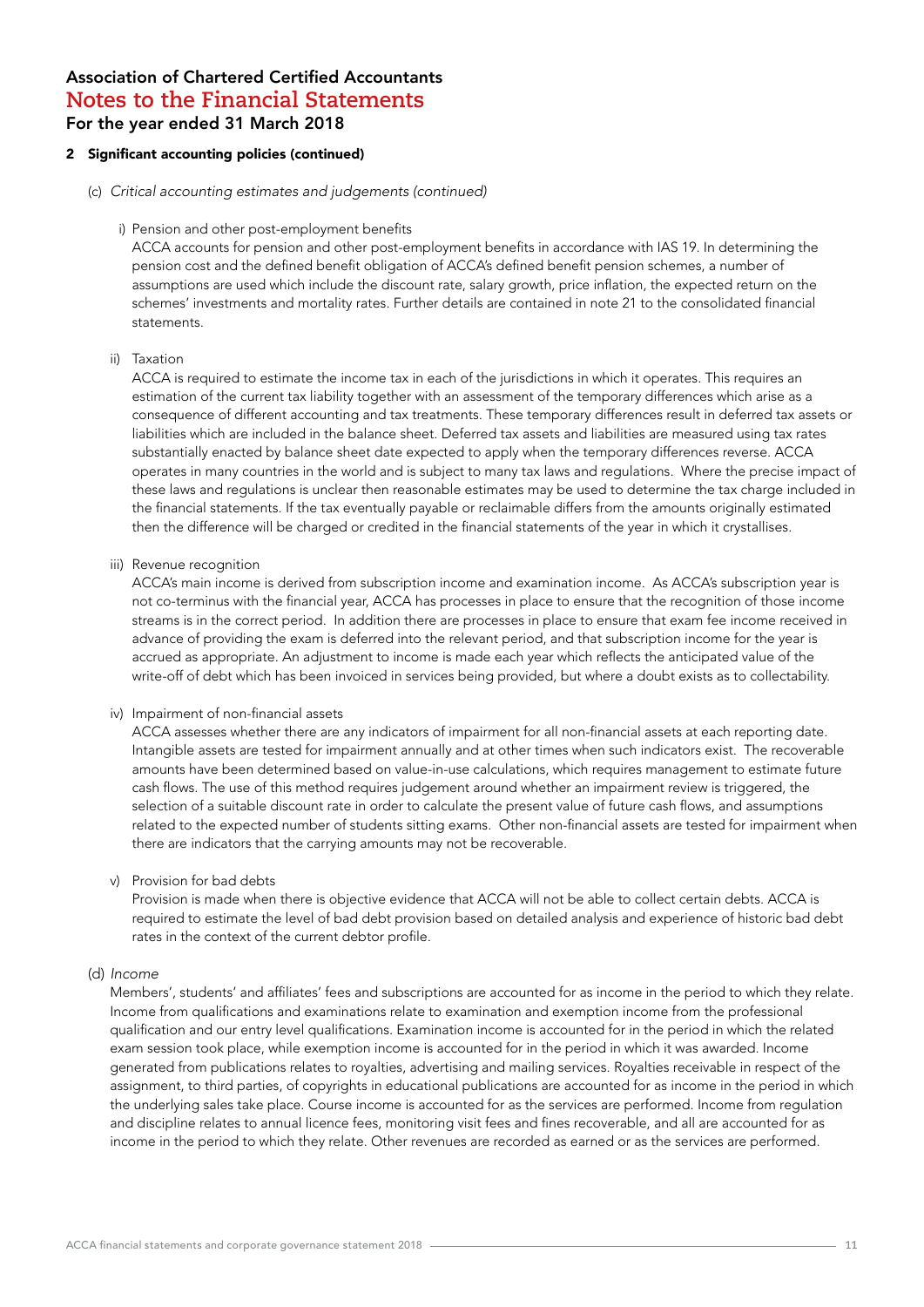#### 2 Significant accounting policies (continued)

#### (e) *Basis of consolidation*

The consolidated financial statements comprise the consolidated statement of total comprehensive income, consolidated balance sheet, consolidated statement of changes in members' funds, and consolidated cash flow statement of ACCA and its subsidiaries (the group) as if they formed a single entity drawn up to 31 March 2017 and 31 March 2018. Where ACCA has control over an investee, it is classified as a subsidiary. The company controls an investee if all three of the following elements are present: power over the investee, exposure to variable returns from the investee, and the ability of the investor to use its power to affect those variable returns. Control is reassessed whenever facts and circumstances indicate that there may be a change in any of these elements of control. Inter-company transactions and balances between group companies are eliminated on consolidation. Accounting policies of subsidiaries have been changed where necessary to ensure consistency with the policies adopted by the group.

#### (f) *Segmental reporting*

ACCA has one operating segment and this is reported in a manner consistent with the internal reporting provided to the chief operating decision-maker. The chief operating decision-maker, who is responsible for allocating resources and assessing performance of the operating segment, has been identified as the Executive Team that makes the strategic decisions. Within that segment, income activities are reported by type and expenditure activities are reported by function.

#### (g) *Property, plant and equipment*

All property, plant and equipment is initially recorded at cost. Cost includes all expenditure directly attributable to bringing the asset to the location and condition necessary for it to be capable of operating in the manner intended by management. Subsequently, property is regularly revalued at fair value as appropriate, with a formal third party valuation every three years. Surpluses arising on revaluations are recognised in other comprehensive income and fair value reserve. Deficits that offset previous surpluses of the same asset are taken to fair value reserve while all other decreases are charged to other comprehensive income. On the subsequent sale or retirement of a revalued property, the attributable revaluation surplus remaining in the fair value reserve is transferred to the accumulated fund.

#### (h) *Depreciation*

Depreciation is provided on all property, plant and equipment, other than freehold land which is not depreciated, at rates calculated to write-off the cost or valuation, of each asset on a straight-line basis over its expected useful life, as follows:

- leasehold improvements over the unexpired portion of the lease;
- plant and equipment over 4 to 10 years;
- computer systems and equipment over 2 to 4 years.

#### (i) Intangible assets

Expenditure on research activities is recognised as an expense in the period in which it is incurred. An internally generated intangible asset arising from ACCA's development projects is recognised only if all the following conditions are met:

- it is technically feasible to complete the product so that it will be available for use,
- the intention is to complete the product for internal use or to sell it,
- it is probable that the asset created will generate future economic benefits, and
- the development cost of the asset can be measured reliably.

Where no internally generated intangible asset can be recognised, development expenditure is recognised as an expense in the period in which it is incurred. Directly attributable costs that are capitalised include project employee costs and an appropriate portion of relevant overheads. Development expenditure previously recognised as an expense is not recognised as an asset in a subsequent period. Internally generated intangible assets are amortised over their estimated useful lives, which are usually no more than four years. Amortisation begins when the intangible asset is available for use.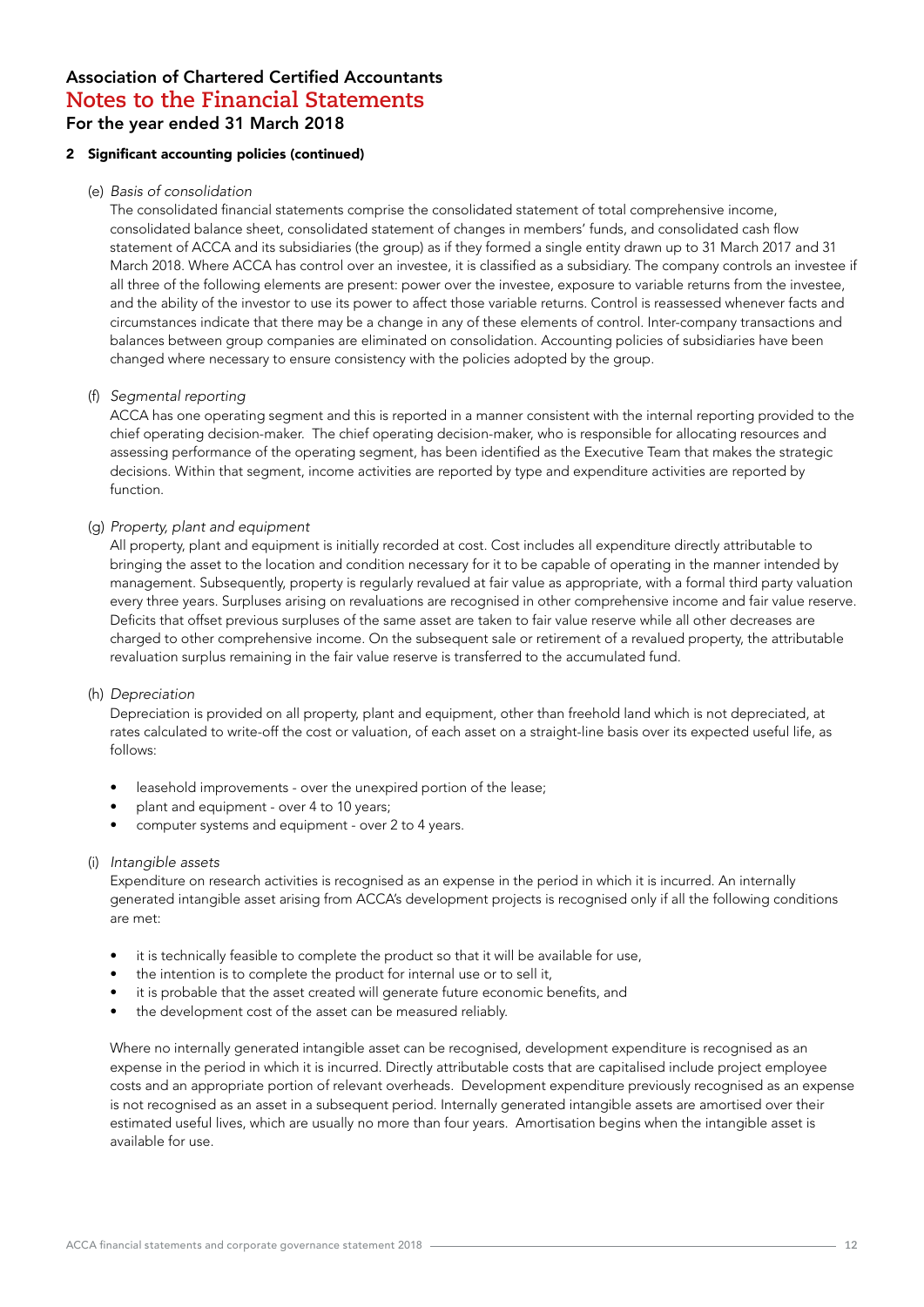#### 2 Significant accounting policies (continued)

#### (j) *Financial instruments*

Financial instruments recognised in the balance sheet include cash and cash equivalents, available-for-sale investments, certificates of deposit, derivative financial instruments, trade and other receivables and trade and other payables. Financial instruments are initially valued at fair value. Financial assets are derecognised when the rights to receive cash flows from the asset have expired. Financial liabilities are derecognised when the obligation under the liability is discharged, cancelled or expires. Subsequent to initial recognition, financial instruments are measured as set out below.

#### *Trade and other receivables*

Trade and other receivables are stated at amortised cost based on the original invoice amount less an allowance for any irrecoverable amounts. Provision is made when there is objective evidence that ACCA will not be able to collect certain debts. Bad debts are written off when identified. Terms on receivables balances range from 30 to 90 days.

#### *Available-for-sale investments*

The portfolio of investments, which includes property funds, is managed by professional fund managers, is held for the long term and is classified as "available-for-sale" investments. Investments are initially recognised at fair value. Available-for-sale investments are carried at fair value, stated as market value as at the balance sheet date, with all changes in fair value recorded in reserves. When the available-for-sale investments are sold the cumulative gains and losses previously recognised in reserves are recycled through comprehensive income for the current period. Where an impairment loss arises from the fair value being below cost, this is recognised in other comprehensive income.

#### *Trade and other payables*

Trade and other payables are recognised at amortised cost. Terms on trade payables balances range from immediate to 30 days.

#### *Cash and cash equivalents*

Cash and cash equivalents comprise cash on hand, demand and short-term deposits with banks and similar institutions, which are readily convertible to known amounts of cash and are subject to insignificant risk of changes in value. This excludes certificates of deposit, which are classified as current available-for-sale investments. Short-term is defined as being three months or less. This definition is also used for the cash flow statement.

#### *Cash funds*

The portfolio of cash funds, which is managed by professional cash managers, is held for the short to medium term and is classified as "available-for-sale" instruments. The investments in the cash funds are carried at fair value, stated as market value as at the balance sheet date, with all changes in fair value recorded in reserves. When the cash funds are sold the cumulative gains and losses previously recognised in reserves are recycled through comprehensive income for the current period. Where an impairment loss arises from the fair value being below cost, this is recognised in other comprehensive income.

#### (k) Impairment of financial assets

At each balance sheet date ACCA reviews the carrying amounts of its financial assets to determine whether there is any indication that those assets have suffered an impairment loss. If any such indication exists, the recoverable amount of the asset is estimated in order to determine the extent of the impairment loss (if any). Where the recoverable amount is less than the carrying value, an impairment loss is recognised. Subsequent to recognising that impairment, the impairment may be recovered if an event occurred that reverses the impairment indicator. An impairment loss is charged to the statement of comprehensive income immediately unless the asset is carried at its revalued amount (see note 2g).

In respect of available-for-sale financial assets, at the balance sheet date ACCA assesses whether there is objective evidence that the financial assets are impaired. In the case of equity investments classified as available-for-sale, a significant or prolonged decline in the fair value of the security below its cost is also evidence that the assets are impaired. If any such evidence exists for available-for-sale assets, the cumulative loss, which is measured as the acquisition cost and the current fair value, less any impairment loss on that financial asset previously recognised in comprehensive income, is removed from fair value reserves and recognised in the consolidated income statement.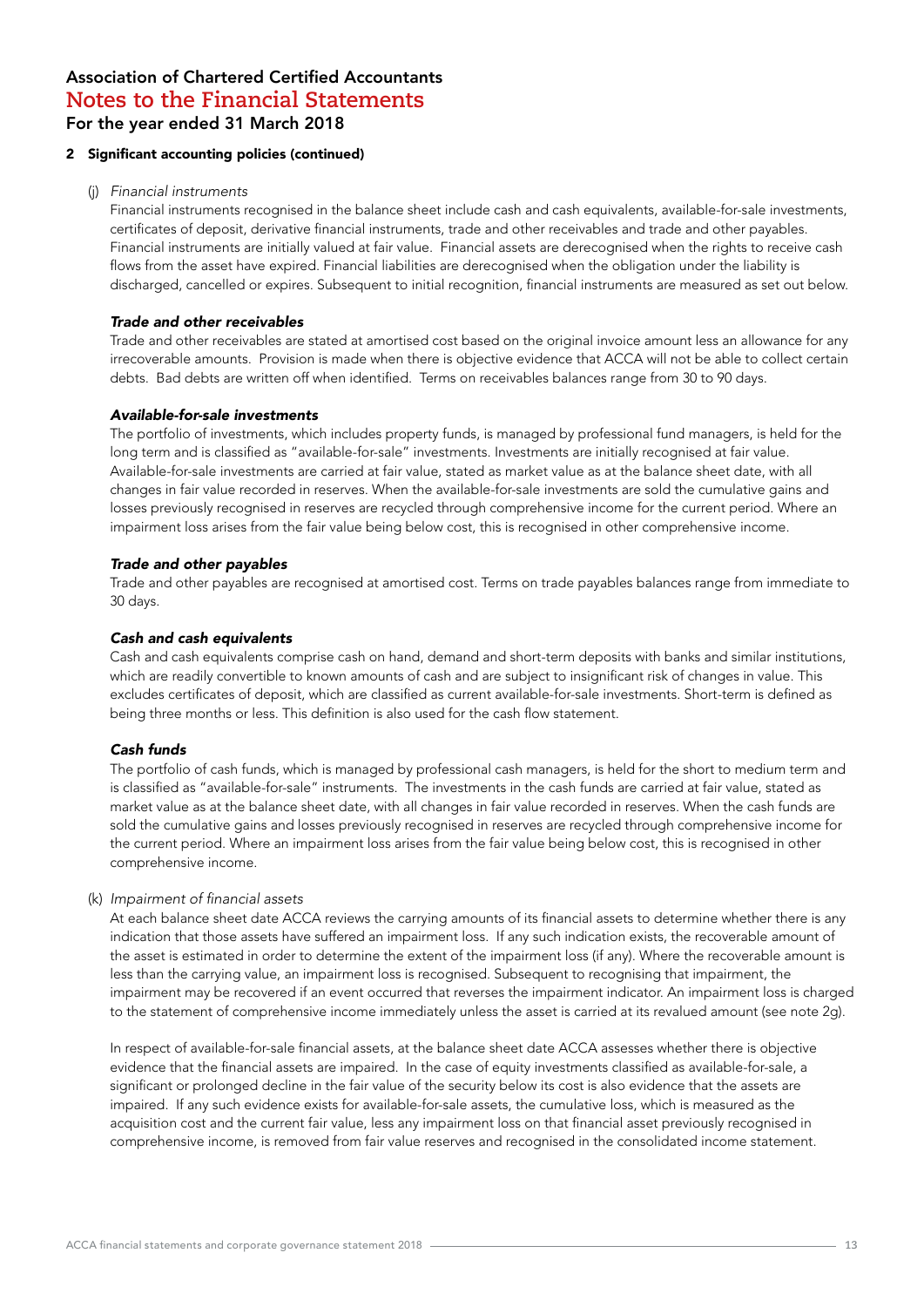#### 2 Significant accounting policies (continued)

#### (k) Impairment of financial assets (continued)

If, in a subsequent period, the fair value of a debt instrument classified as available-for-sale increases and the increase can be objectively related to an event occurring after the impairment loss was recognised in comprehensive income, the impairment loss is reversed through the consolidated income statement.

Financial assets are grouped on the basis of similar credit risk characteristics that are indicative of the debtors' ability to pay all amounts due according to the contractual terms and the collective impairment provision is estimated for any such group where credit risk characteristics of the group of financial assets has deteriorated. Factors such as any deterioration in country risk, technological obsolescence as well as identified structural weaknesses or deterioration in cash flows are taken into consideration and the amount of the provision is based on the historical loss pattern within each group.

#### (l) Impairment of non-financial assets

Intangible assets which are subject to amortisation are reviewed for impairment whenever events or changes in circumstances indicate that the carrying value may not be recoverable. An impairment loss is recognised for the amount by which the asset's carrying amount exceeds its recoverable amount. The recoverable amount is the higher of an asset's fair value less costs to sell and value in use.

(m) *Leasing and hire purchase*

Assets held under finance leases and hire purchase contracts are capitalised in the balance sheet at their fair value and are depreciated over the shorter of their estimated useful life and the term of the lease. The capital elements of future obligations under the finance leases and hire purchase contracts are included as liabilities in the balance sheet. The interest elements of the rental obligations are charged to the statement of comprehensive income over the periods of the leases and hire purchase contracts, and represent a constant proportion of the balance of capital repayments outstanding. Rentals payable under operating leases are charged to the statement of comprehensive income on a straight-line basis over the lease term.

#### (n) *Tax*

Tax includes all taxes based upon the taxable profits of the group. Full provision for deferred taxation is made using the balance sheet liability method on temporary differences between the tax bases of assets and liabilities and their carrying values in the financial statements. Deferred tax movements in respect of unrealised revaluation surpluses are taken to reserves. Deferred tax assets are recognised to the extent that it is probable that future taxable profits will be available against which the temporary differences can be utilised.

#### (o) *Foreign currencies*

Transactions in foreign currencies are converted into sterling, which is the presentational currency of the group, at exchange rates ruling at the date of the transaction. Monetary assets and liabilities denominated in foreign currencies, including the financial statements of the non-UK subsidiary undertakings, are translated at the rate of exchange ruling at the balance sheet date. On consolidation, the income and expense items of the non-UK subsidiary undertakings are translated at the average exchange rates for the period. Exchange differences on the translation of the assets and liabilities of the non-UK subsidiary undertakings are taken to the currency translation reserve.

#### (p) Derivative financial instruments and hedging activities

Derivatives are initially recognised at fair value on the date a derivative contract is entered into and are subsequently remeasured at their fair value. ACCA enters into forward currency contracts, whereby the exchange rate is agreed in advance and the currency is bought on a monthly basis. ACCA's forward currency contracts are classified as current assets or current liabilities as the maturity of the contracts are less than 12 months. Gains and losses on forward exchange contracts are recognised in the statement of comprehensive income at fair value. ACCA does not engage in any other hedging activities.

#### (q) *Provisions*

Provisions for costs are recognised when either a legal or constructive obligation as a result of a past event exists at the balance sheet date, it is probable that an outflow of resources will be required to settle the obligation and the amount can be reasonably estimated.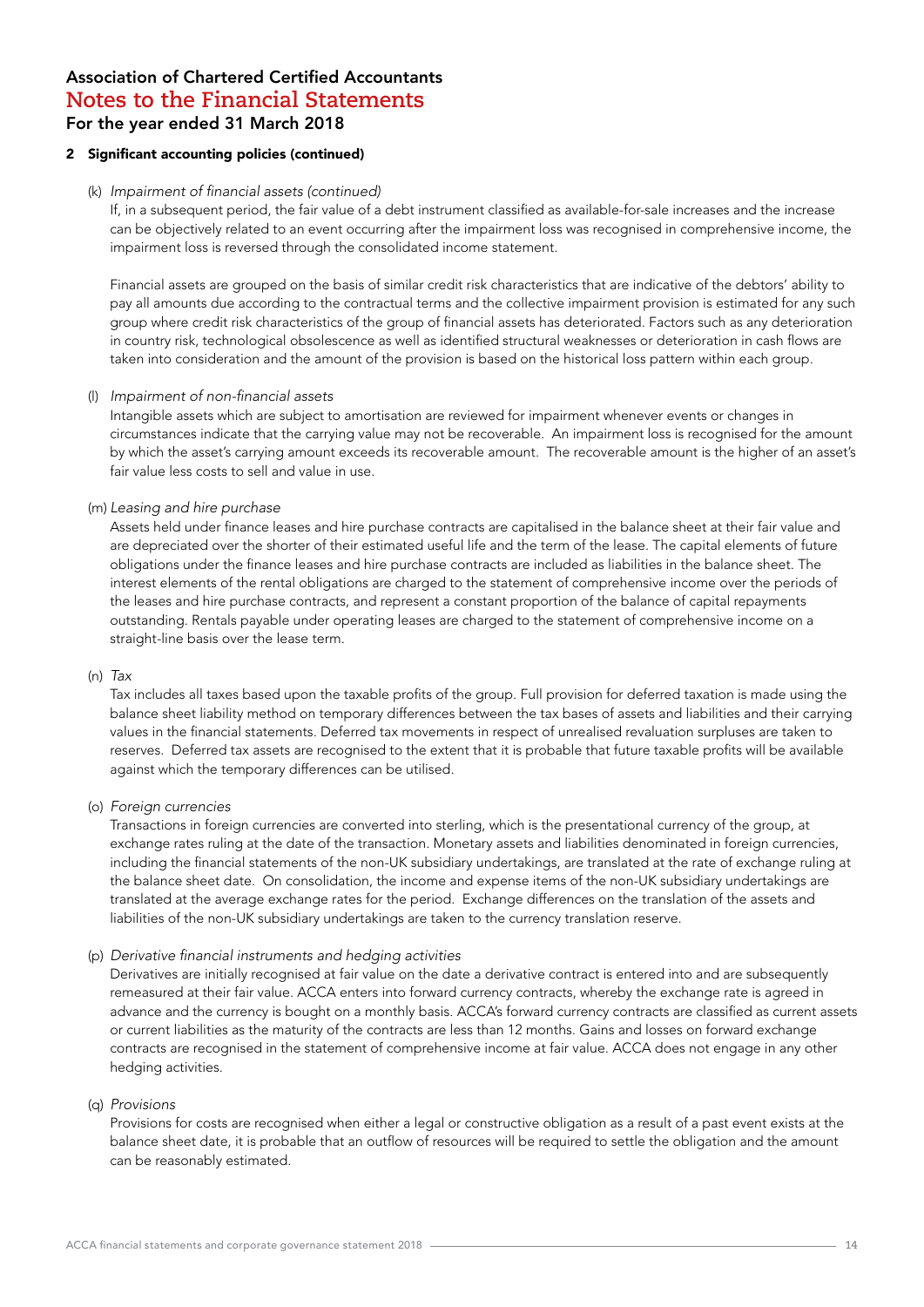#### 2 Significant accounting policies (continued)

#### (r) *Pensions*

ACCA has two closed defined benefit pension schemes, one in the UK and one in Ireland. Both schemes required contributions to be made to separately administered funds. The cost of providing benefits is determined using the projected unit credit method, with actuarial valuations being carried out at each balance sheet date. Actuarial gains and losses arising from experience adjustments and changes in actuarial assumptions are charged or credited in other comprehensive income in the period in which they arise. Past service costs are charged or credited in the statement of comprehensive income in the period in which they arise. The liability recognised in the balance sheet in respect of the defined benefit pension schemes is the present value of the defined benefit obligation at the end of the reporting period less the fair value of plan assets. Interest on the liability is calculated using the discount rate and is recognised immediately in the statement of comprehensive income.

ACCA operates defined contribution pension schemes for qualifying employees within the UK and Ireland and for certain employees outside the UK and Ireland. Contributions are charged in the statement of comprehensive income as they become payable in accordance with the rules of the schemes. ACCA has no further payment obligations once the contributions have been paid.

#### (s) Contingent liabilities

Contingent liabilities are not recognised in the financial statements. They are disclosed in the notes unless the possibility of an outflow of resources embodying economic benefits is remote. A contingent liability exists when a possible obligation which has arisen from past events and whose existence will be confirmed only by the occurrence or non-occurrence of one or more uncertain future events not wholly within the control of ACCA, or when a present obligation that arises from past events is not recognised because it is not probable that an outflow of resources embodying economic benefits will be required to settle the obligation or the amount of the obligation cannot be measured with sufficient reliability.

#### 3 Financial risk management

The main financial risks arising from ACCA's activities are credit risk, liquidity risk and market risk. These are monitored by management on a regular basis.

#### *Credit risk management*

Credit risk arises principally from cash and cash equivalents, deposits with banks and financial institutions, certificates of deposit, bonds held as available-for-sale investments, derivative financial instruments and trade receivables. ACCA regularly monitors and reviews its exposure with key banking and investment manager suppliers, and for deposits, only independently rated banks and financial institutions with a minimum rating of 'A' are used. For certificate of deposits there is a restriction in place of £5m per bank and for working capital balances ACCA considers a figure of £10m per bank to be sufficient although this can be exceeded around times of high activity such as collection of subscription and exam income. ACCA's trade receivables relate substantially to members' and students' fees and subscriptions. The credit risk is that the customer fails to discharge its obligation in respect of the instrument. ACCA has no significant concentration of credit risk, with exposure spread over a large number of customers and countries throughout the world. ACCA believes that the maximum exposure equates to the carrying value of trade and other receivables. Management reviews the trade receivables balance on a regular basis and undertakes an exercise to remove students and members from the receivables ledger and members' register for non-payment of annual fees and subscriptions. The level of removals is shown in notes 12 and 17 of the consolidated financial statements. At the balance sheet date 87% of ACCA's trade and other receivables were held in sterling (2017: 89%).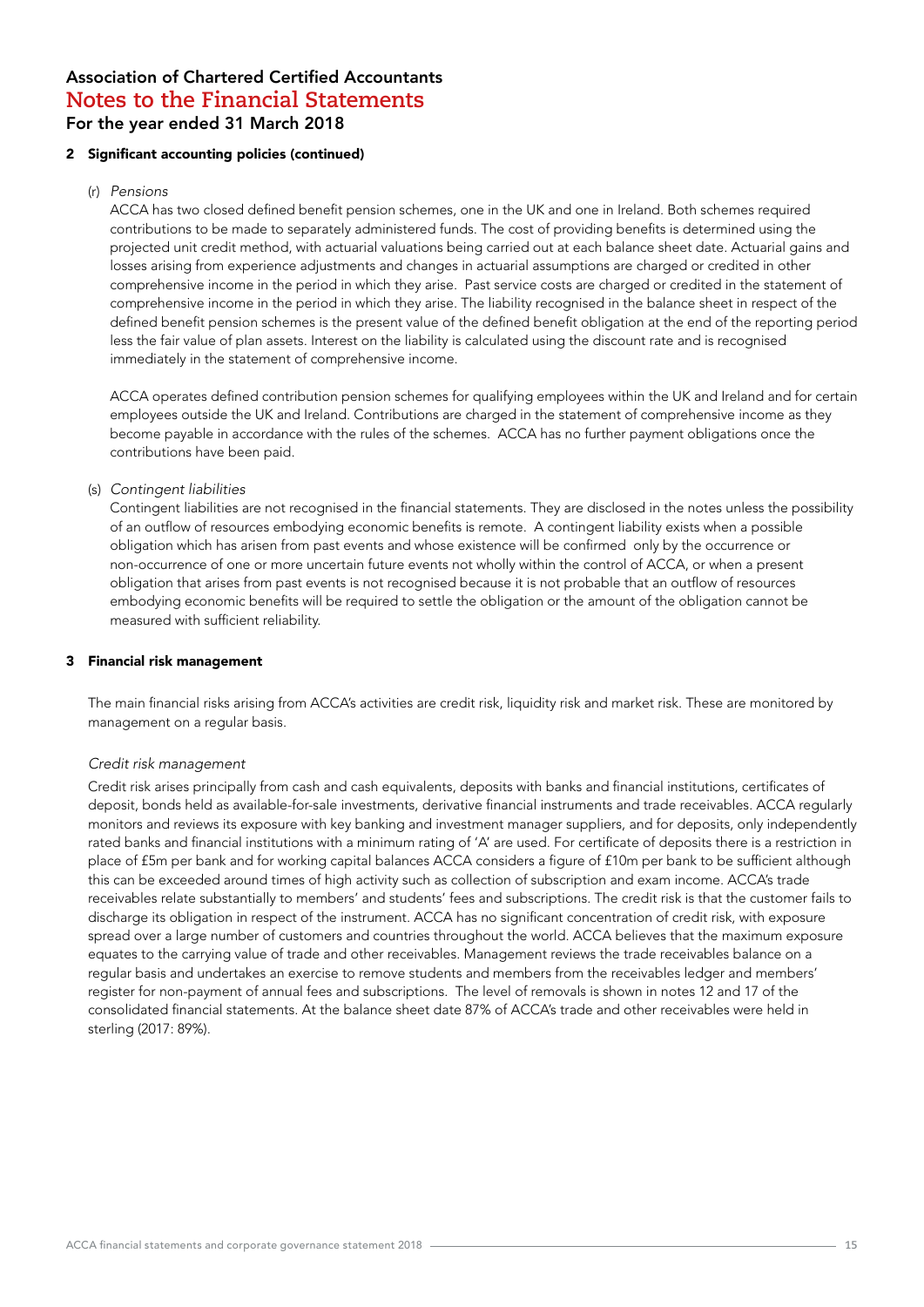#### 3 Financial risk management (continued)

*Liquidity risk*

Liquidity risk arises from ACCA's management of working capital. It is the risk that ACCA will encounter difficulty in meeting its financial obligations as they fall due. ACCA manages its liquidity risk by ensuring that it has adequate banking facilities and by performing cash flow forecasting on a regular basis. ACCA receives the majority of its income as subscriptions at the start of the calendar year, or as exam fees, relating to four exam sessions each year. Cash not required for short-term operating purposes is invested to maximise return with an acceptable level of risk. In addition to its own bankers, ACCA has used a specialist cash management company to invest cash surpluses with major banks of suitable credit standing to spread the risk, and currently invests in cash fund products with that company. Cash surpluses are invested in interest bearing current and call accounts, term deposits, time deposits and short-term cash funds. At the balance sheet date, ACCA held £25.0m (2017: £25.0m) in short-term cash funds and £17.2m (2017: £19.5m) in call accounts that are expected to readily generate cash inflows for managing liquidity risk. All term and time deposits are due in less than one year. Liquidity is managed to ensure investments are liquidated in a timely manner to meet operating requirements.

#### Market risk

Market risk arises from ACCA's use of interest bearing, tradable and foreign currency financial instruments. It is the risk that the fair value of future cash flows of a financial instrument will fluctuate because of changes in the interest rates (interest rate risk), foreign exchange rates (currency risk) or other market factors (other price risk).

Interest rate risk relates to the risk of loss due to fluctuations in cash flows and the fair value of financial assets and liabilities (including the pension scheme liabilities), due to change in market interest rates. ACCA invests surplus cash in the short-term and in doing so exposes itself to the fluctuation in interest rates that are inherent in such a market. A movement in the interest rate of 1.5% either way would not have a material effect on the deficit reported in the financial statements.

Currency risk relates to the risk that the fair value of future cash flows of financial instruments will fluctuate because of changes in foreign exchange risk. ACCA operates internationally and is exposed to foreign currency exchange risk arising from the transfer of foreign currency to its national offices. Where possible, ACCA will allow the national offices to settle liabilities denominated in their functional currency with the cash generated from their own operations in that currency. However, many national offices have insufficient reserves of their functional currency and rely on transfers of foreign currency from ACCA. ACCA mitigates the risk with regards to income because all fees and subscriptions charged by ACCA are in sterling. In addition, ACCA uses forward currency contracts to mitigate the risk of currency fluctuations. At the balance sheet date 66% of ACCA's cash and cash equivalents were held in sterling (2017: 71%).

Other price risk relates to the risk of changes in market prices of the available-for-sale investments and the investments held by the defined benefit pension schemes. ACCA invests in a variety of funds operated by different investment managers and in doing so exposes itself to the fluctuations in price that are inherent in such a market. The effect of a 10% increase in the value of the non-current available-for-sale investments held at the balance sheet date would have resulted in an increase in the fair value reserve of £10.7m (2017: £10.0m) net of deferred tax. A 10% decrease in their value would, on the same basis, have decreased the fair value reserve by the same amount.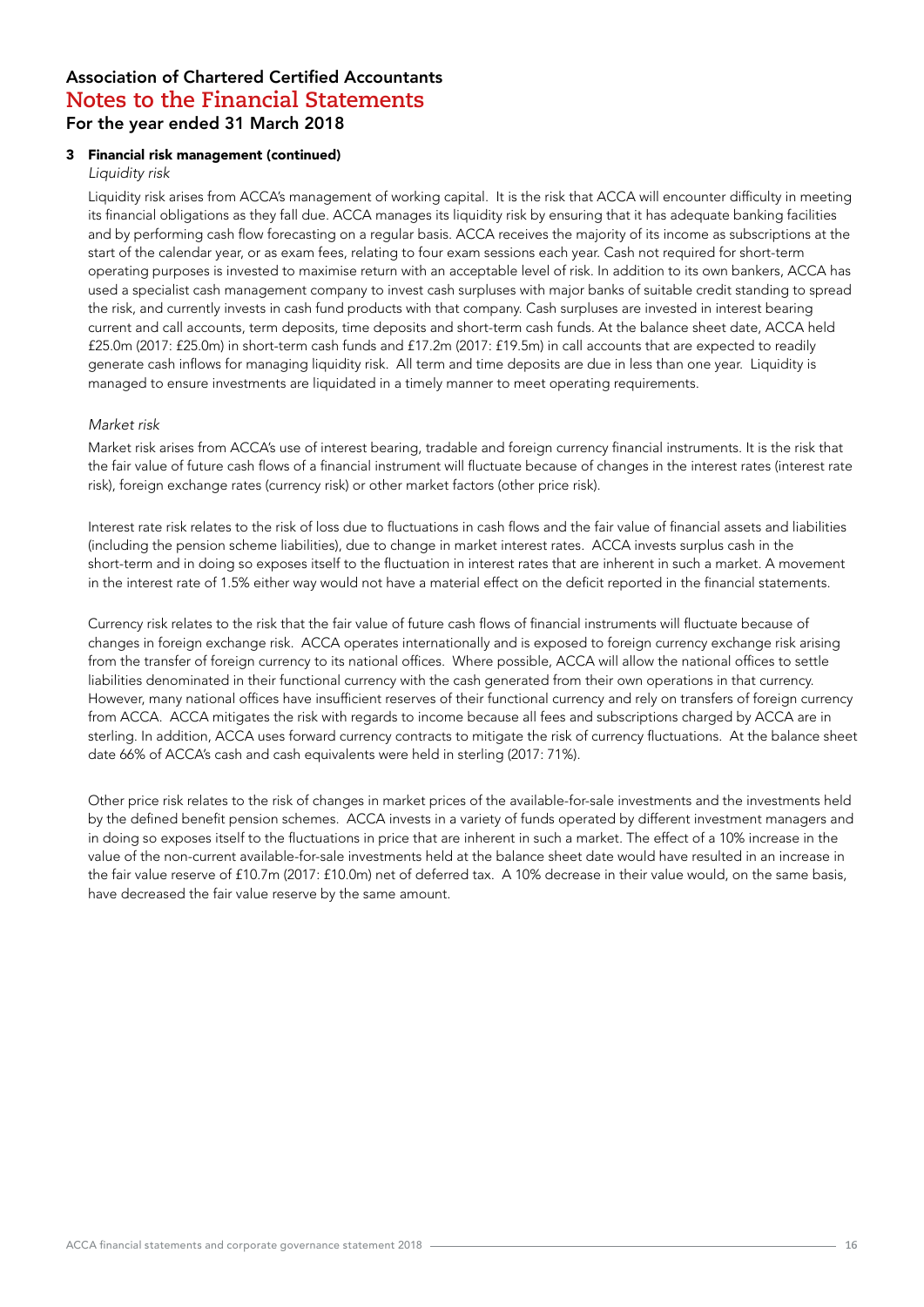#### 4 Segmental reporting

ACCA has taken the view that, for reporting purposes, it has one operating segment which relates to the supply of services to its stakeholders including members, students and affiliates. ACCA does not report income or expenditure by region, activity or product type. During the year ACCA's income activities were organised by category: Fees and subscriptions, qualifications and examinations, member and student engagement, markets, regulation and discipline and other income. These are ACCA's categories reported internally for income purposes and are detailed in notes 6 and 7. Short descriptions of the main categories are as follows:

- Fees and subscriptions: Comprise members', students' and affiliates' fees and subscriptions for the relevant period.
- Qualifications and examinations: Examination and exemption income from the Professional and other qualifications.
- Member and student engagement: Income generated from royalties, mailing services and advertising.
- Markets: Continuing Professional Development (CPD) income, locally generated markets income and sponsorship.
- Regulation and discipline: Audit, practice and other certificates.

Expenditure is reported internally by function and these are detailed in notes 8 and 9. A short description of the expenditure categories are as follows:

- Chief Executive's Office: Chief Executive non-salary costs.
- Strategy and Development: delivery of strategic outcomes, corporate training, market research, brand management, public relations, publishing, technical policy and research, development and maintaining of qualifications, ensuring the integrity of the syllabus and of the examination process, verifying and awarding exemptions and setting and scrutiny of exam papers.
- Markets: Staff, operational and corporate marketing and promotional costs of ACCA's global operations and IFAC costs.
- Governance: Regulation of members, secretariat, professional conduct, practice monitoring, legal services and internal audit.
- Finance and Operations: IT, pension costs, depreciation, corporate services, finance and procurement, member and student support, examinations, service improvements, Human Resources and corporate recruitment.
- Strategic investment: Investment in IT, exam delivery, transformation of customer facing business processes and market development.

#### 5 Capital

ACCA considers its capital to be its accumulated fund and its other reserves. Council's financial objective is to generate a targeted operating position, to build and maintain reserves at a sustainable level, taking into account the various competitive risks. ACCA also aims to achieve additional long-term growth in reserves through the active management of the investment portfolio. A five-year financial plan has been developed which, over the period of the plan, targets an agreed level of accumulated fund. At 31 March 2018, the Accumulated Fund represented 77 days of operating expenditure (31 March 2017: 62 days) which exceeds the long-term target of 60 days. Council also monitors balance sheet liquidity, measured as the number of days of operating expenditure held in liquid assets (investments and net current assets). At March 2018, the liquidity measure was 205 days (31 March 2017: 182 days) compared to a long-term target of 120 days. ACCA's Resource Oversight Committee reviews the financial position of ACCA at each committee meeting. ACCA is not subject to any material externally imposed capital requirements.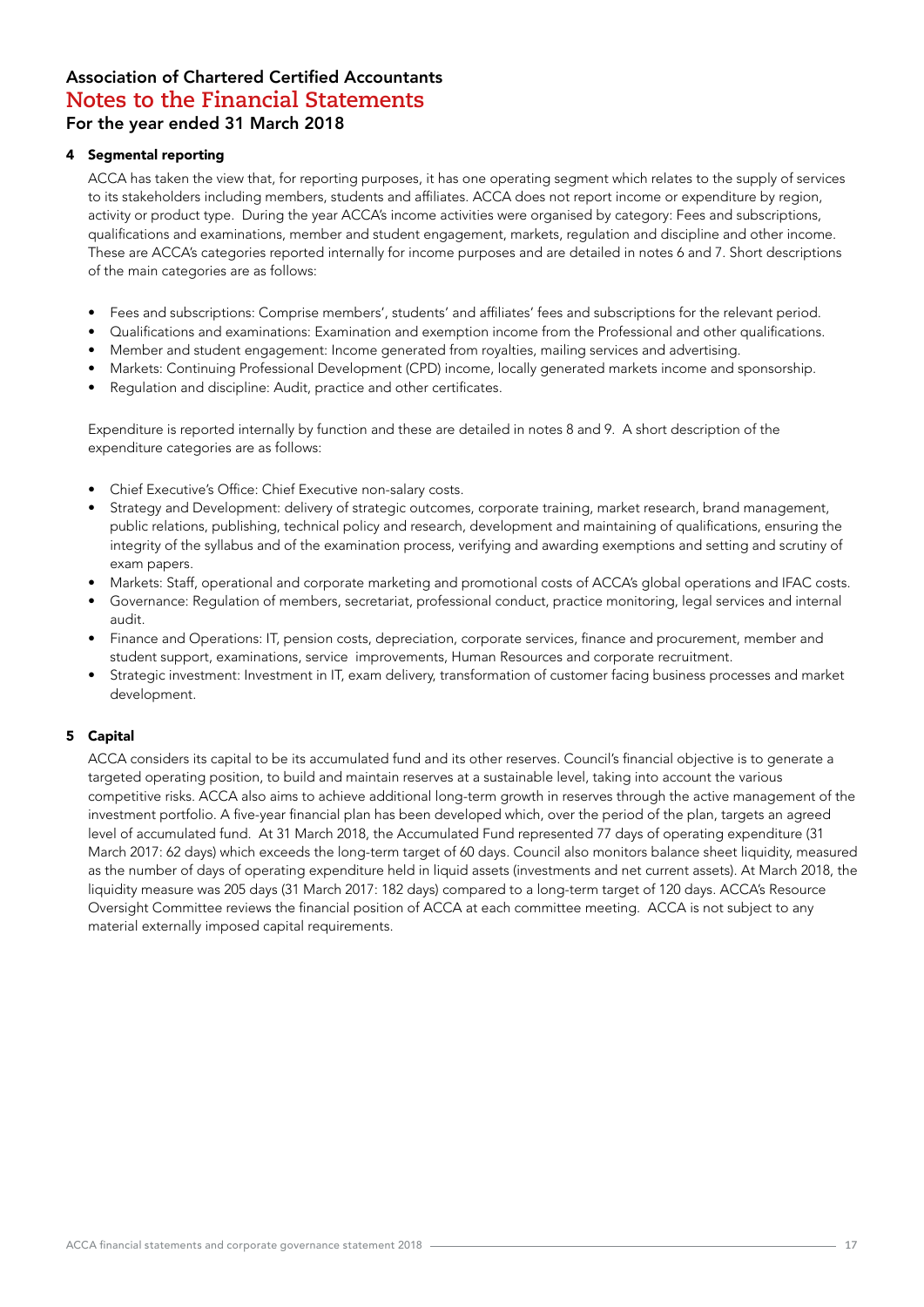|                                      | 31 Mar<br>2018<br>£'000 | 31 Mar<br>2017<br>£'000 |
|--------------------------------------|-------------------------|-------------------------|
| <b>Fees and subscriptions</b>        |                         |                         |
| Members                              | 44,998                  | 40,383                  |
| Affiliates                           | 7,388                   | 6,524                   |
| Students                             | 38,186                  | 33,354                  |
|                                      | 90,572                  | 80,261                  |
| <b>Operating activities</b>          |                         |                         |
| Qualifications and exams             | 98,918                  | 91,325                  |
| Member and student engagement        | 1,440                   | 1,150                   |
| Markets                              | 4,648                   | 3,865                   |
| Regulation and discipline            | 5,598                   | 5,551                   |
| Other income                         |                         | 1                       |
|                                      | 110,604                 | 101,892                 |
| <b>Operational expenditure</b>       |                         |                         |
| Chief Executive's Office             | 82                      | 81                      |
| Markets                              | 48,746                  | 43,026                  |
| Strategy and Development             | 22,972                  | 21,420                  |
| Governance                           | 16,607                  | 17,015                  |
| Finance and Operations               | 100,235                 | 87,319                  |
|                                      | 188,642                 | 168,861                 |
| Strategic investment expenditure     |                         |                         |
| Exams Delivery                       | 6,172                   | 9,179                   |
| <b>Customer Service Improvements</b> |                         | 2,111                   |
| Market Development                   | 3,883                   | 3,548                   |
| Renovate core capabilities           | 5,292                   |                         |
| Digital                              | 2,270                   |                         |
| Information management               | 713                     |                         |
| Technology Enablers                  |                         | 3,863                   |
| Portfolio Management                 | 2,829                   | 565                     |
|                                      | 21,159                  | 19,266                  |

Strategic investment expenditure relates to project costs within each category, and once a project has reached completion then any ongoing expenditure is treated as operational. During the year, it was agreed to invest in upgrading ACCA's core IT infrastructure to create a digital business capability that enables ACCA's 2020 strategy with the aim of being a more commercially agile ACCA better attuned to the market and its customers' needs and behaviours. The projects reflect the multi-year nature of ACCA's strategy and the Customer Service Improvements and Technology Enablers programs have been superseded by the new programs noted above to align with the Projects road map. Portfolio management relates to the net of portfolio overheads, capitalisation, amortisation and impairment.

In the previous year Market Development costs included £1.7m in relation to the development of a Strategic Alliance with Chartered Accountants Australia and New Zealand (CA ANZ). Any ongoing costs relating to the development of the Strategic Alliance are now treated as operational.

#### 10 Other (losses)/gains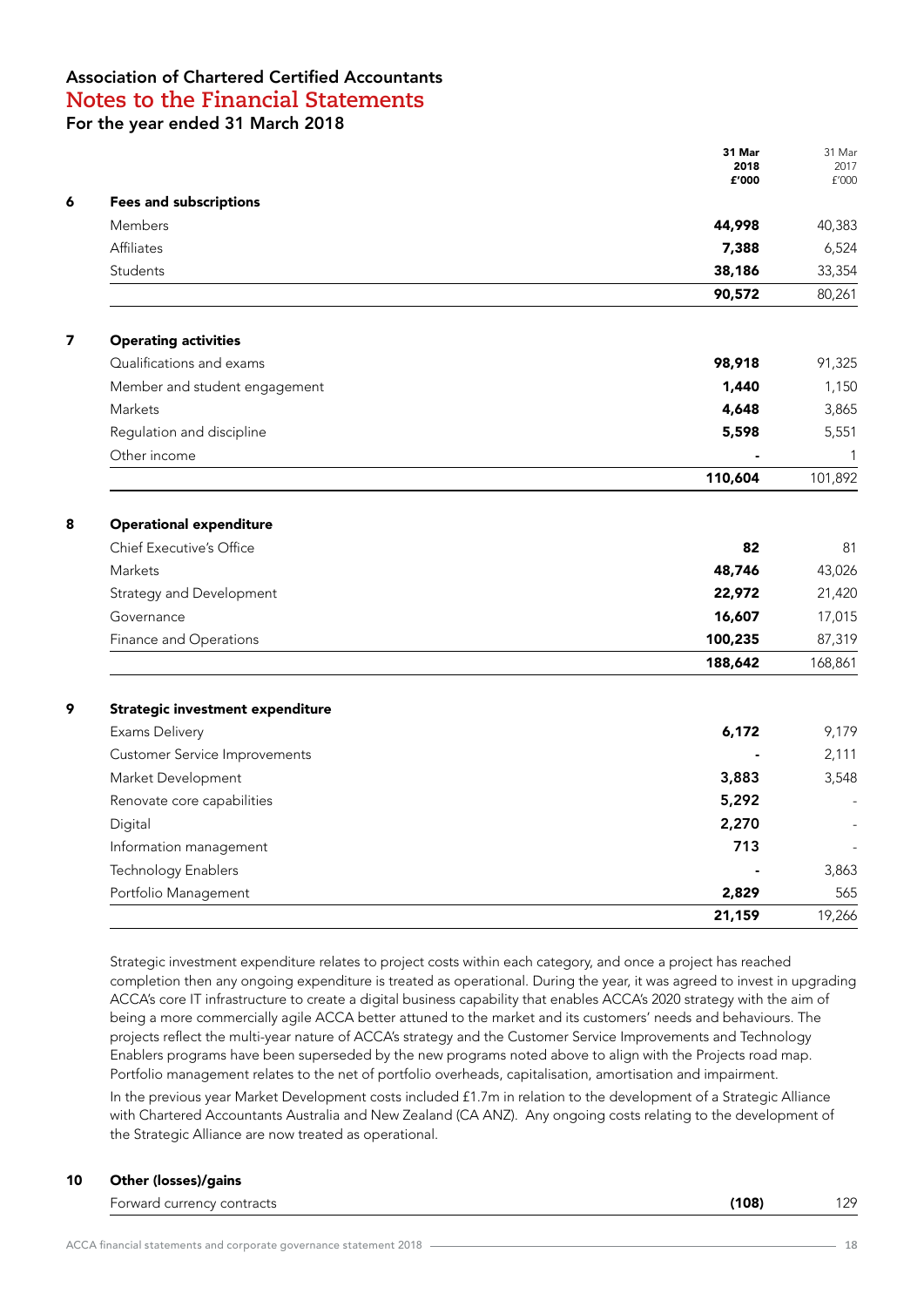|                                            | 31 Mar<br>2018<br>£'000 | 31 Mar<br>2017<br>f'000      |
|--------------------------------------------|-------------------------|------------------------------|
| <b>Finance income and costs</b>            |                         |                              |
| Income from investments                    |                         |                              |
| Interest receivable                        | 31                      | 107                          |
| Dividends from investments                 | 594                     | 1,379                        |
| Realised gains on disposals of investments | 33,843                  | $\overline{\phantom{a}}$     |
|                                            | 34,468                  | 1,486                        |
| Finance costs                              |                         |                              |
| Net finance interest on pension scheme     | (659)                   | (360)                        |
| Other interest payable                     | (633)                   | $\qquad \qquad \blacksquare$ |
|                                            | (1, 292)                | (360)                        |

Under IAS 1 the net realised gains of £27.095m has been shown as a reclassification adjustment in other comprehensive income. These gains relate to unrealised gains net of tax as at 31 March 2017 which had previously been transferred to reserves.

#### 12 Surplus/(deficit) before tax

Surplus/(deficit) before tax includes the following:

(a) *Salaries and related costs*

The costs of employing staff during the year were as follows:

|                         | 75,606 | 66,341 |
|-------------------------|--------|--------|
| Other staff costs       | 6,474  | 3.907  |
| Pension costs (note 21) | 6,365  | 5,571  |
| Social security costs   | 5,898  | 5,342  |
| <b>Salaries</b>         | 56,869 | 51,521 |

The average number of employees was 1,358 (31 March 2017: 1,272). The average annual salary was £41,877 (31 March 2017: £40,500). The figures above include the salaries and bonuses payable to the Executive Team (see note 27 for more details).

(b) *Income*

Income from subscriptions, examination and exemption fees amounting to £186.6m (31 March 2017: £168.7m) is stated net of adjustments relating to the non-payment of subscriptions and fees amounting to £13.9m (31 March 2017: £12.9m).

(c) *Depreciation, amortisation, impairment and foreign exchange losses* 

|                                                                  | 107   | 104   |
|------------------------------------------------------------------|-------|-------|
| - audit fees for the ACCA Staff Pension Scheme                   | 8     | 8     |
| - audit fees for the corporate KPIs                              | 3     | 3     |
| - audit fees for UK subsidiaries                                 | 36    | 34    |
| - the parent undertaking and consolidated financial statements   | 60    | 59    |
| Fees payable to ACCA's auditor, Grant Thornton, for the audit of |       |       |
| Auditors' remuneration                                           |       |       |
|                                                                  |       |       |
| Foreign exchange losses                                          | 1,020 | 961   |
| Impairment of intangible assets                                  |       | 365   |
| Amortisation of intangible assets                                | 5,037 | 2,143 |
| Depreciation of property, plant and equipment                    | 3,650 | 3,328 |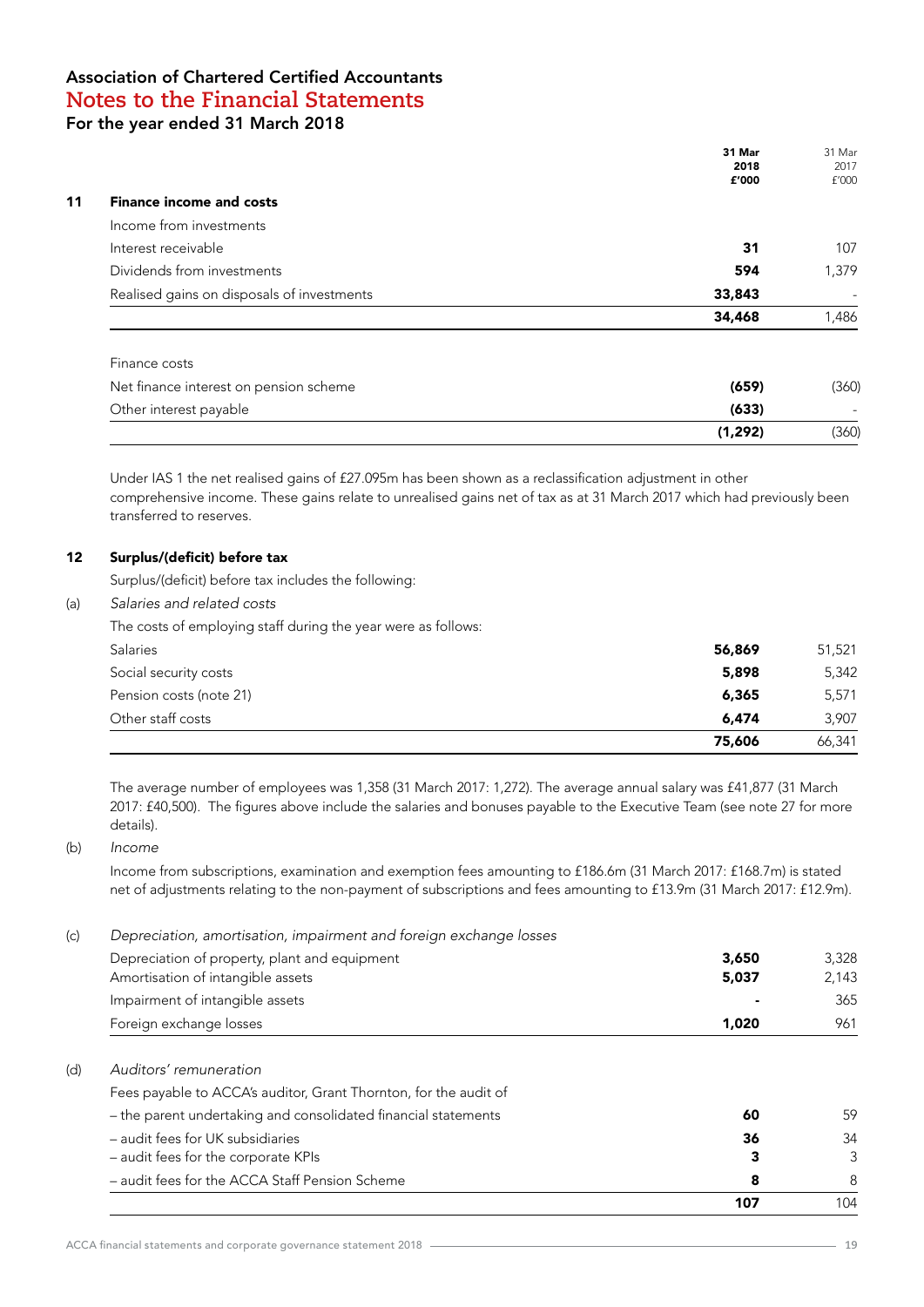|                                                                              | 31 Mar<br>2018<br>£'000 | 31 Mar<br>2017<br>f'000 |
|------------------------------------------------------------------------------|-------------------------|-------------------------|
| Surplus/(deficit) before tax (continued)                                     |                         |                         |
| Auditors' remuneration (continued)                                           |                         |                         |
| Fees payable to ACCA's other auditors and their associates for               |                         |                         |
| - audit fees for non-UK subsidiaries<br>- non-audit services in China        | 52<br>24                | 57<br>6                 |
| Tax                                                                          |                         |                         |
| The amounts charged in the statement of comprehensive income are as follows: |                         |                         |
| Current income taxes at 19% (2017: 20%) on the surplus for the year          | 3,074                   | 2,253                   |
| Under/(over) provision in respect of prior year                              | 4,650                   | (412)                   |
|                                                                              | 7,724                   | 1,841                   |
| The current tax charge is split as follows:                                  |                         |                         |
| Domestic                                                                     | 7,396                   | 641                     |
| Foreign                                                                      | 328                     | 1,200                   |
|                                                                              | 7,724                   | 1,841                   |

Taxation for other jurisdictions is calculated at the rates prevailing in the respective jurisdictions.

| Factors affecting the tax charge for the year           |         |           |
|---------------------------------------------------------|---------|-----------|
| Surplus/(deficit) before tax                            | 24,443  | (4,719)   |
| Surplus/(deficit) before tax multiplied by the standard |         |           |
| rate of UK Corporation tax of 19% (2017: 20%)           | 4,644   | (944)     |
| Effects of:                                             |         |           |
| Under/(over) provision in previous years                | 4,650   | (412)     |
| Non-taxable income                                      | (112)   | (43, 332) |
| Expenditure not deductible for tax purposes             | 609     | 46,341    |
| Deferred tax not recognised                             | (6,709) | 188       |
| Chargeable gains net of indexation                      | 4,615   |           |
| Differential in tax rates                               | 27      |           |
|                                                         | 3,080   | 2,785     |
| Total tax charge                                        | 7.724   | 1.841     |

The tax charge arises from non-mutual trading profits, investment income and gains on disposal of property and investments, where applicable. The group tax charge has been reduced by £171,000 (31 March 2017: £225,000) as a result of charitable donations to the Certified Accountants Educational Trust.

In the ordinary course of business ACCA undertook a review of its various income streams and ascertained during the year that there was additional income chargeable to corporation tax, which had not been provided in the prior years of £4.2m. This was disclosed and agreed with the UK tax authorities and the liability settled in the year.

The UK Corporation tax rate of 19% took effect from 1 April 2017. A change was announced in the Finance (No.2) Bill 2017 which will reduce the main rate of corporation tax to 17% from 1 April 2020 rather than the 18% previously announced. This bill was substantively enacted as part of the Finance (No.2) Act 2017 and so the effect of this change has been included in the financial statements where relevant.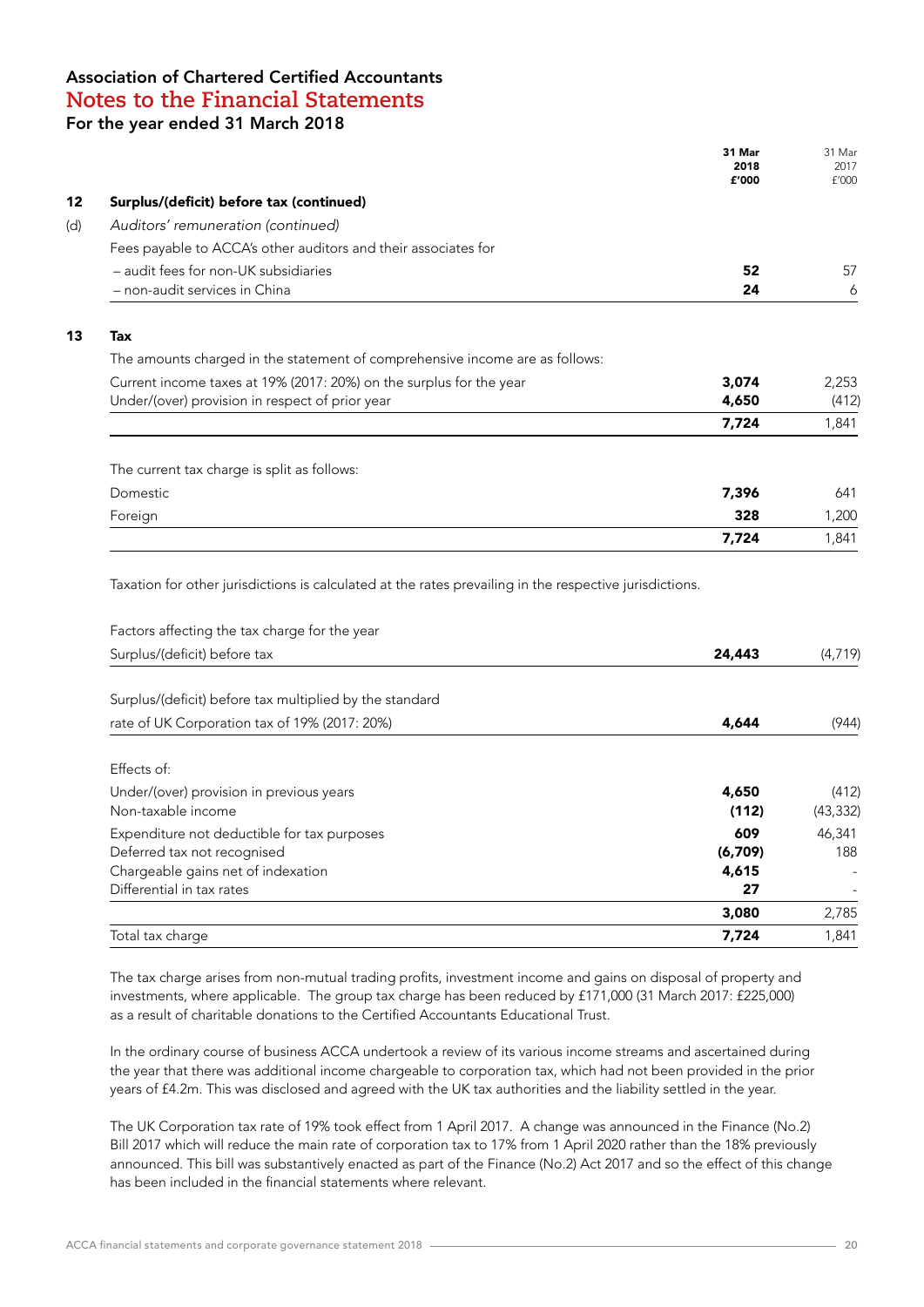## 14 Property, plant and equipment

|                                                     | Leasehold<br>improvements<br>£'000 | Plant &<br>equipment<br>£'000 | Computer<br>systems &<br>equipment<br>£'000 | <b>Total</b><br>£'000 |
|-----------------------------------------------------|------------------------------------|-------------------------------|---------------------------------------------|-----------------------|
| <b>Cost or valuation</b>                            |                                    |                               |                                             |                       |
| At 31 March 2016                                    | 7,981                              | 7,108                         | 29,736                                      | 44,825                |
| Additions                                           | 7,608                              | 1,730                         | 1,878                                       | 11,216                |
| Disposals                                           | (2, 575)                           | (2, 331)                      | (11,676)                                    | (16, 582)             |
| Exchange difference                                 | 83                                 | 338                           | 130                                         | 551                   |
| At 31 March 2017                                    | 13,097                             | 6,845                         | 20,068                                      | 40,010                |
| Additions                                           | 1,119                              | 484                           | 289                                         | 1,892                 |
| Disposals                                           | (119)                              | (214)                         | (160)                                       | (493)                 |
| Exchange difference                                 | (185)                              | (93)                          | (265)                                       | (543)                 |
| At 31 March 2018                                    | 13,912                             | 7,022                         | 19,932                                      | 40,866                |
| <b>Accumulated depreciation</b><br>At 31 March 2016 | 3,318                              | 4,190                         | 26,916                                      | 34,424                |
| Depreciation charge                                 | 1,201                              | 913                           | 1,214                                       | 3,328                 |
| Eliminated on disposals                             | (2,462)                            | (2, 315)                      | (11,641)                                    | (16, 418)             |
| Exchange difference                                 | 50                                 | 206                           | 149                                         | 405                   |
| At 31 March 2017                                    | 2,107                              | 2,994                         | 16,638                                      | 21,739                |
| Depreciation charge                                 | 1,277                              | 1,029                         | 1,344                                       | 3,650                 |
| Eliminated on disposals                             | (82)                               | (188)                         | (149)                                       | (419)                 |
| Exchange difference                                 | (55)                               | (64)                          | (297)                                       | (416)                 |
| At 31 March 2018                                    | 3,247                              | 3,771                         | 17,536                                      | 24,554                |
| <b>Carrying amount</b>                              |                                    |                               |                                             |                       |
| At 31 March 2018                                    | 10,665                             | 3,251                         | 2,396                                       | 16,312                |
| At 31 March 2017                                    | 10,990                             | 3,851                         | 3,430                                       | 18,271                |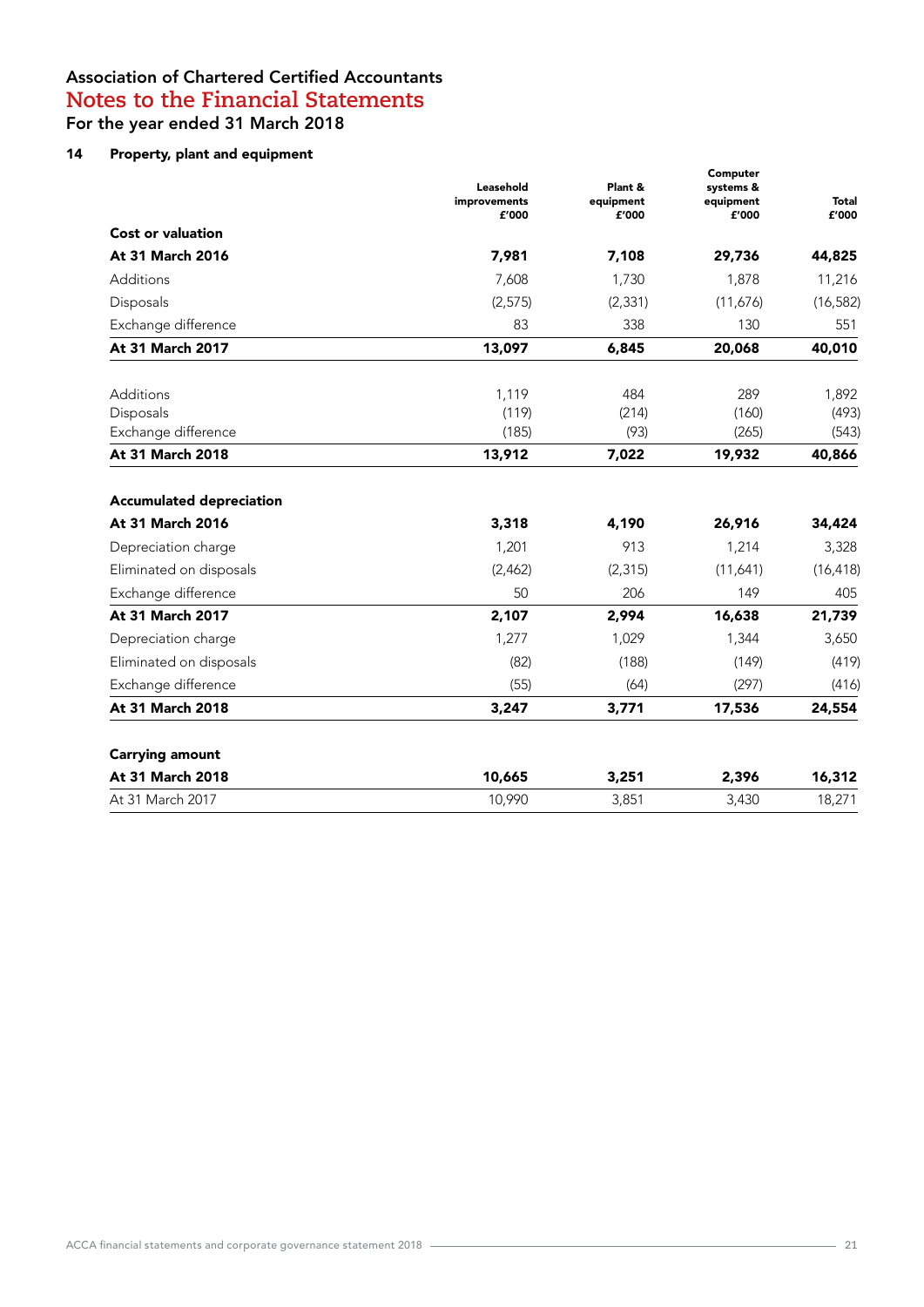#### 15 Intangible assets

| At 31 March 2018 | 33,941 |
|------------------|--------|
| Additions        | 3,531  |
| At 31 March 2017 | 30,410 |
| Additions        | 6,289  |
| At 31 March 2016 | 24,121 |
| Cost             |        |
|                  | f'000  |

#### Accumulated amortisation and impairment

| At 31 March 2018    | 18,325 |
|---------------------|--------|
| Amortisation charge | 5,037  |
| At 31 March 2017    | 13,288 |
| Impairment          | 365    |
| Amortisation charge | 2,143  |
| At 31 March 2016    | 10,780 |
|                     |        |

#### Carrying amount

| At 31 March 2018 | 15,616     |
|------------------|------------|
| At 31 March 2017 | 122<br>ے ا |

All intangible assets relate to internally generated development costs, the vast majority of which relates to the delivery of the exams qualifications. Following an impairment review in accordance with IAS38, management decided that no impairment charge (2017: £0.4m) was required to be accounted for.

Amortisation of £5.0m (2017: £2.1m) is included in both operational and strategic investment expenditure. In the previous year an impairment charge of £0.4m was included in strategic investment expenditure.

|                                               | 31 Mar<br>2018<br>£'000 | 31 Mar<br>2017<br>f'000 |
|-----------------------------------------------|-------------------------|-------------------------|
| Available-for-sale investments                |                         |                         |
| At valuation                                  |                         |                         |
| At 1 April                                    | 123,504                 | 93,524                  |
| Additions                                     | 112,368                 | 62,239                  |
| Disposals                                     | (77, 891)               | (46, 534)               |
| Net gains transferred to fair value reserves  | 4,489                   | 14,264                  |
| Realised (gains)/losses transferred to income | (31, 313)               | 11                      |
| At 31 March                                   | 131,157                 | 123,504                 |
| Historical cost of tradable investments       | 124,850                 | 90,372                  |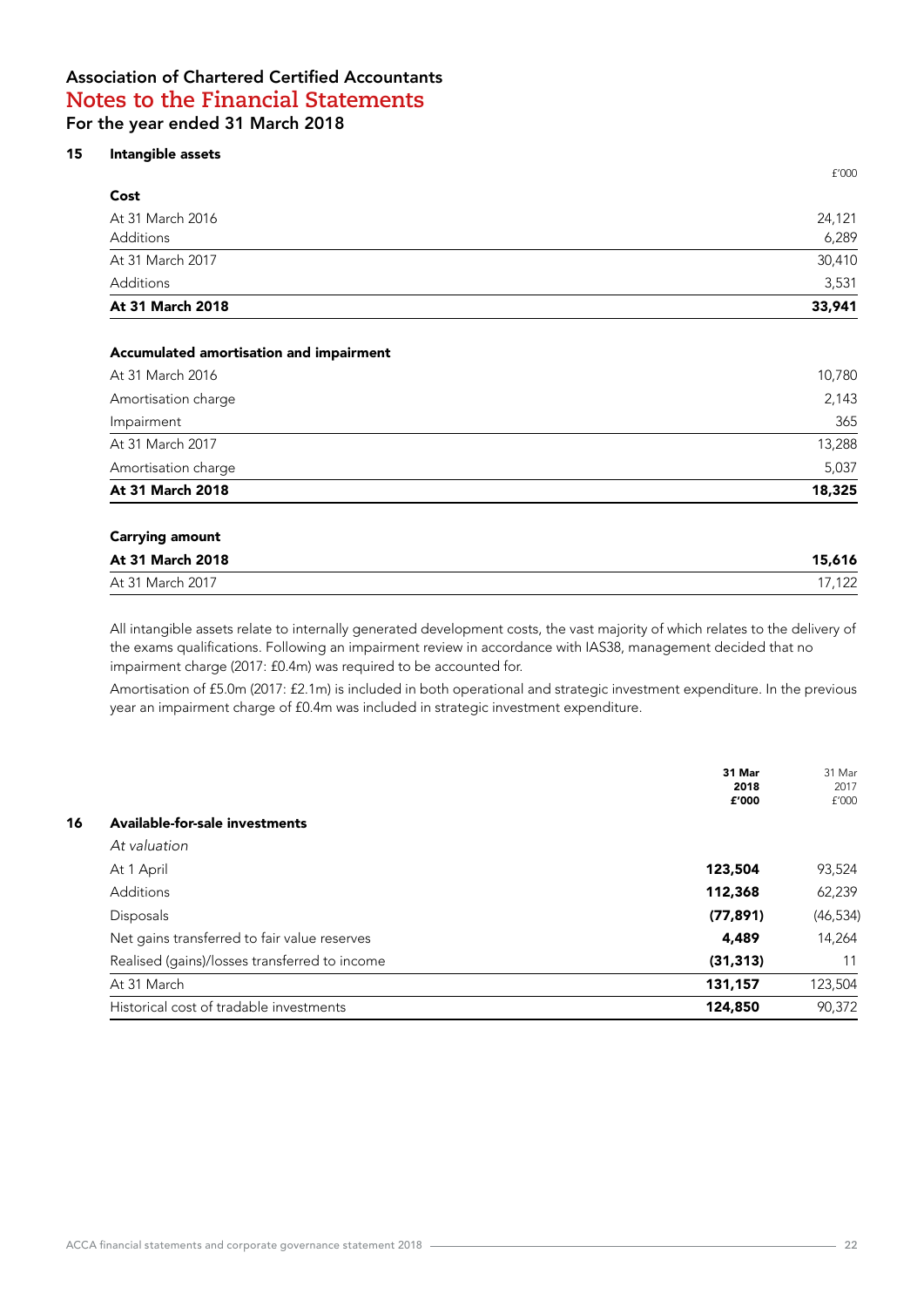#### 16 Available-for-sale investments (continued)

During the year, in conjunction with external investment consultants, ACCA implemented a new investment strategy which resulted in the disposal of investments held in Baillie Gifford's Managed Fund and the partial disposal of units held in Baillie Gifford's Diversified Growth Fund. The new strategy is intended to further diversify the portfolio and reduce the levels of volatility. Available-for-sale investments, comprising units in Baillie Gifford's Diversified Growth Fund, Baillie Gifford's Global Select Fund, Adept Investment Management's Absolute Return and Fixed Income Funds, GreenOak's UK Debt II Property Fund and cash funds held by Royal London Asset Management, are fair valued annually at the close of business on the balance sheet date. Wherever possible, fair value is determined by reference to Stock Exchange quoted bid prices or to the Fund Manager's closing single price on a single swinging price basis. Available-for-sale investments are classified as non-current assets unless they are expected to be realised within twelve months of the balance sheet date.

| 41,167<br>3,164<br>1,808<br>15,306<br>1,211<br>106,151 | 1,869<br>1,635<br>9,593<br>2,251<br>2,031<br>98,472 |
|--------------------------------------------------------|-----------------------------------------------------|
|                                                        |                                                     |
|                                                        |                                                     |
|                                                        |                                                     |
|                                                        |                                                     |
|                                                        |                                                     |
|                                                        |                                                     |
|                                                        |                                                     |
|                                                        | 13,668                                              |
| 1,463                                                  | 6,970                                               |
| 32,172                                                 | 40,009                                              |
| 4,364                                                  | 20,446                                              |
|                                                        |                                                     |
|                                                        | 5,496                                               |

Available-for-sale investments are denominated in the following currencies

|                  | 131,157 | 123,504 |
|------------------|---------|---------|
| Other currencies | 3,418   | 12,335  |
| Swedish Krona    | 1,203   | 5,727   |
| Hong Kong Dollar | 1,376   | 1,314   |
| Swiss Franc      | 1,543   | 2,089   |
| Japanese Yen     | 3,086   | 4,517   |
| US dollar        | 12,875  | 14,866  |
| UK pound         | 107,656 | 82,656  |
|                  |         |         |

**25,006** 25,032 **131,157** 123,504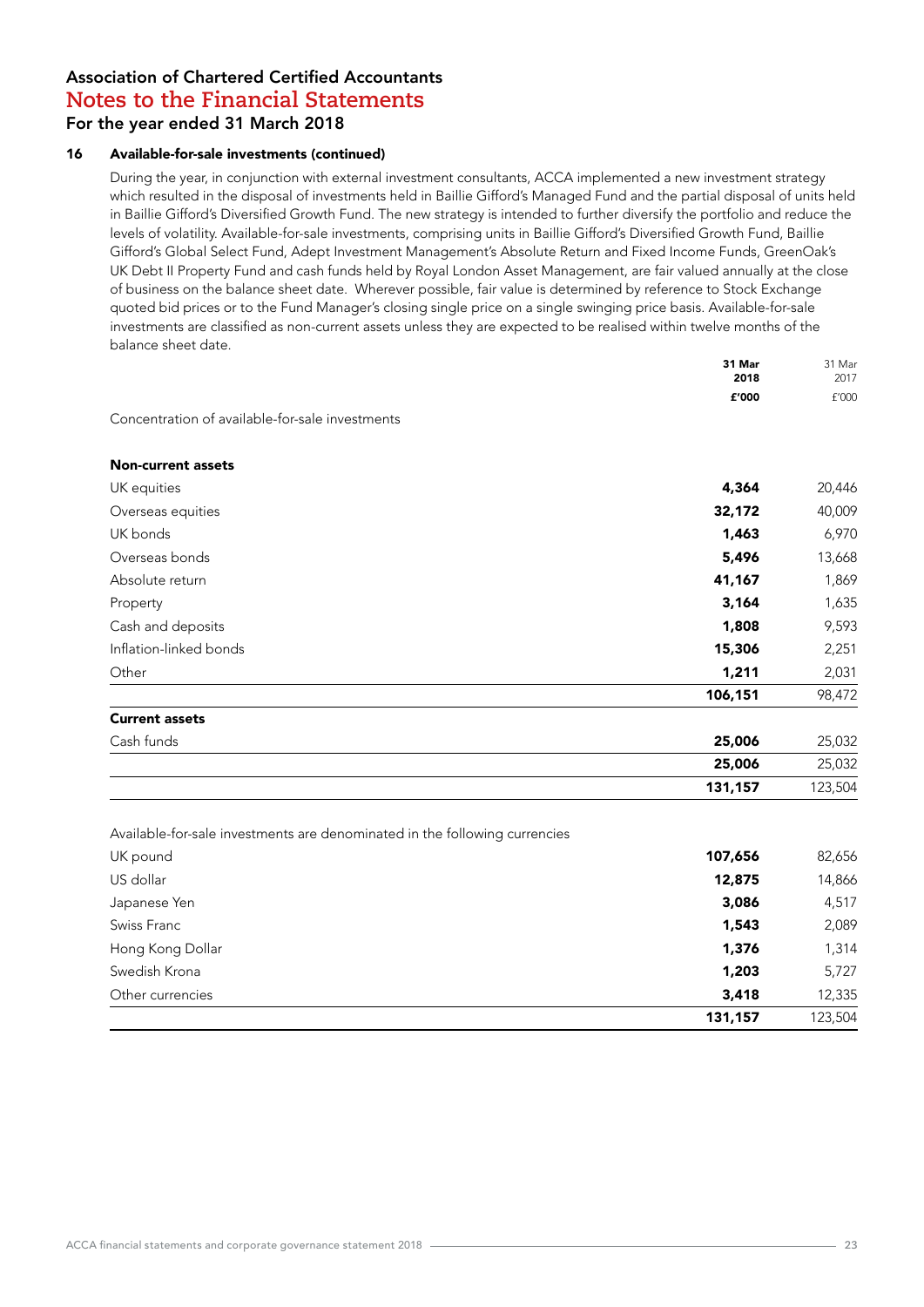#### 16 Available-for-sale investments (continued)

ACCA monitors its exposure by way of regular reports from each of the investment managers, who have discretionary management of the funds they hold within the investment portfolio.

#### Fair value hierarchy

ACCA classifies financial instruments measured at fair value in available-for-sale investments according to the following hierarchy:

| Level   | Fair value input description                                                                                                                   | <b>Financial instruments</b>                                                 |
|---------|------------------------------------------------------------------------------------------------------------------------------------------------|------------------------------------------------------------------------------|
| Level 1 | Quoted prices from active markets                                                                                                              | Quoted equity instruments                                                    |
| Level 2 | Inputs other than quoted prices in level 1 that<br>are observable either directly (i.e. as prices) or<br>indirectly (i.e. derived from prices) | Unquoted equity instruments<br>included in available-for-sale<br>investments |
| Level 3 | Inputs that are not based on observable<br>market data                                                                                         | Unquoted equity instruments<br>included in available-for-sale investments    |

ACCA's available-for-sale investments are classified by the fair value hierarchy as follows:

|                     | Level 1<br>£'000 | Level 2<br>£'000 | Level 3<br>£'000         | <b>Total</b><br>£'000 |
|---------------------|------------------|------------------|--------------------------|-----------------------|
| At 31 March 2017    |                  |                  |                          |                       |
| Quoted equity       | 55               |                  | $\overline{\phantom{a}}$ | 55                    |
| Observable inputs   | 25,032           | 98,417           |                          | 123,449               |
| Unobservable inputs |                  |                  | $\overline{\phantom{a}}$ |                       |
| Total               | 25,087           | 98,417           |                          | 123,504               |
| At 31 March 2018    |                  |                  |                          |                       |
| Quoted equity       | 29,310           |                  | ٠                        | 29,310                |
| Observable inputs   | 25,006           | 74,698           | $\blacksquare$           | 99,704                |
| Unobservable inputs | ٠                |                  | 2,143                    | 2,143                 |
| Total               | 54,316           | 74,698           | 2,143                    | 131,157               |

The investment managers have provided information as to which classifications each of the investment funds fall into. Council has reviewed and assessed those views of the classifications and judged that the disclosures are applicable. Council has relied on the investment managers' expertise as being well-respected investment fund managers to be able to provide that view of the classification of these investments.

#### Commitments

As part of the change in investment strategy ACCA has invested in a property fund managed by GreenOak. Investments are made on a piecemeal basis and Council has approved investment of up to £10m in property funds directly. At the balance sheet date ACCA had a commitment to invest a further £7.9m in the GreenOak property fund.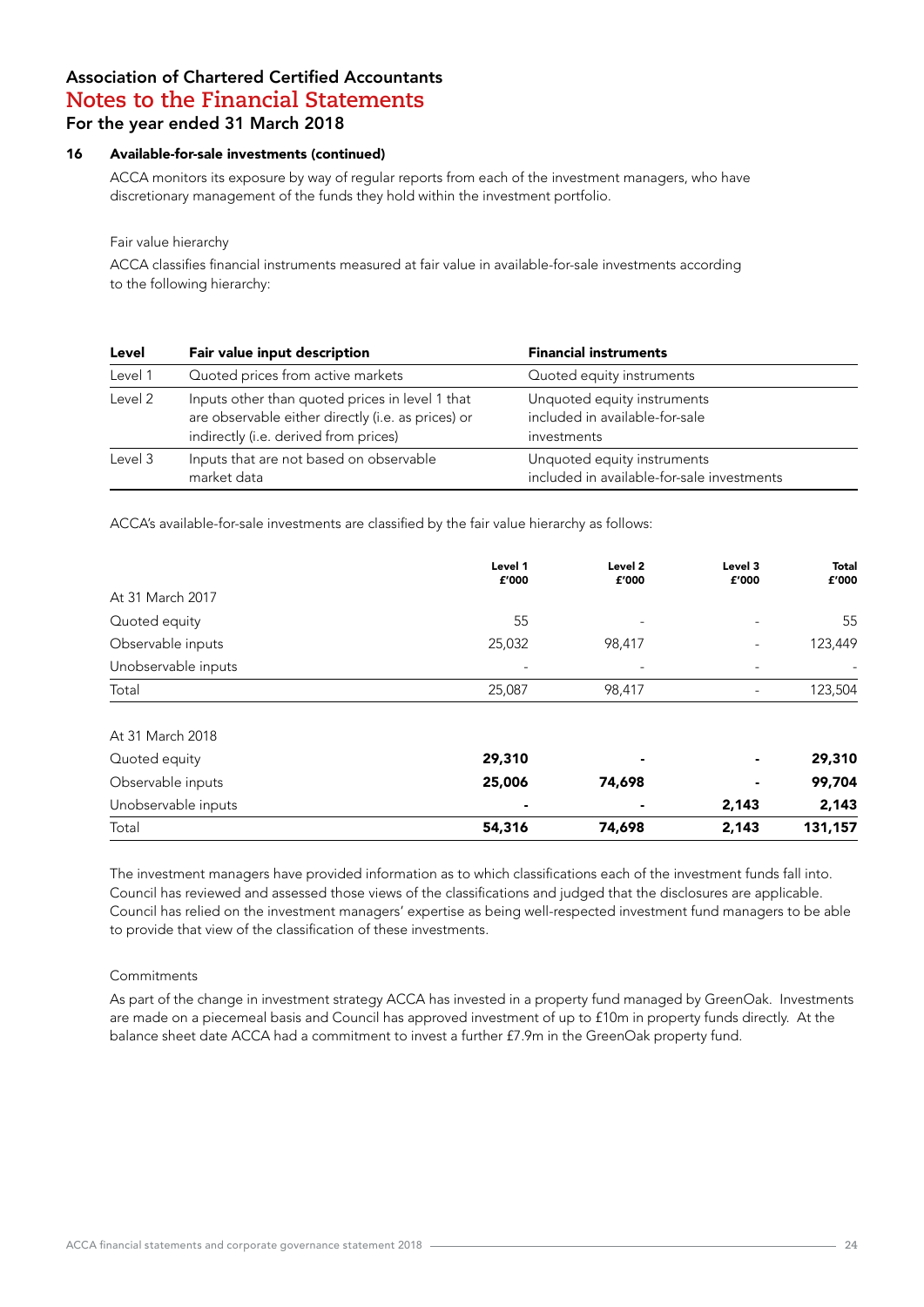|    |                             | 31 Mar | 31 Mar |
|----|-----------------------------|--------|--------|
|    |                             | 2018   | 2017   |
|    |                             | £'000  | f'000  |
| 17 | Trade and other receivables |        |        |
|    | Trade receivables           | 16,811 | 14,287 |
|    | Accrued income              | 2,019  | 1,852  |
|    | Prepayments                 | 7,748  | 6,501  |
|    | Other receivables           | 1,091  | 953    |
|    |                             | 27,669 | 23,593 |

Trade receivables is stated net of an adjustment of £12.7m (2017:£13.9m) to reflect historical experience of customer retention.

The carrying amount of trade and other receivables approximates to their fair value, which has been calculated based on expectations of debt recovery from historic trends feeding into impairment provision calculations. The majority of trade receivables relates to members and students debt which are individually small in value, so are considered for impairment by category of debt and are not individually impaired. Other trade receivables are reviewed individually for impairment, and judgement made as to any likely impairment based on historic trends and latest communications with specific customers.

As of 31 March 2018, trade receivables of £11.3m (2017: £11.5m) were past due but not impaired. The aging analysis of these trade receivables is as follows:

|               | 31 Mar<br>2018<br>£'000 | 31 Mar<br>2017<br>${\tt f'}000$ |
|---------------|-------------------------|---------------------------------|
| 31-60 days    | 1,038                   | 1,682                           |
| 61-90 days    | 959                     | 199                             |
| 91-120 days   | 9,247                   | 9,419                           |
| Over 121 days | 37                      | 171                             |
|               | 11,281                  | 11,471                          |

The movement on the provision for impairment of trade receivables is as follows:

|                                                               | 31 Mar | 31 Mar |
|---------------------------------------------------------------|--------|--------|
|                                                               | 2018   | 2017   |
|                                                               | £'000  | f'000  |
| At 1 April                                                    | 459    | 509    |
| Provision for receivables impairment                          | 959    | 563    |
| Receivables written off during the year as uncollectible      | (111)  | (448)  |
| Amounts recovered/released which were previously provided for | (431)  | (165)  |
| At 31 March                                                   | 876    | 459    |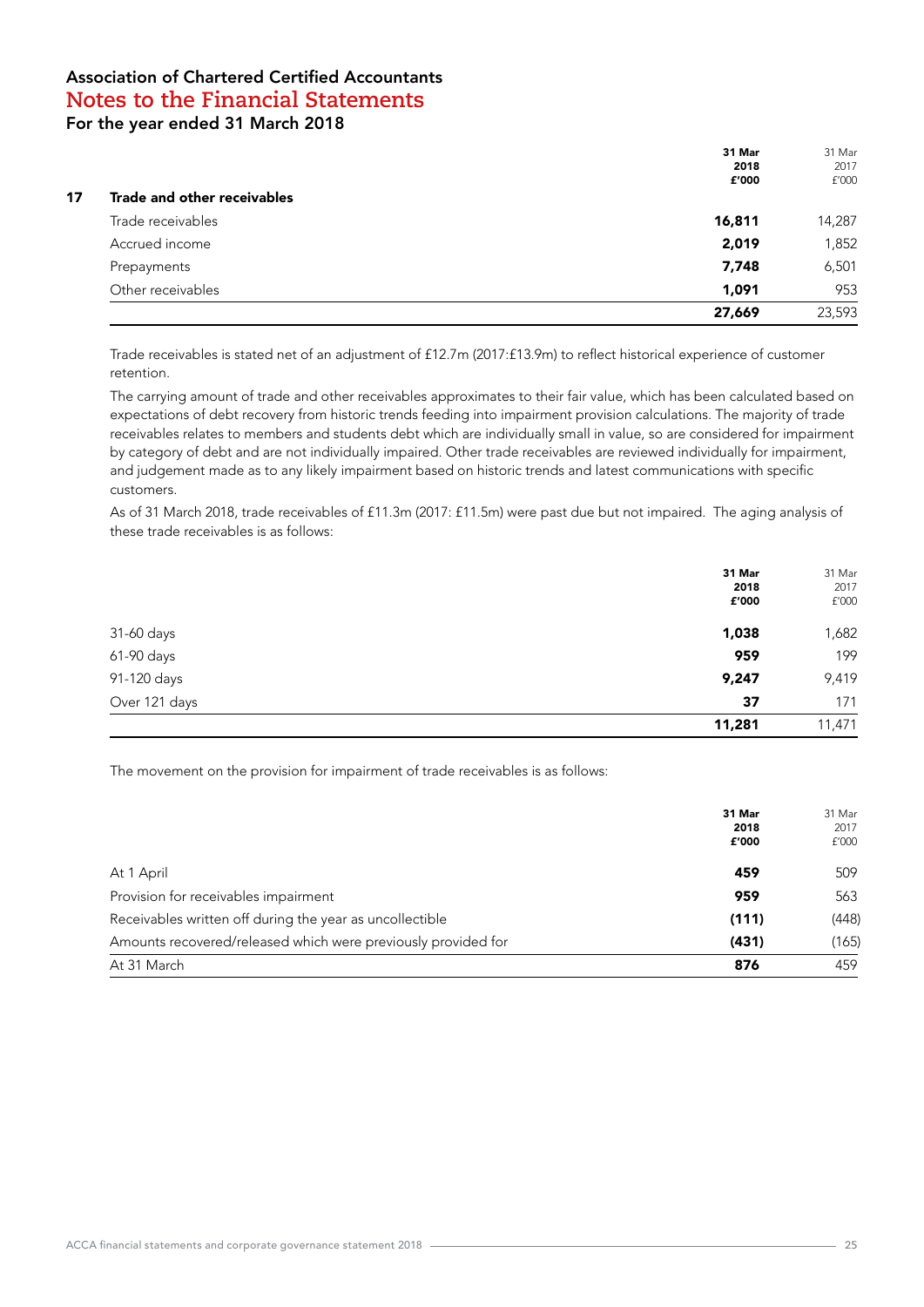#### 18 Derivative financial instruments

|                                    |        | 31 Mar 2018              |        | 31 Mar 2017 |
|------------------------------------|--------|--------------------------|--------|-------------|
|                                    | Assets | <b>Liabilities</b>       | Assets | Liabilities |
|                                    | £'000  | £'000                    | f'000  | f'000       |
| Forward foreign exchange contracts |        | $\overline{\phantom{0}}$ | 244    | 136         |
|                                    | ۰      | $\overline{\phantom{a}}$ | 244    | 136         |

The contracts entered into by ACCA are principally denominated in the geographic areas in which ACCA operates. The fair value of these contracts is recorded in the balance sheet and is determined by discounting future cash flows at the prevailing market rates at the balance sheet date. These are known as mark-to-market valuations and have been valued by the providers of the contracts. The valuation methods used are consistent with the principles in IFRS 13: Fair Value Measurement and use significant unobservable inputs, such that the fair value measurement of the contracts, has been classified as Level 3 in the fair value hierarchy. No contracts are designated as hedging instruments, as defined in IAS 39, and consequently all changes in fair value are taken to the statement of comprehensive income.

The amount recognised in the statement of comprehensive income that arises from the forward foreign exchange contracts amounted to a loss of £0.1m (31 March 2017: gain of £0.1m).

#### Forward foreign exchange contracts

The notional principal amounts of the outstanding forward foreign exchange contracts at 31 March 2018 was £nil (31 March 2017: £22.9m) as they have been placed after the year-end.

|    |                                  | 31 Mar        | 31 Mar<br>2017 |
|----|----------------------------------|---------------|----------------|
|    |                                  | 2018<br>£'000 | f'000          |
| 19 | <b>Cash and cash equivalents</b> |               |                |
|    | Cash at bank and in hand         | 17,247        | 19,521         |

ACCA had no short-term bank deposits in place at the balance date. The effective interest rate on short-term bank deposits was nil% (2017: nil%) and these deposits have an average maturity of nil days (2017: nil days).

#### 20 Deferred tax liabilities

Deferred tax liabilities are calculated in full on temporary differences under the balance sheet liability method using a principal tax rate of 19% (2017: 20%). The major deferred tax liabilities recognised by ACCA and the movements thereon during the current period and previous years relate to the revaluation of available-for-sale investments. ACCA has no deferred tax assets.

Deferred tax liabilities

|                                        | 31 Mar   | 31 Mar |
|----------------------------------------|----------|--------|
|                                        | 2018     | 2017   |
|                                        | £'000    | f'000  |
| At 1 April                             | 4,307    | 3,105  |
| Tax charged/(credited) to reserves:    |          |        |
| Current year provision on investments  | 346      | 2,166  |
| Release of provision on realised gains | (4, 218) | (964)  |
| At 31 March                            | 435      | 4,307  |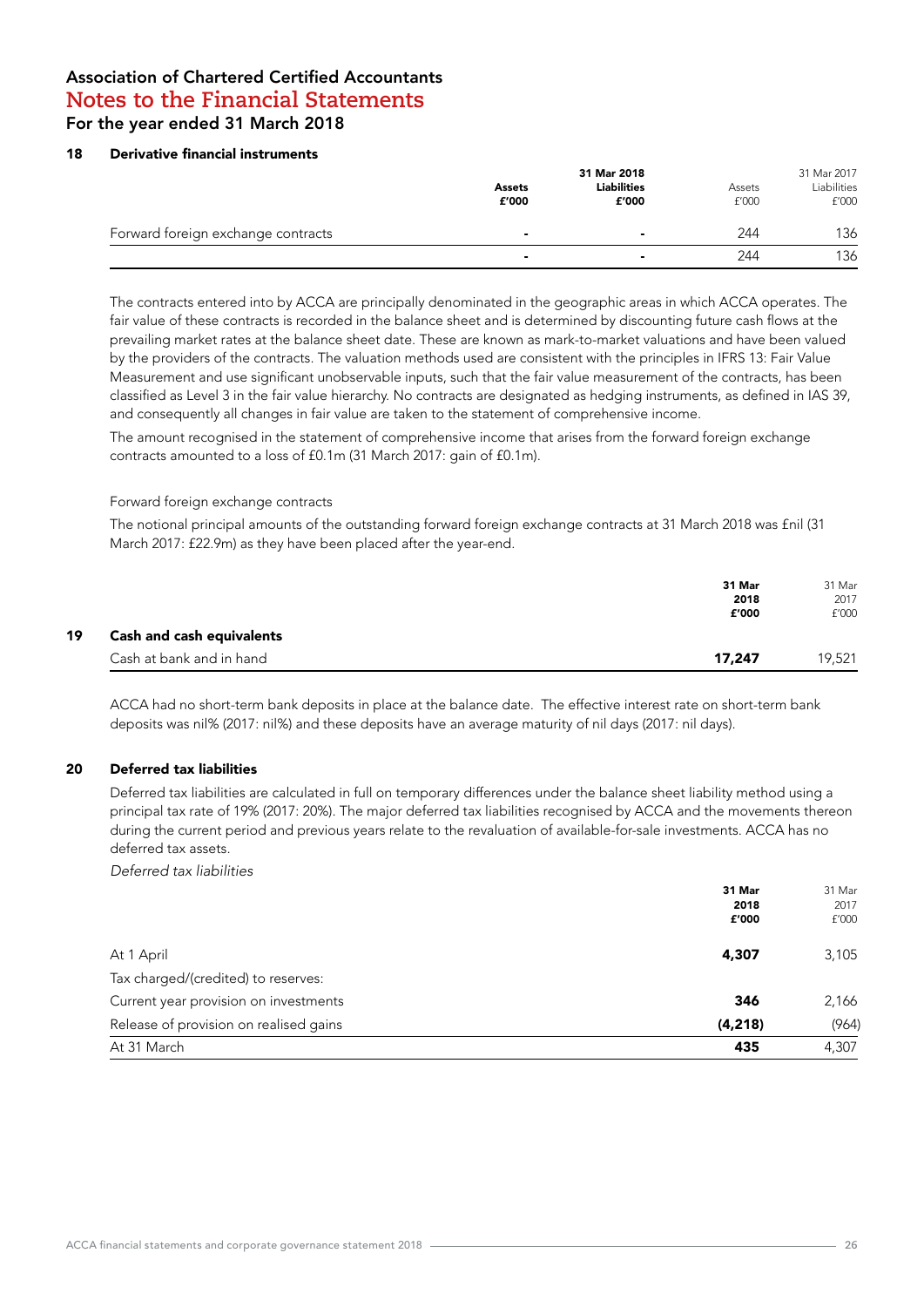#### 21 Retirement benefit obligations

#### (a) *General information*

The financial statements include the financial impact of defined benefit pension schemes operated in the UK and Ireland, and which closed to future accrual on 31 July 2013. From that date members of those schemes, which provided benefits based on final pensionable pay and on a career average revalued earnings (CARE) basis, were entitled to join defined contribution plans which were operated by Zurich Assurance Ltd and Irish Life. Blackrock were appointed as new UK administrators following a tender process in 2015, and since 1 January 2016 all new contributions from UK staff are invested with Blackrock. Irish contributions are invested with Irish Life.

The most recent triennial valuation of the UK Scheme was at 1 January 2016. This 1 January 2016 valuation has been updated by the scheme actuary for IAS 19 purposes as at 31 March 2018. The triennial valuation was based on the following principal financial assumptions:

| Rate of investment return:                      | past service   | 4.8% p.a. to retirement, 3.5% p.a. thereafter     |
|-------------------------------------------------|----------------|---------------------------------------------------|
|                                                 | future service | 4.8% p.a. to retirement, 3.5% p.a. thereafter     |
| Limited price indexation of pensions in payment |                | 3.4% p.a.                                         |
| Retail prices index                             |                | $3.5\%$ p.a.                                      |
| Consumer price index                            |                | $2.8\%$ p.a.                                      |
| Rate of salary growth                           |                | not applicable as scheme closed to future accrual |

The actuarial valuation of the UK Scheme showed that, at 1 January 2016, the market value of Scheme assets was £93.3m and the value of pension benefits earned was £110.1m. The funding level against technical provisions was therefore 85%.

The most recent triennial valuation of the Irish Scheme was at 1 January 2015. This valuation has been updated by the scheme actuary for IAS 19 purposes as at 31 March 2018. The triennial valuation was based on the following principal financial assumptions:

| Rate of investment return:<br>past service |                | 3.75% p.a. to retirement, 2.25% p.a. thereafter   |
|--------------------------------------------|----------------|---------------------------------------------------|
|                                            | future service | 3.75% p.a. to retirement, 2.25% p.a. thereafter   |
| Inflation                                  |                | 1.75% p.a.                                        |
| Rate of salary growth                      |                | not applicable as scheme closed to future accrual |

The actuarial valuation of the Irish Scheme showed that, at 1 January 2015, the market value of the Scheme assets was £4.2m and the value of pension benefits earned was £4.8m. The funding ratio was therefore 87%.

|                                                                                                                         | 31 Mar<br>2018 | 31 Mar<br>2017 |
|-------------------------------------------------------------------------------------------------------------------------|----------------|----------------|
| The principal financial assumptions used for the purposes of the figures in these financial statements were as follows: |                |                |
| Discount rate for UK Scheme                                                                                             | 2.70%          | 2.60%          |
| Discount rate for Irish Scheme                                                                                          | 1.80%          | 2.05%          |
| Future pension increases (UK Scheme) subject to LPI                                                                     | 3.00%          | 3.00%          |
| Future pension increases (Irish Scheme)                                                                                 | 1.75%          | 1.75%          |

The mortality assumptions for the current year-end for the UK Scheme follows the table known as S2PA, using 90% of the base table with mortality improvements in line with the 2017 version of the CMI model, with a long-term rate of improvement of 1.25% per annum. The same mortality assumptions were used at the previous year end based on the 2016 version of the CMI model. For the Irish Scheme the mortality assumptions (post retirement) are based on standard mortality tables allowing for future mortality improvements and are unchanged from previous disclosures. However given the way the tables are compiled to take into account future mortality improvements the actual life expectancy for members of the Irish Scheme at each age will have increased from last year.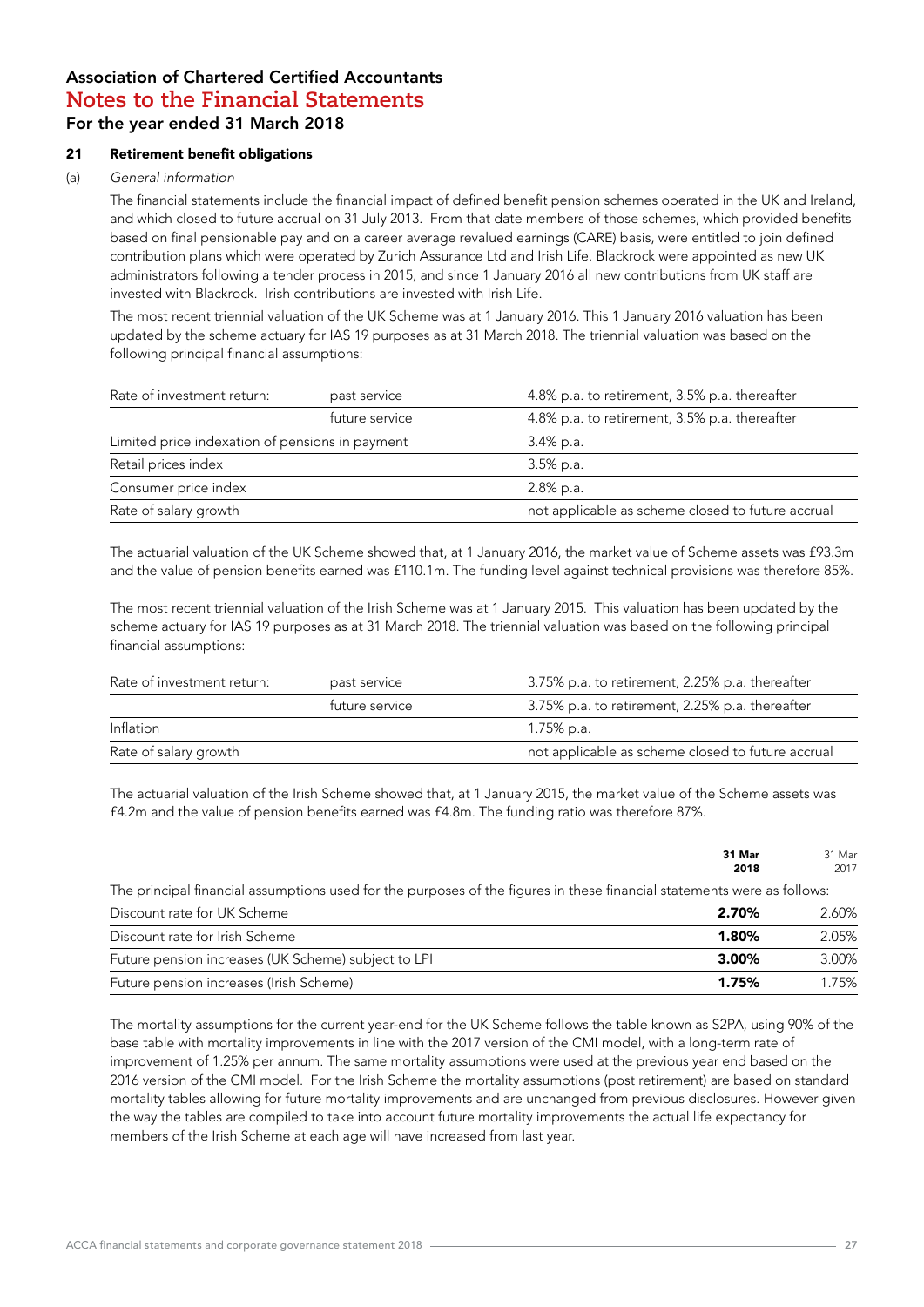#### 21 Retirement benefit obligations (continued)

#### (a) *General information (continued)*

Assuming retirement at 65, the life expectancies in years are as follows:

|                                                                                           | Irish Scheme |        | UK Scheme               |                         |
|-------------------------------------------------------------------------------------------|--------------|--------|-------------------------|-------------------------|
|                                                                                           | 31 Mar       | 31 Mar | 31 Mar                  | 31 Mar                  |
|                                                                                           | 2018         | 2017   | 2018                    | 2017                    |
| For a male aged 65 now                                                                    | 21.4         | 21.2   | 22.7                    | 22.9                    |
| At 65 for a male aged 45 now                                                              | 23.8         | 23.7   | 24.1                    | 24.3                    |
| For a female aged 65 now                                                                  | 23.9         | 23.7   | 24.6                    | 24.7                    |
| At 65 for a female aged 45 now                                                            | 25.9         | 25.8   | 26.2                    | 26.2                    |
|                                                                                           |              |        | 31 Mar<br>2018<br>£'000 | 31 Mar<br>2017<br>f'000 |
| The total pension charge is made up as follows:                                           |              |        |                         |                         |
| Pension costs under the UK and Irish Schemes (see note 21c)                               |              |        | 659                     | 360                     |
| Death-in-service premiums                                                                 |              |        | 207                     | 136                     |
| Payments to defined contribution schemes for certain employees outside the UK and Ireland |              |        | 523                     | 462                     |
| Payments to defined contribution schemes for certain employees in the UK and Ireland      |              |        | 4,827                   | 4,498                   |
| Payments for the Pensions Protection Fund levies                                          |              |        | 149                     | 115                     |
| Pension costs                                                                             |              |        | 6,365                   | 5,571                   |

| Actuarial (gains)/losses recognised in the statement of other comprehensive |         |        |
|-----------------------------------------------------------------------------|---------|--------|
| income for the period                                                       | (4,600) | 16,893 |

In addition to the defined contribution schemes operated for UK and Ireland qualifying employees, schemes also operate for certain employees outside the UK and Ireland. The nature of such schemes varies according to legal regulations, fiscal requirements and economic conditions of the countries in which employees are based. Plans are funded by payments from the group and by employees and are held separately and independently of the group's finances.

#### (b) Pension benefits

Amounts recognised in the balance sheet to reflect funded status

| Present value of funded obligations            | 135.191   | 138,031    |
|------------------------------------------------|-----------|------------|
| Fair value of plan assets                      | (114.450) | (111, 633) |
| Net liability in the balance sheet at 31 March | 20.741    | 26,398     |

#### (c) *Pension costs*

The amounts recognised in total comprehensive income for the schemes are as follows:

| Net interest                    | 7 E C      | 360 |
|---------------------------------|------------|-----|
| Pension costs under the Schemes | īЕO<br>יכס | 360 |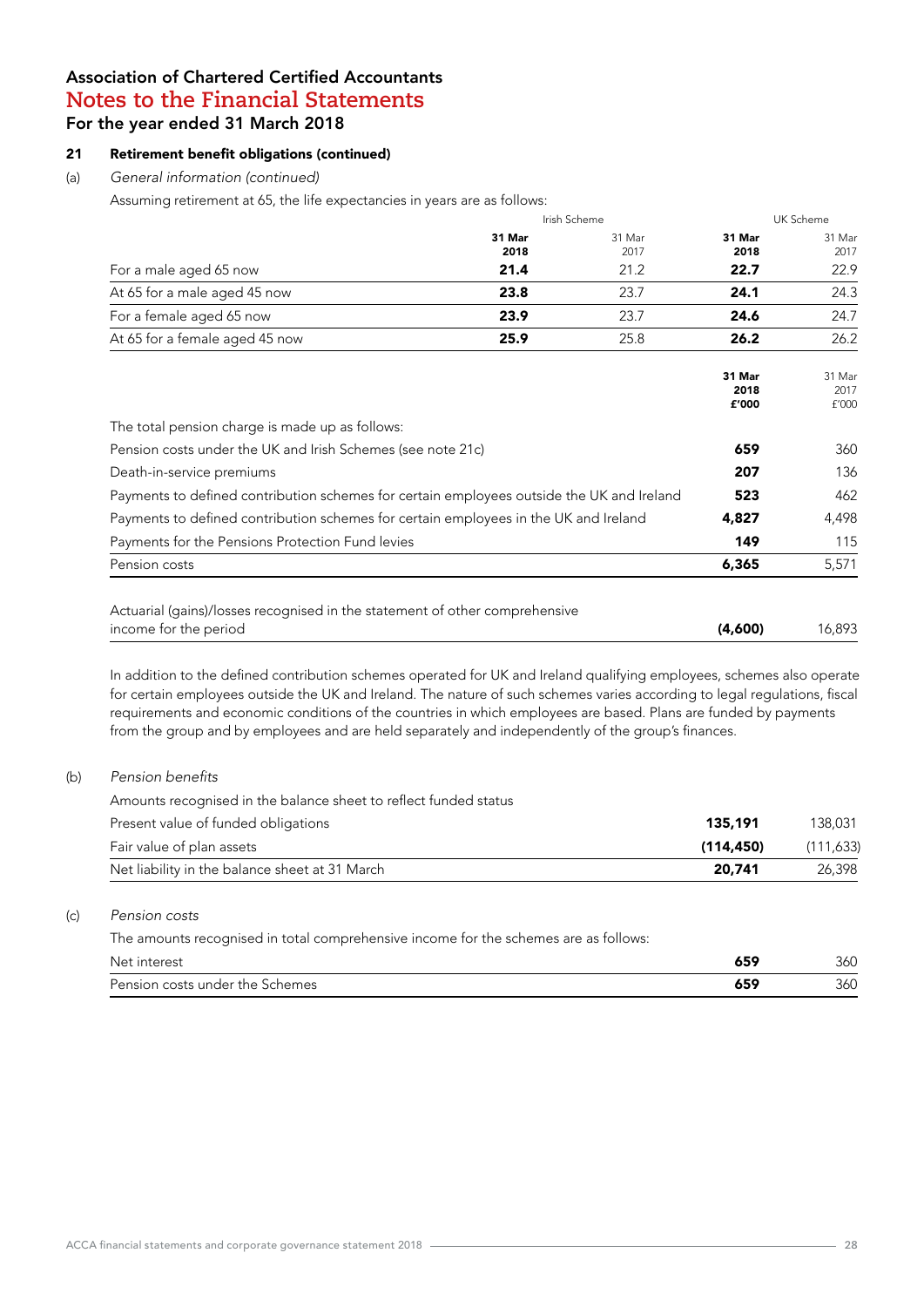$31$  Mar  $31$  Mar  $31$  Mar **2018** 2017 **2018** 2017  $\mathbf{f}'$ 000  $\mathbf{f}'$ 000  $\mathbf{f}'$ 000  $\mathbf{f}'$ 21 Retirement benefit obligations (continued) (d) Movement in the net liability recognised in the balance sheet At 1 April 26,398 26,398 2020 12,203 26,398 26,398 26,398 26,398 26,398 26,398 26,398 26,398 26,398 26,398 26, Pension costs 659 360 Contributions paid (1,743) (3,134) Recognition of actuarial (gains)/losses (4,600) 16,893 Exchange difference 27 76 At 31 March 26,398 (20,741 26,398 (20,741 26,398 ) (e) Change in benefit obligation Present value of benefit obligation at 1 April 138,031 138,031 109,904 Interest on obligation 3,723 3,723 3,723 Benefits paid (3,217) (4,411) Gain from change in demographic assumptions (2,355) (2,355) (2,355) (Gain)/loss from change in financial assumptions (3,547) 28,818 Loss from experience 2,085 Exchange difference 267 Present value of benefit obligation at 31 March 135,191 138,031 The defined benefit obligation is split as follows Deferred pensioners 114,882 Pensioners **22,184** 23,149 Present value of benefit obligation at 31 March 135,191 138,031

Amounts recognised in the balance sheet for pensions are predominantly non-current and are reported as non-current liabilities.

| Fair value of plan assets at 31 March | 114,450  | 111,633  |
|---------------------------------------|----------|----------|
| Exchange difference                   | 120      | 191      |
| Benefits paid                         | (3, 217) | (4, 411) |
| Contributions - employer              | 1,743    | 3,134    |
| Actual return on plan assets          | 4,171    | 15,018   |
| Actual return on assets less interest | 1,302    | 11,655   |
| Interest income                       | 2,869    | 3,363    |
| Fair value of plan assets at 1 April  | 111,633  | 97,701   |
| Change in plan assets                 |          |          |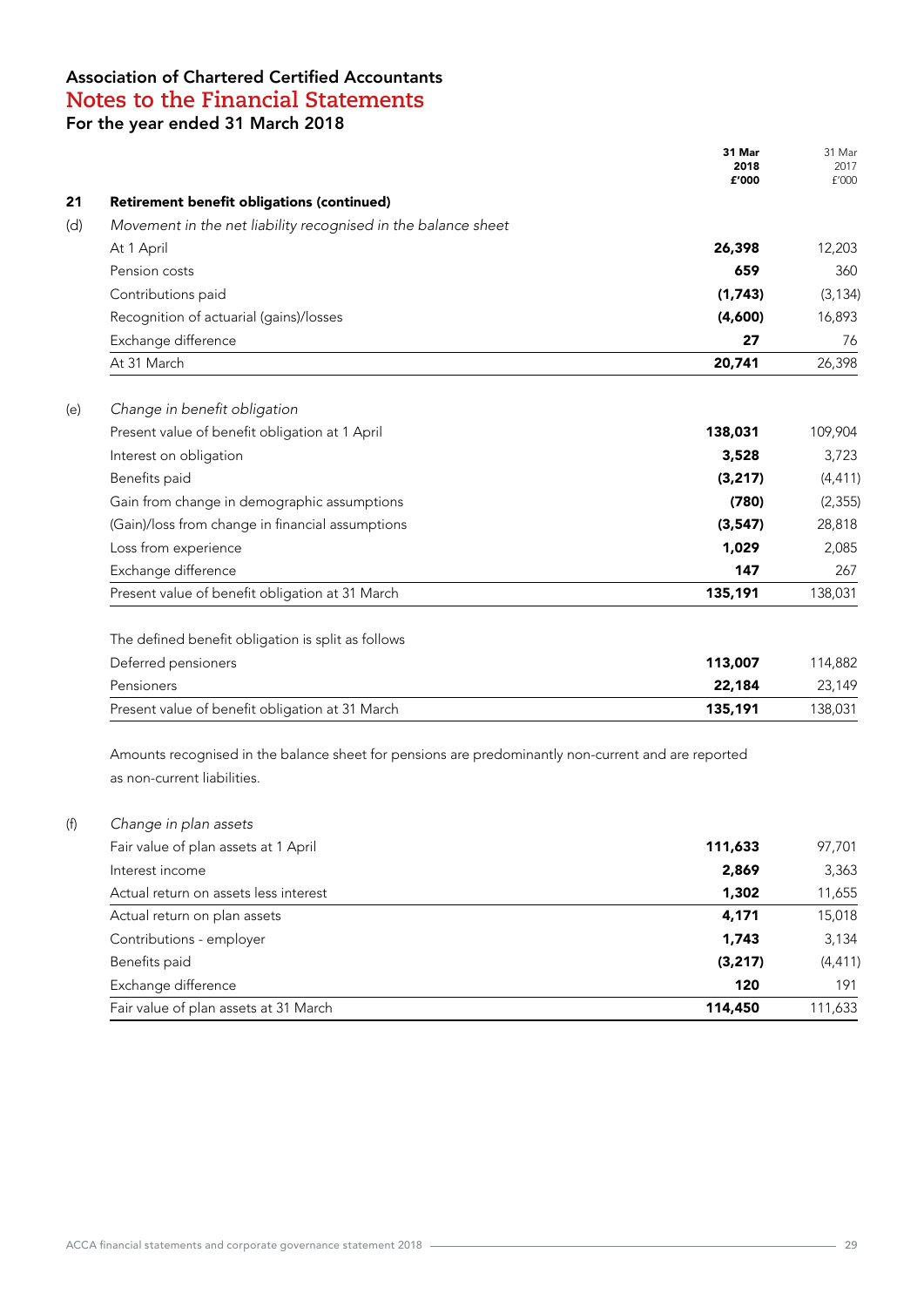#### 21 Retirement benefit obligations (continued)

|     |                                                                       | 31 Mar<br>2018<br>£'000 | 31 Mar<br>2017<br>f'000 |
|-----|-----------------------------------------------------------------------|-------------------------|-------------------------|
| (g) | Sensitivity of overall pension liabilities                            |                         |                         |
|     | Increase in liability through 0.25% reduction in discount rate        | 8,111                   | 8.282                   |
|     | Increase in liability through 0.25% increase in inflation assumption  | 5,408                   | 5,521                   |
|     | Increase in liability through increase in rate of mortality by 1 year | 4,056                   | 4.141                   |

The sensitivities are based on the present value of funded obligations.

#### (h) *Plan assets*

Plan assets are comprised as follows:

|                           | 31 Mar<br>2018 |       |         | 31 Mar<br>2017 |  |
|---------------------------|----------------|-------|---------|----------------|--|
|                           | £'000          | %     | f'000   | %              |  |
| UK equities               | 19,866         | 17.4  | 21,150  | 19.0           |  |
| North American equities   | 5,344          | 4.7   | 5,576   | 5.0            |  |
| European equities         | 4,743          | 4.1   | 5,034   | 4.5            |  |
| Japanese equities         | 2,461          | 2.1   | 2,598   | 2.3            |  |
| Asia Pacific equities     | 2,199          | 1.9   | 2,252   | 2.0            |  |
| Emerging markets equities | 243            | 0.2   | 219     | 0.2            |  |
| Equities                  | 34,856         | 30.4  | 36,829  | 33.0           |  |
| Diversified Growth Funds  | 21,040         | 18.4  | 19,064  | 17.1           |  |
| <b>Bonds</b>              | 45,741         | 40.0  | 44,095  | 39.5           |  |
| Property                  | 12,590         | 11.0  | 11,516  | 10.3           |  |
| Cash                      | 223            | 0.2   | 129     | 0.1            |  |
|                           | 114,450        | 100.0 | 111,633 | 100.0          |  |

Assets are invested in a range of funds operated by Legal & General, Investec, Barings and Royal London Asset Management for the UK Scheme and Irish Life for the Irish Scheme. The Trustees believe that investing in a range of funds and investment managers offers the best combination of growth opportunity and risk management. Investments are diversified such that the failure of any single investment would not have a material impact on the overall level of assets.

#### (i) Defined benefit obligation trends

| Scheme deficit     | (20,741)      | (26, 398)     | (12, 203)     | (13,488)      | (11,355)      |
|--------------------|---------------|---------------|---------------|---------------|---------------|
| Scheme liabilities | (135, 191)    | (138,031)     | (109,904)     | (112,614)     | (98,656)      |
| Scheme assets      | 114,450       | 111.633       | 97.701        | 99.126        | 87,301        |
|                    | 2018<br>£'000 | 2017<br>f'000 | 2016<br>f'000 | 2015<br>f'000 | 2014<br>f'000 |
|                    | 31 Mar        | 31 Mar        | 31 Mar        | 31 Mar        | 31 Mar        |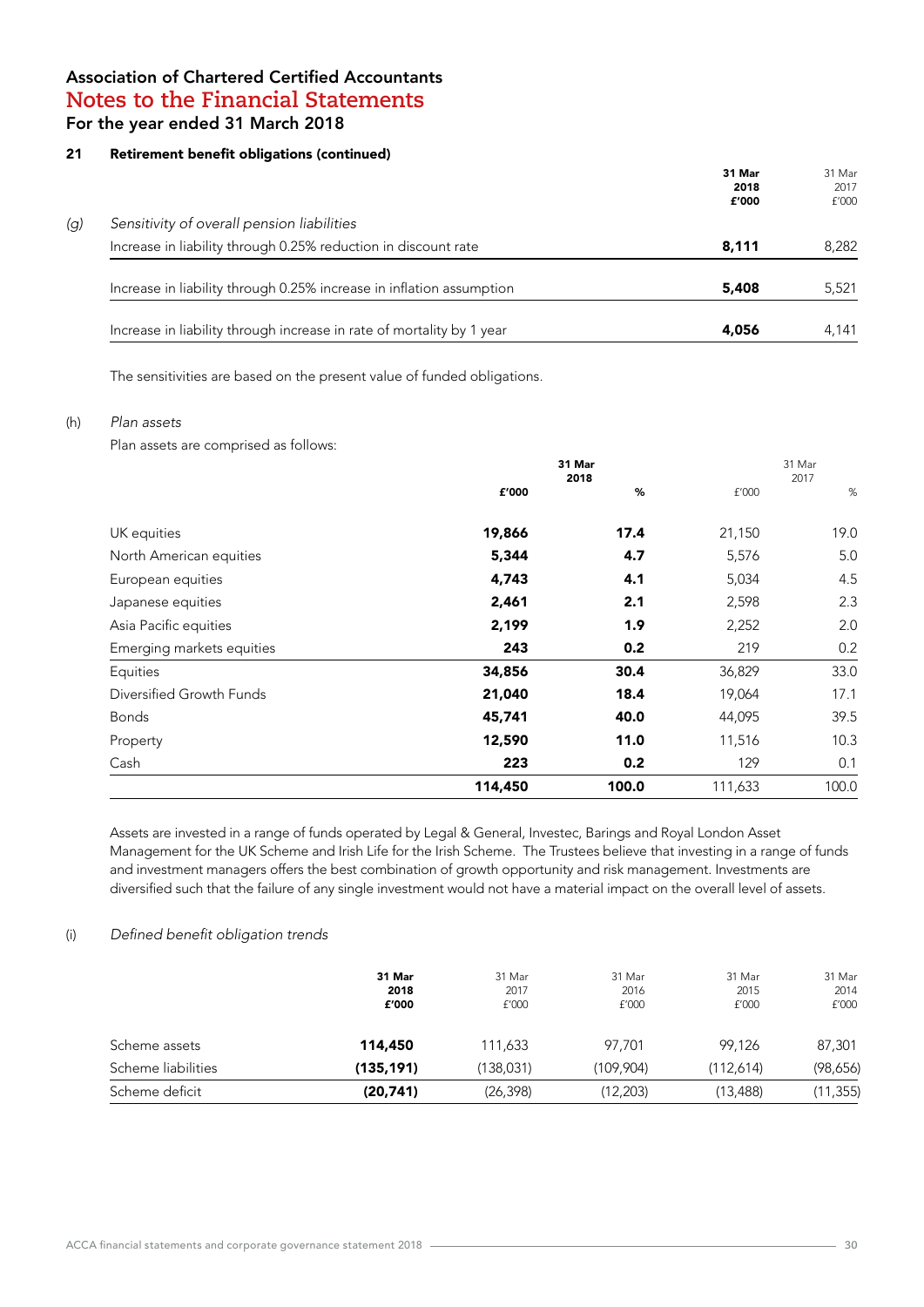#### 21 Retirement benefit obligations (continued)

#### (j) Contributions

In accordance with actuarial advice and with the agreement of ACCA and the UK Scheme's trustees, a recovery plan was put in place with effect from April 2017 to which ACCA will contribute annual deficit recovery contributions of £2,500,000 in respect of the UK scheme for a period of 6 years and 9 months, subject to review at future actuarial valuations. A triennial valuation was due as at 1 January 2018 for the Irish scheme and due to the increased deficit it is expected that a new recovery plan will be put in place. Until the results of that valuation are known, employer contributions for the year ended 31 March 2019 are expected to be about £96,000. In respect of other overseas schemes it is expected that ACCA will contribute on average 9% of pensionable salary in the coming year.

|                                 | 31 Mar | 31 Mar |
|---------------------------------|--------|--------|
|                                 | 2018   | 2017   |
|                                 | £'000  | f'000  |
| Trade and other payables        |        |        |
| Trade and other creditors       | 5,580  | 5,796  |
| Social security and other taxes | 2,214  | 1,864  |
| Accrued expenses                | 34,766 | 25,328 |
|                                 | 42,560 | 32,988 |

| <b>PEIGHER INCOME</b><br>$\sim$ $\sim$ $\sim$ $\sim$ $\sim$ $\sim$ |                |                  |
|--------------------------------------------------------------------|----------------|------------------|
| red income<br>)eterred<br>◡                                        | 740<br>1,7 I O | $\sim$<br>$\sim$ |
|                                                                    |                |                  |

Deferred income comprises fees and subscriptions from members and students accounted for in advance less an appropriate provision for bad debt, exam fees paid in advance by students and monitoring contract income paid in advance.

#### 24 Provisions

|                        | 31 Mar<br>2017<br>£'000  | <b>Utilised</b><br>in year<br>£'000 | <b>Released</b><br>in year<br>£'000 | Provided<br>in year<br>£'000 | 31 Mar<br>2018<br>£'000 |
|------------------------|--------------------------|-------------------------------------|-------------------------------------|------------------------------|-------------------------|
| Tax                    | 762                      |                                     | ۰                                   |                              | 762                     |
| Legal costs and claims | 324                      | (122)                               | $\overline{\phantom{0}}$            | 3,116                        | 3,318                   |
| Commercial frameworks  | 349                      | (265)                               | (84)                                | 735                          | 735                     |
| Strategic Alliance     | 367                      | (295)                               | (72)                                | $\overline{\phantom{a}}$     | ۰                       |
| End of service         | $\overline{\phantom{a}}$ |                                     |                                     | 1,114                        | 1,114                   |
| Dilapidations          | 2,651                    | (16)                                | $\overline{\phantom{a}}$            | $\overline{\phantom{a}}$     | 2,635                   |
| Total                  | 4,453                    | (698)                               | (156)                               | 4,965                        | 8,564                   |

The tax provision relates to potential liabilities for transfer pricing, GST and VAT in various jurisdictions throughout the world. As more and more jurisdictions review their tax laws, ACCA continues to manage the settlement of any liabilities with assistance from in-country third party tax advisors.

The legal costs and claims provision represents management's best estimate of ACCA's liability relating to the costs associated with ongoing Financial Reporting Council (FRC) investigations and to provisions relating to members and employees. It also includes an estimate for a number of legal claims which are commercially sensitive at this time as well as costs which ACCA may be liable for when undertaking investigations into any ACCA members' conduct relating to the collapse of Anglo Irish Bank.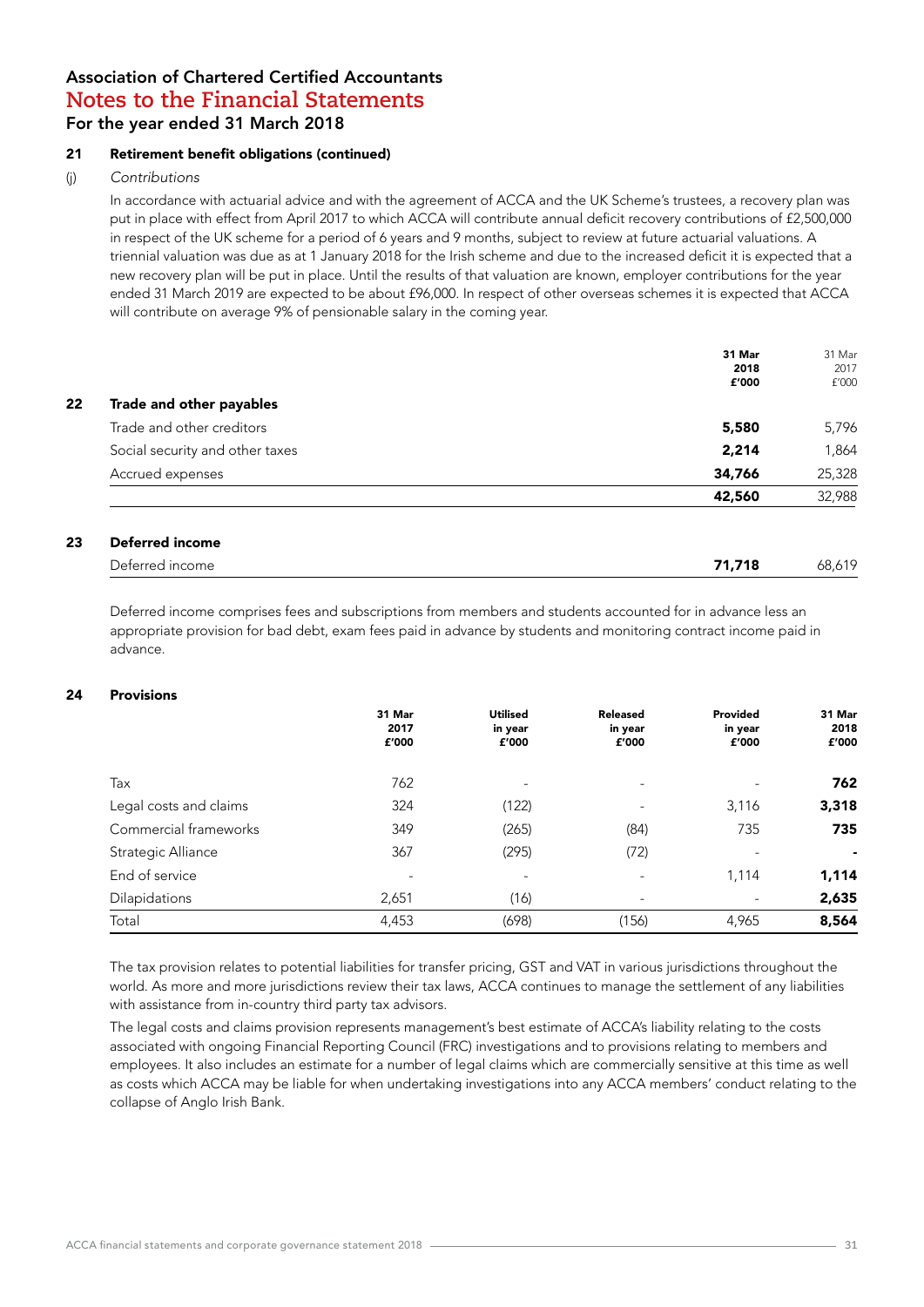#### 24 Provisions (continued)

The commercial frameworks provision represents management's best estimate of the costs to pay approved learning partners in respect of them meeting specific 2017-18 performance targets to register students likely to progress to the ACCA qualification.

The strategic alliance provision represented the committed costs required to complete the work in developing the relationship with CA ANZ and was fully utilised or released during the year.

The end of service provision represents management's best estimate of the potential pay-outs required if and when employees leave the ACCA UAE and Oman offices.

The dilapidations provision represents management's best estimate of the costs to restore the leased buildings in London, Glasgow and Dublin to their previously unfurnished states.

#### 25 Other reserves

|                                                                   | Currency<br>translation<br>£'000 | Land and<br>buildings<br>£'000 | Available-<br>for-sale<br>investments<br>£'000 | Total<br>£'000        |
|-------------------------------------------------------------------|----------------------------------|--------------------------------|------------------------------------------------|-----------------------|
| Balance at 1 April 2016                                           | (109)                            | 10,614                         | 16,726                                         | 27,231                |
| Revaluation – gross                                               |                                  |                                | 14,264                                         | 14,264                |
| Revaluation - tax<br>Transfer to accumulated fund - realised gain |                                  | (11, 578)                      | (2, 166)                                       | (2, 166)<br>(11, 578) |
| Transfer to accumulated fund - tax on gain                        |                                  | 964                            |                                                | 964                   |
| Currency translation differences                                  | (193)                            | $\overline{\phantom{a}}$       |                                                | (193)                 |
| Balance at 31 March 2017                                          | (302)                            |                                | 28,824                                         | 28,522                |
| Revaluation – gross                                               |                                  |                                | 4,489                                          | 4,489                 |
| Revaluation - tax                                                 |                                  |                                | (346)                                          | (346)                 |
| Transfer to income statement - realised gain                      |                                  |                                | (31, 313)                                      | (31, 313)             |
| Transfer to income statement – tax on gain                        |                                  |                                | 4,218                                          | 4,218                 |
| Currency translation differences                                  | (854)                            |                                |                                                | (854)                 |
| Balance at 31 March 2018                                          | (1, 156)                         |                                | 5,872                                          | 4,716                 |

The land and buildings fair value reserve represented the excess of the open market value over the depreciated historic cost of the Group's properties, net of deferred taxation. As ACCA no longer owns property this is now nil. The availablefor-sale investments fair value reserve represents the excess of unrealised gains and losses on available-for-sale investments over their historic costs, net of deferred taxation. The currency translation reserve represents the exchange differences arising on the translation of the assets and liabilities of the non-UK subsidiary undertakings.

#### 26 Commitments

| Authorised but not contracted                                                              | 2,880                    | 3,667                   |
|--------------------------------------------------------------------------------------------|--------------------------|-------------------------|
| Contracted for at the balance sheet date but not recognised<br>in the financial statements | $\overline{\phantom{a}}$ |                         |
| Capital commitments for property, plant and equipment                                      |                          |                         |
|                                                                                            | 31 Mar<br>2018<br>£'000  | 31 Mar<br>2017<br>f'000 |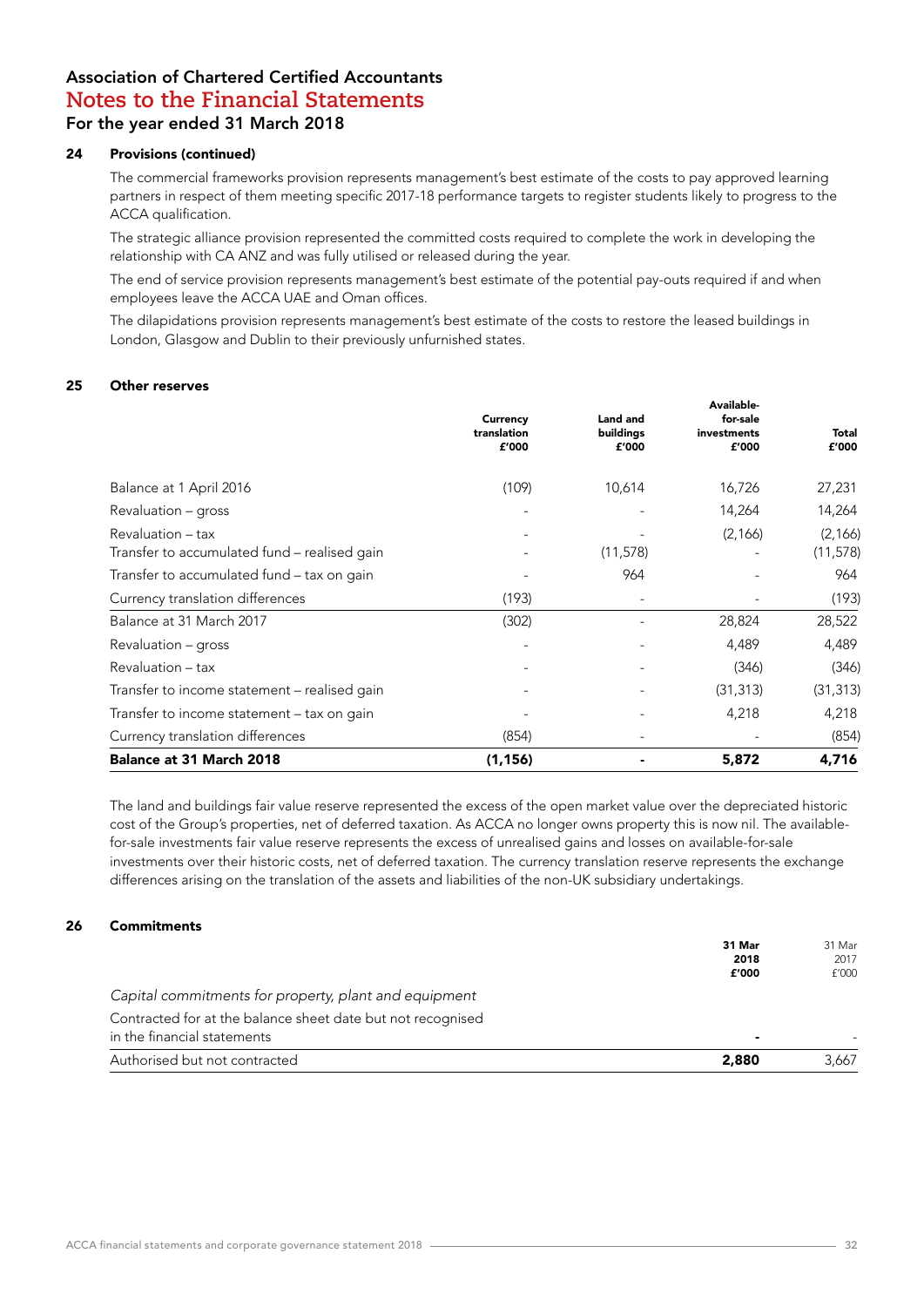#### 26 Commitments (continued)

#### *Operating lease commitments*

At the balance sheet date the group had outstanding commitments under non-cancellable leases, which fall due as follows.

|                      | <b>Land and buildings</b>        |                | Other          |                              |
|----------------------|----------------------------------|----------------|----------------|------------------------------|
|                      | 31 Mar<br>31 Mar<br>2017<br>2018 | 31 Mar<br>2018 | 31 Mar<br>2017 |                              |
|                      | £'000                            | f'000          | £'000          | £'000                        |
| Within one year      | 6,900                            | 5,220          | ٠              | 100                          |
| In two to five years | 16,877                           | 16,881         | $\blacksquare$ | $\qquad \qquad \blacksquare$ |
| More than 5 years    | 29,477                           | 33,550         | $\blacksquare$ | -                            |
|                      | 53,254                           | 55,651         |                | 100                          |

Operating lease rentals charged to the statement of comprehensive income in the year amounted to £7.5m (31 March 2017: £6.9m).

#### 27 Related party transactions

Balances between ACCA and its subsidiaries have been eliminated on consolidation and are not included in this note. Transactions between ACCA and other related parties are disclosed below.

#### Relationships

| Council members as office holders | Leo Lee (President)<br>Robert Stenhouse (Deputy President)                                                                                                                                                                                                                                                                                                                                                                                                                                                                                                                                                                                          |  |  |
|-----------------------------------|-----------------------------------------------------------------------------------------------------------------------------------------------------------------------------------------------------------------------------------------------------------------------------------------------------------------------------------------------------------------------------------------------------------------------------------------------------------------------------------------------------------------------------------------------------------------------------------------------------------------------------------------------------|--|--|
|                                   |                                                                                                                                                                                                                                                                                                                                                                                                                                                                                                                                                                                                                                                     |  |  |
|                                   | Jenny Gu (Vice President)                                                                                                                                                                                                                                                                                                                                                                                                                                                                                                                                                                                                                           |  |  |
| Other Council members             | Susan Allan, Stephen Bailey, Rhonda Best, Liz Blackburn, Hidy Chan,<br>Rosanna Choi, Orla Collins, Sharon Critchlow, Matilda Crossman,<br>John Cullen, Gustaw Duda, Joyce Evans, Datuk Zaiton Mohd Hassan,<br>Kenneth Henry, Pauline Hobson, Lorraine Holleway, Michelle Hourican,<br>Paula Kensington, Nur Jazlan Mohamed, Japheth Katto, Arthur Lee,<br>Dean Lee, Ayla Majid, Brian McEnery, Mark Millar, Mohd Nasir Ahmad,<br>Joseph Owolabi, Taiwo Oyedele, Siobhan Pandya, Ronnie Patton, Laura<br>Perrin, Melanie Proffitt, Marta Rejman, Brendan Sheehan, Marcin Sojda,<br>Fergus Wong, Matthew Wong, Alice Yip, Belinda Young and Phoebe Yu |  |  |
| Key management personnel          | Helen Brand (Chief Executive), Alan Hatfield, Stephen Heathcote,<br>Raymond Jack and Peter Large                                                                                                                                                                                                                                                                                                                                                                                                                                                                                                                                                    |  |  |

The office holders receive a small honorarium for each year they serve as an officer. No other member of Council has received any payment in respect of services to ACCA. In accordance with the Council Travel and Expenses policy, Council members are reimbursed for any expenses which they directly incur on behalf of ACCA as part of their role as a Council member.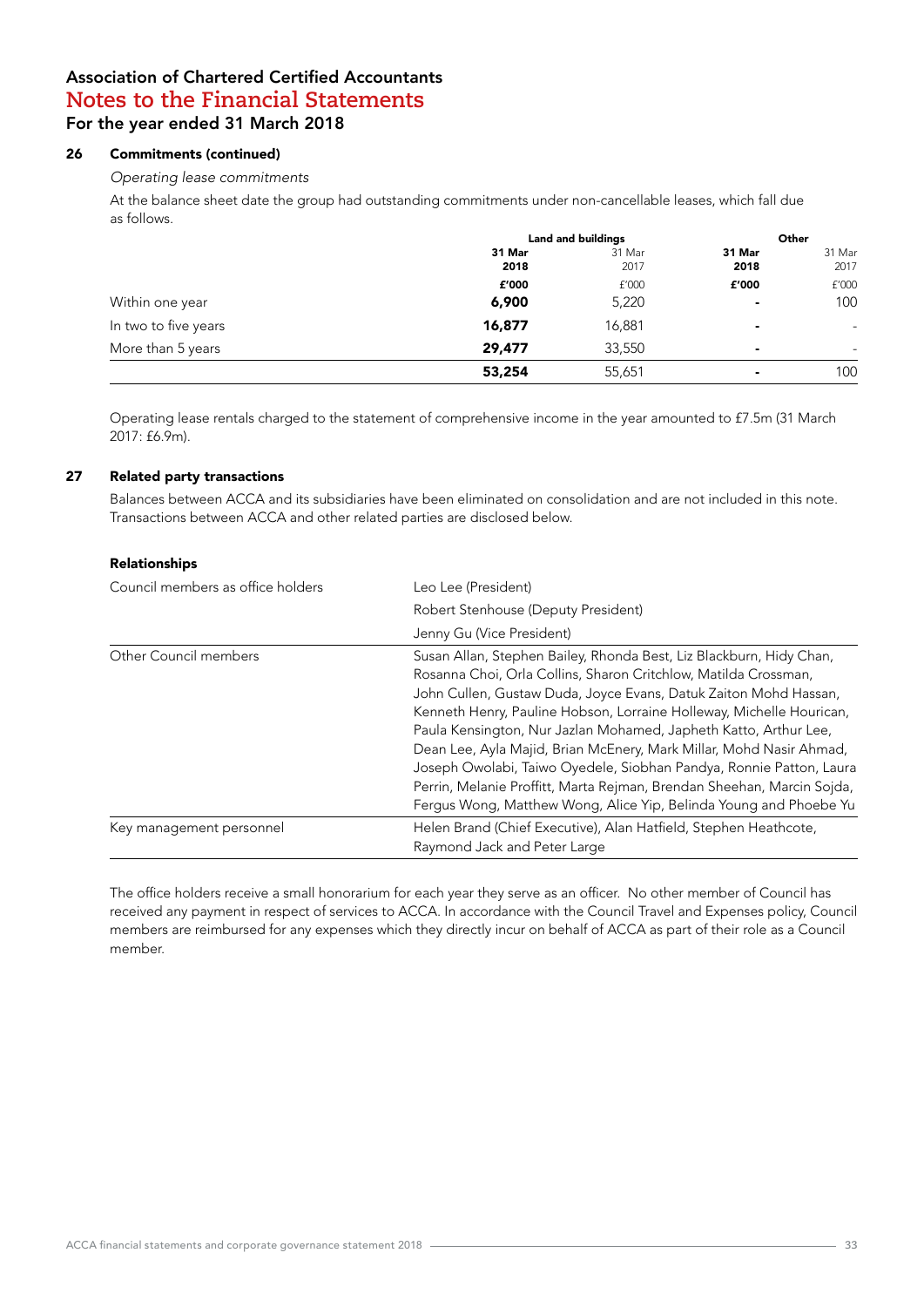#### 27 Related party transactions (continued)

|                                                                | 31 Mar<br>2018 | 31 Mar<br>2017 |
|----------------------------------------------------------------|----------------|----------------|
|                                                                | £'000          | f'000          |
| Honorarium to the office holders                               | 14             | 14             |
| Reimbursement of expenses directly incurred by Council members | 463            | 444            |

Key management personnel are remunerated as shown below.

| Salaries and other short-term employee benefits | 1,449 | 1.257 |  |
|-------------------------------------------------|-------|-------|--|
| 39<br>Post-employment benefits                  |       |       |  |
|                                                 | 1,488 | 1.299 |  |

The post-employment benefits are the pension contributions payable for those Executive Team members who are members of the pension scheme. Three (2017: two) members of the Executive Team receive an allowance in lieu of pension contributions. The value of those allowances is included in 'Salaries and other short-term employee benefits'.

|                                                                | 31 Mar | 31 Mar |
|----------------------------------------------------------------|--------|--------|
|                                                                | 2018   | 2017   |
|                                                                | £'000  | f'000  |
|                                                                | Owed   | Owed   |
| <b>Related party balances</b>                                  |        |        |
| Reimbursement of expenses directly incurred by Council members |        |        |
| Bonuses payable to key management personnel                    | 305    | 125    |

### 28 Principal undertakings

#### *Subsidiary undertakings*

The principal subsidiary undertakings, all 100% owned, which are included in the consolidated financial statements, are as follows:

|                                                              | Country of<br>registration | <b>Beneficial</b><br>holding | Nature of<br><b>business</b>                     |
|--------------------------------------------------------------|----------------------------|------------------------------|--------------------------------------------------|
| Certified Accountants<br>Company Limited                     | England & Wales            | Ordinary shares              | Investment company Investment                    |
| The Certified Accountants<br><b>Educational Trust</b>        | England & Wales            | Charitable trust             | Educational charity                              |
| Certified Accountants<br><b>Educational Projects Limited</b> | England & Wales            | Ordinary shares              | Provider of educational<br>supplies and services |
| Association of Authorised<br><b>Public Accountants</b>       | England & Wales            | Limited by<br>quarantee      | Professional accounting<br>and supervisory body  |
| Certified Accountant<br>(Publications) Limited               | England & Wales            | Ordinary shares              | Publisher of<br>Accounting & Business            |
| Seacron Limited                                              | England & Wales            | Ordinary shares              | Vehicle for ACCA's<br>operations in China        |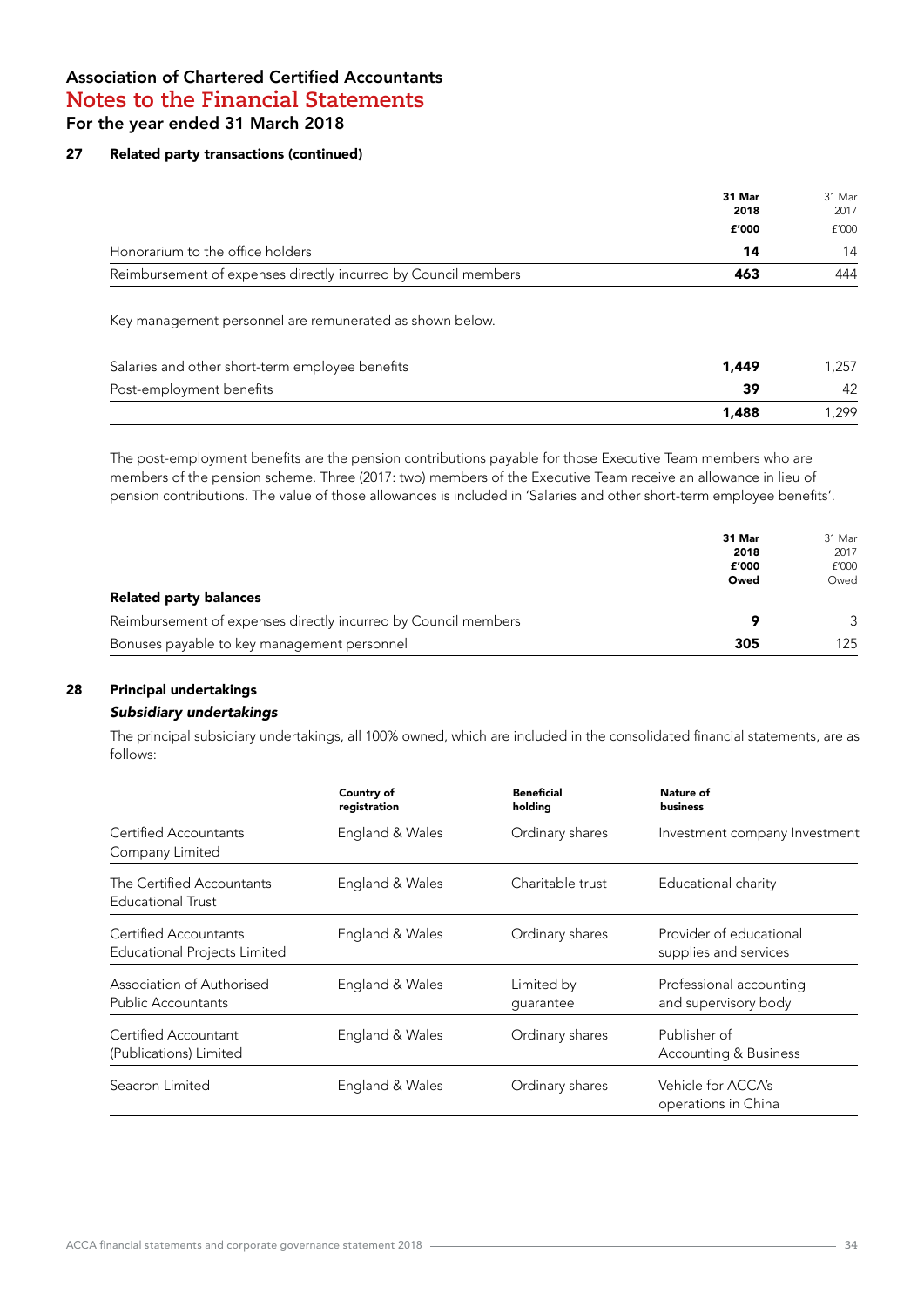## 28 Principal undertakings (continued) *Subsidiary undertakings (continued)*

|                                                          | Country of<br>registration | <b>Beneficial</b><br>holding | Nature of<br>business                            |
|----------------------------------------------------------|----------------------------|------------------------------|--------------------------------------------------|
| ACCA Malaysia Sdn. Bhd.                                  | Malaysia                   | Ordinary shares              | Vehicle for ACCA's<br>operations in Malaysia     |
| <b>ACCA Mauritius</b>                                    | Mauritius                  | Ordinary shares              | Vehicle for ACCA's<br>operations in Mauritius    |
| <b>ACCA Pakistan</b>                                     | Pakistan                   | Limited by<br>guarantee      | Vehicle for ACCA's<br>operations in Pakistan     |
| ACCA Singapore Pte Ltd.                                  | Singapore                  | Ordinary shares              | Vehicle for ACCA's<br>operations in Singapore    |
| <b>ACCA South Africa</b>                                 | South Africa               | Limited by<br>guarantee      | Vehicle for ACCA's<br>operations in South Africa |
| Seacron Educational Nigeria Ltd                          | Nigeria                    | Ordinary shares              | Vehicle for ACCA's<br>operations in Nigeria      |
| ACCA (Shanghai) Consulting<br>Co. Ltd                    | China                      | Paid-in capital              | Vehicle for ACCA's<br>operations in China        |
| ACCA Canada                                              | Canada                     | Limited by<br>guarantee      | Vehicle for ACCA's<br>operations in Canada       |
| <b>ACCA Romania</b>                                      | Romania                    | Limited by<br>guarantee      | Vehicle for ACCA's<br>operations in Romania      |
| <b>ACCA Malawi Ltd</b>                                   | Malawi                     | Limited by<br>guarantee      | Vehicle for ACCA's<br>operations in Malawi       |
| <b>ACCA Australia and</b><br>New Zealand Ltd             | Australia                  | Limited by<br>guarantee      | Vehicle for ACCA's<br>operations in Australia    |
| <b>ACCA Russia Ltd</b>                                   | England & Wales            | Ordinary shares              | Vehicle for ACCA's<br>operations in Russia       |
| <b>ACCA Ventures Ltd</b>                                 | England & Wales            | Ordinary shares              | Vehicle for providing<br>online courses          |
| <b>ACCA Tanzania</b>                                     | Tanzania                   | Limited by<br>guarantee      | Vehicle for ACCA's<br>operations in Tanzania     |
| <b>ACCA Turkey</b>                                       | Turkey                     | Ordinary shares              | Vehicle for ACCA's<br>operations in Turkey       |
| Certified Accountants Educational<br><b>Trustees Ltd</b> | England & Wales            | Ordinary shares              | Corporate trustee<br>for CAET                    |
| <b>Certified Nominees Ltd</b>                            | England & Wales            | Ordinary shares              | Corporate director for<br><b>ACCA</b> companies  |
|                                                          |                            |                              |                                                  |

#### *Other undertakings*

ACCA holds a 20.2% holding in The Consultative Committee of Accountancy Bodies Limited (a company registered in England & Wales) at a cost of £202, held in furtherance of its professional objectives.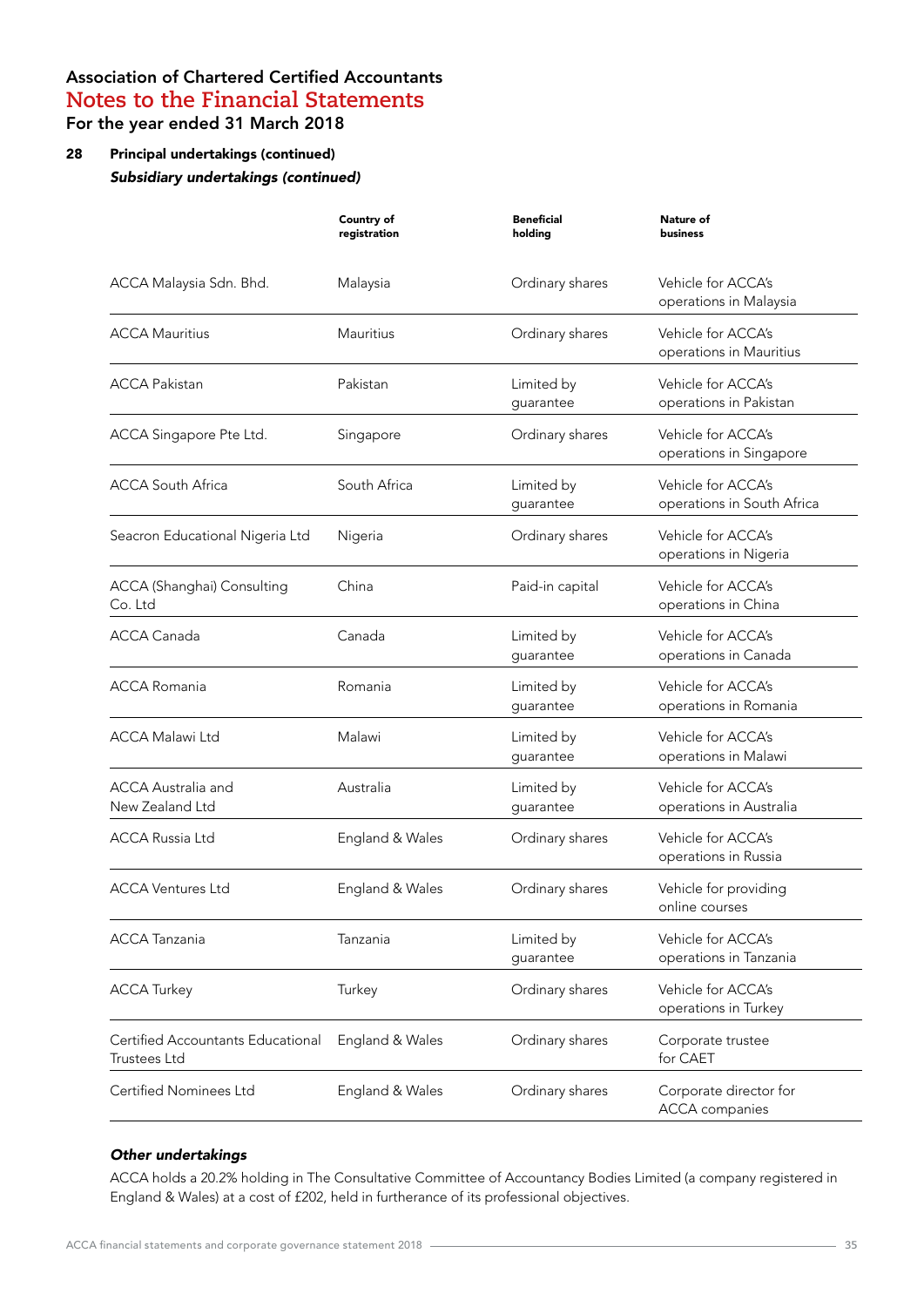|                                                      | 31 Mar<br>2018<br>£'000 | 31 Mar<br>2017<br>f'000 |
|------------------------------------------------------|-------------------------|-------------------------|
| <b>Cash flow statement</b>                           |                         |                         |
| Cash generated from operations                       |                         |                         |
| Surplus/(deficit) before tax<br>Adjustments for:     | 24,443                  | (4, 719)                |
| Depreciation on property, plant and equipment        | 3,650                   | 3,328                   |
| Amortisation of intangible assets                    | 5,037                   | 2,143                   |
| Loss/(gain) on sale of property, plant and equipment | 18                      | (13,900)                |
| Gain on sale of investments<br>Interest received     | (33, 843)<br>(31)       | (11)<br>(107)           |
| Dividends received                                   | (594)                   | (1, 379)                |
| Impairment adjustment - intangibles                  |                         | 365                     |
| Pension costs                                        | 659                     | 360                     |
| Interest paid                                        | 633                     |                         |
| Pension contributions paid                           | (1,743)                 | (3, 134)                |
| Changes in working capital (excluding the effects    |                         |                         |
| of exchange differences)                             |                         |                         |
| Assets held for sale                                 |                         | 14,050                  |
| Derivative financial instruments                     | 108                     | (129)                   |
| Trade and other receivables                          | (4,076)                 | 1,623                   |
| Trade and other payables                             | 9,572                   | 3,357                   |
| Deferred income                                      | 3,099                   | 4,306                   |
| Provisions                                           | 4,111                   | 722                     |
| Cash generated from operations                       | 11,043                  | 6,875                   |

#### (b) *Disposal of property, plant and equipment*

In the statement of cash flows, proceeds from sale of property, plant and equipment comprise:

| Net book amount                                          |      | 164    |
|----------------------------------------------------------|------|--------|
| (Loss)/gain on disposal of property, plant and equipment | (18) | 13,900 |
| Proceeds from disposal of property, plant and equipment  | 56   | 14.064 |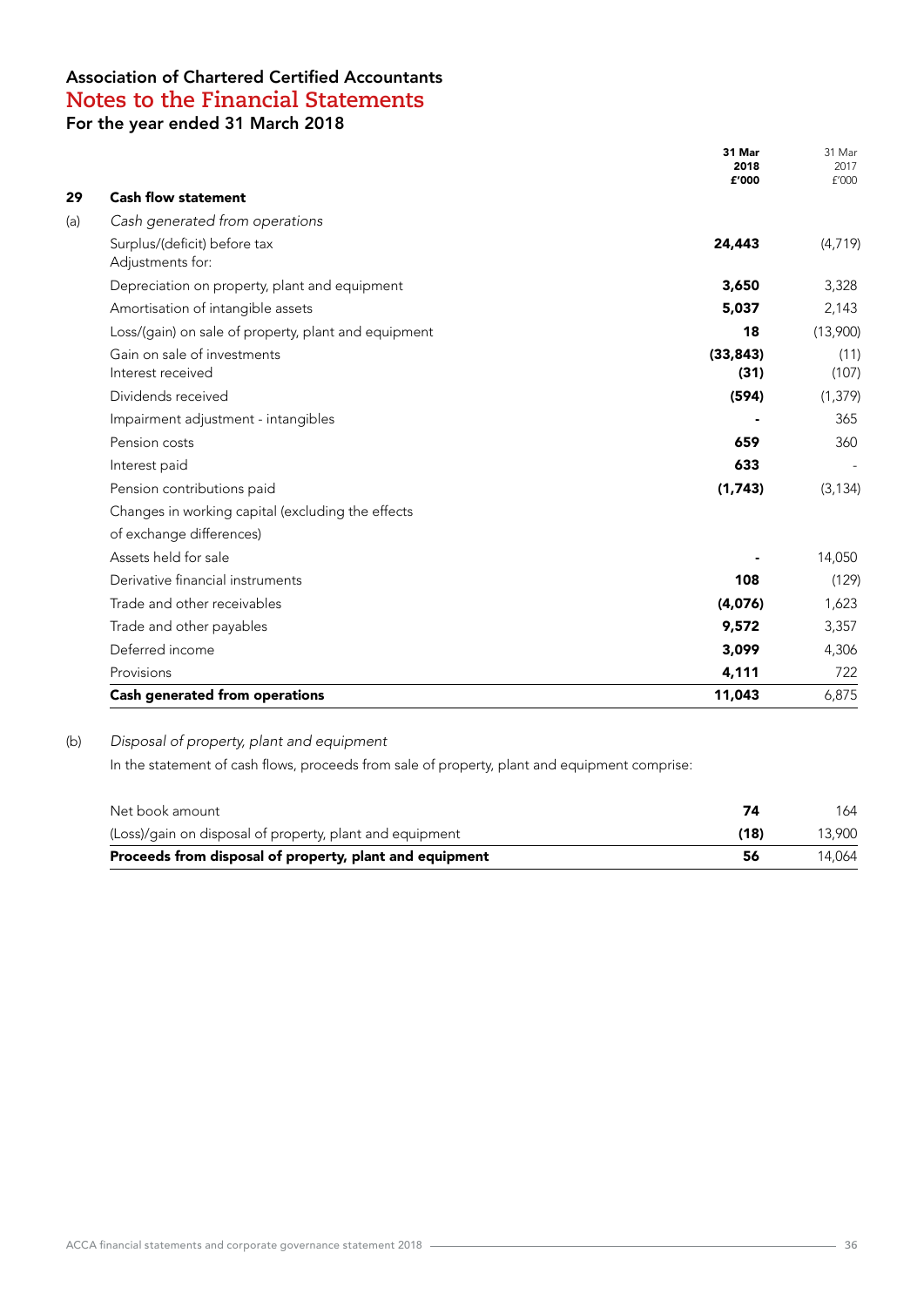#### The UK Corporate Governance Code

Council is committed to the highest standards of corporate governance. It supports the framework for corporate governance in the UK set out in the UK Corporate Governance Code as revised and re-issued by the UK Financial Reporting Council (FRC) in 2016. Council's Governance Design Committee is charged with ensuring that ACCA follows best global practice. Council confirms that, although the UK Corporate Governance Code relates to UK listed companies and ACCA is not obliged to comply, and does not comply, with it, ACCA nevertheless follows its guidance as far as this is, in Council's opinion, relevant to ACCA.

#### Principles of good governance

#### *Council and the Chief Executive*

Council is the governing body of ACCA and therefore has a key role in ACCA affairs. Its fundamental purpose is to ensure that ACCA delivers the objectives stated in the Royal Charter. Council's terms of reference highlight its responsibility for determining ACCA's strategic policy objectives and for monitoring the organisation's performance in relation to its strategic plan and annual budget. It delegates certain aspects of this function to committees and task forces which operate under its overall guidance and report to it. The Chief Executive manages ACCA's activities and services in accordance with the framework set by Council and reports progress and performance against clear and agreed financial and non-financial measures. Detailed written terms of reference for Council and Committees are published and regularly updated.

Council has adopted a Code of Practice for Council members. This Code of Practice, a link to which is circulated to members with the material for the Annual General Meeting (AGM), applies to Council members when acting in their capacity as Council members and provides a framework for the operation of Council's business. Council is a collegial body and expects all of its members to recognise their collective responsibilities and to comply with the Code. Whatever their geographical or sectoral bases, Council members do not represent particular areas or functions. Council has 36 members, all of whom are volunteers elected by the membership as a whole and subject to re-election every three years, for a maximum of three terms. They have a wide-ranging remit geared to providing strategic direction for ACCA. Council members examine issues of broad and long-term importance to ACCA, and establish ACCA's position on global industry developments as they arise. Following the 2017 AGM, Council now has members from 13 different countries, reflecting the diversity of ACCA and its members. Profiles of Council members are available on request from ACCA.

The office holders (Officers) of ACCA are the President (Leo Lee), the Deputy President (Robert Stenhouse) and the Vice President (Jenny Gu). The incoming Vice President is elected by Council from among its members by ballot, in March each year. Council then formally elects each of the Officers at its first meeting following the AGM, which this year will be held in November. In the normal course of events, in the two succeeding years Council elects the Vice President to serve as Deputy President and then President of ACCA.

#### *Diversity*

ACCA supports greater diversity in the composition of company boards not only in terms of gender, but also in background and experience.

#### *Council, Board and Committee induction*

All newly-elected Council members attend an initial induction session, usually arranged around the AGM. The induction session gives new Council members the chance to find out more about the structure of ACCA, the development of its strategy, and any key issues which are currently before Council. The session is chaired by the President, and new Council members have the opportunity to ask questions of the Officers, the Chief Executive and senior staff.

#### Mentoring

Every newly-elected Council member is assigned a 'mentor' for their first year on Council. The mentor, an existing member of Council, is responsible for providing guidance to the new Council member, is available to advise on Council's processes and procedures, and can provide background to the issues debated by Council. The guidelines for the mentoring process are available on request from ACCA.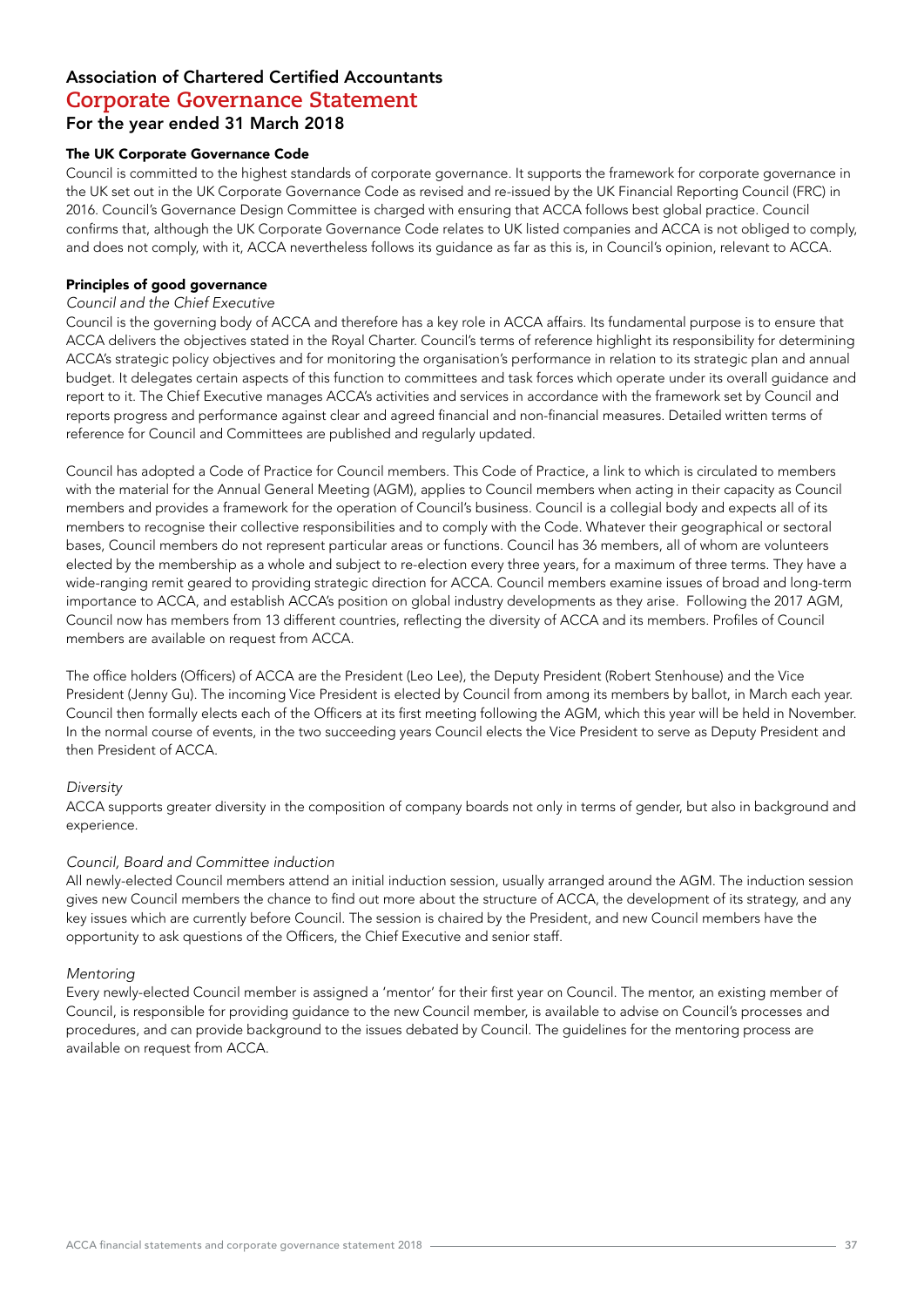#### Principles of good governance (continued)

#### *Performance appraisal*

Council members are subject to an annual performance appraisal process. They complete self-assessment questionnaires, in which they are asked to consider their performance in relation to the skills sets required of Council members. All questionnaires are reviewed by the President and Chief Executive who decide whether further counselling is needed. A review of the overall process, and in particular of any common themes which may have been identified, is provided at a Council meeting.

Importantly, the self-assessment process invites Council members to identify any areas in which they feel they need further training. Responses form the basis of a training plan (to be developed on an individual or group basis) which will address the identified needs. In addition, training on areas such as presentation skills, media awareness and committee chairmanship is on offer to all Council members.

#### Council members' interests

The Officers receive a small honorarium for each year they serve as an officer. No other member of Council has received any payment in respect of services to Council, other than by way of reimbursement or payment of expenses incurred in providing such services. Council members' expenses are routinely subject to a review exercise led by Internal Audit, to verify that they are in accordance with the Council Members' expenses policy. A copy of the expenses policy is available to members on request from ACCA. Details of material transactions between ACCA and its subsidiaries, and related parties (including members of Council) are provided in the notes to the accounts.

Council maintains a Register of Members' Interests which contains details, for each Council member, of any personal or business interests which might give rise to a potential conflict of interest or duty or which might influence the way in which he or she might vote on Council's affairs. The Register is reviewed annually in April when Council members are asked to review and update their entries. New Council members are asked to complete a declaration for the Register as part of their induction to Council and a declaration is also made at every meeting.

#### Council meetings

During the year there were four meetings of Council.

#### Statement of Council's responsibilities

Although not required to do so, either by the Royal Charter or by UK statute, Council has elected to prepare financial statements under International Financial Reporting Standards (IFRS), which give a true and fair view of the state of affairs of ACCA and its subsidiaries at the end of each accounting period and of the results for the period.

In preparing these financial statements, Council ensures that:

- *•* suitable accounting policies are selected and applied consistently;
- *•* reasonable and prudent judgements and accounting estimates are made;
- *•* IFRS as adopted by the European Union have been followed, subject to any material departures disclosed and explained in the financial statements; and
- *•* the financial statements are prepared on the going concern basis.

Council considers that the Integrated Report and financial statements, taken as a whole, are fair, balanced and understandable and provides information necessary for members to assess ACCA's performance, business model and strategy.

Council has delegated to the Chief Executive and the senior staff its responsibility to keep proper accounting records, that are sufficient to show and explain ACCA's transactions and which disclose with reasonable accuracy at any time the financial position of ACCA, to safeguard its assets and to take reasonable steps for the prevention and detection of fraud and other irregularities.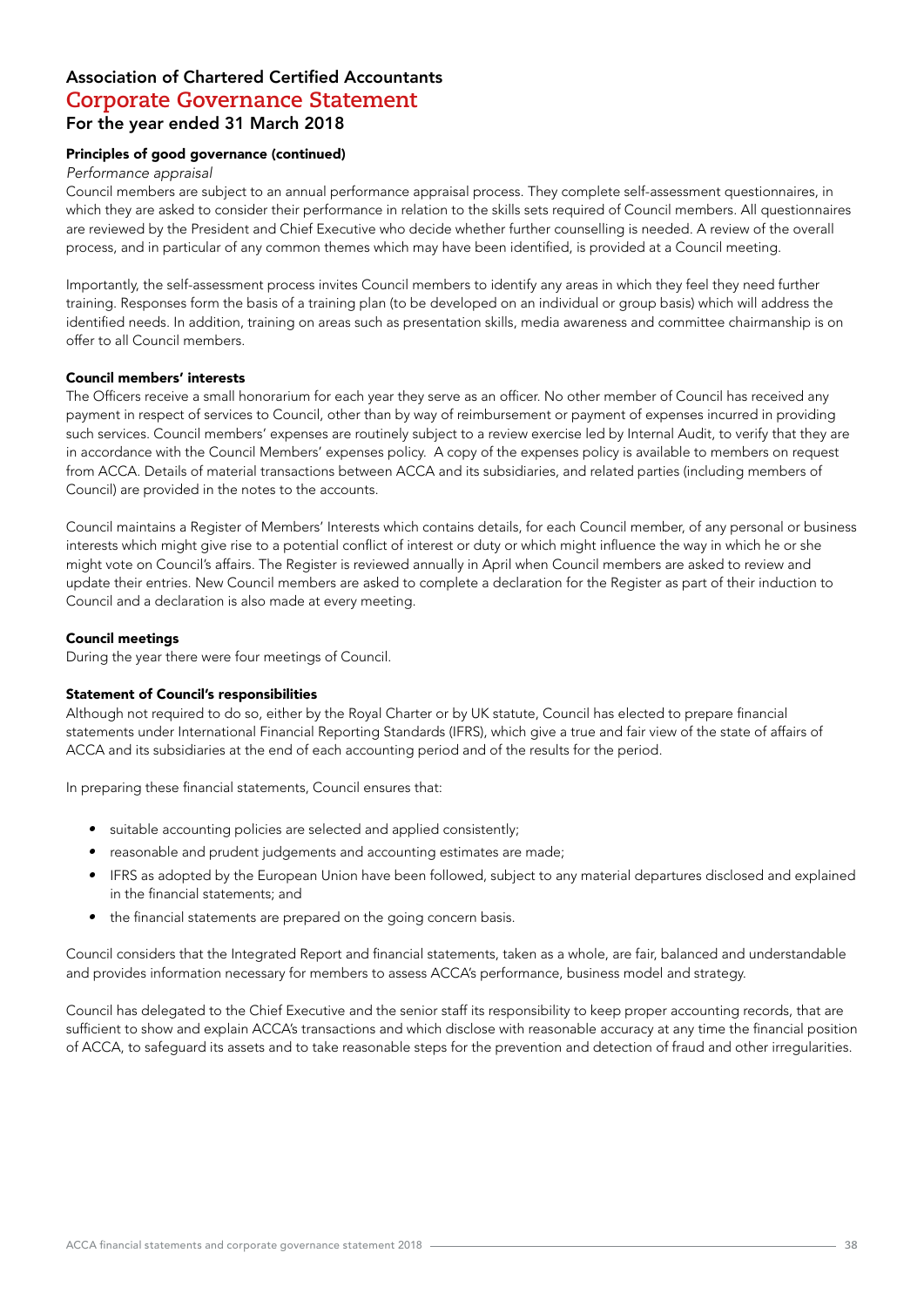#### Statement of Council's responsibilities (continued)

ACCA's Integrated Report sets out details of the business risks which ACCA faces and its performance and strategy in addressing these. During 2017-18, ACCA prepared a five-year Corporate Plan which provided an indication of the likely strategic priorities over each financial year, formed the basis for developing five-year financial projections and was used to develop the 2018-19 budget. Council has approved the 2018-19 budget, which contains the detailed financial assumptions, allocations and targets to deliver the 2018-19 Strategic Delivery Plan and is therefore satisfied that ACCA has adequate resources to continue in operational existence for the foreseeable future; accordingly, the going concern basis continues to be adopted in preparing the financial statements.

#### Internal control

Council is responsible for ensuring that a system of internal control is maintained; no system can, however, provide absolute assurance against material misstatement or loss. ACCA's strategy is determined by Council in the five-year Corporate Plan. Actual financial and non-financial performance is reviewed regularly against target. Regular internal audit reviews of key processes in ACCA's offices are carried out by a combination of internal staff and external consultants.

#### Relations with members

The AGM, held annually in November or at such other time as Council determines (subject to there being not more than 15 months between AGMs), is the formal platform for communications with members. Member networks provide the opportunity for communications between ACCA and its members at a local level, throughout the world. Members are encouraged to take part in a wide range of business and social events. Council also distributes to all members an annual review of activities together with a summary of financial and other information. As in recent years the annual review will take the form of an Integrated Report.

Council is responsible for the maintenance and integrity of the corporate and financial information included on ACCA's website. Legislation in the United Kingdom governing the preparation and dissemination of accounts may differ from legislation in other jurisdictions.

#### Governance structure

The current structure has developed organically over the years. Council continues to review regularly the roles, responsibilities and effectiveness of Council, Regulatory Board and Committees to ensure that they remain fit for purpose. Council has established a number of committees to support it in delivery of its responsibilities to maintain the highest standards of corporate governance.

#### Nominating Committee

Nominating Committee is responsible for making recommendations to Council for appointments to Council, standing committees and tack forces, International Assembly, Regulatory Board, and trustees of the pension scheme, including independent members. Nominating Committee also identifies and endorses ACCA's member nominations to external organisations. Nominating Committee also has direct responsibility to develop and keep under review succession planning arrangements for ACCA's Officers and committee chairmen and to play a proactive role in the identification of potential Council members. Appointments to committees are made annually by Council.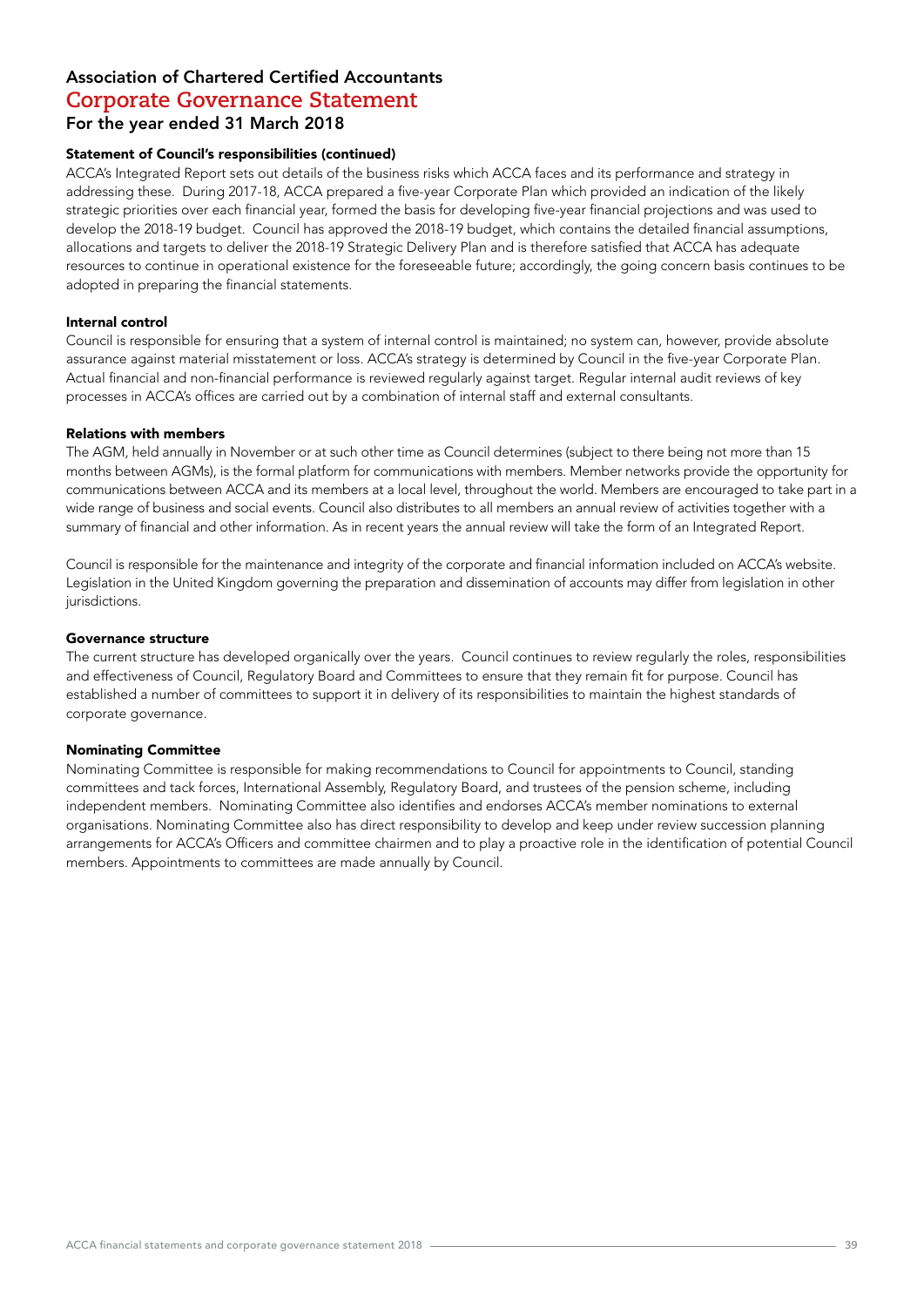The members of Nominating Committee during the year and their attendance at meetings were:<br>Meetings attended

|                |                                                             | ivieetings attended |
|----------------|-------------------------------------------------------------|---------------------|
| Chairmen:      | Leo Lee, FCCA FCPA LLB MBA (from 30/11/17)                  | 1/1                 |
|                | Brian McEnery, FCCA CA (CAANZ) (to 30/11/17)                | 1/1                 |
| Other members: | Steve Bailey, FCCA (to 30/11/17)                            | 1/1                 |
|                | Matilda Crossman, FCCA MCIM CAFR HBS Alumni (from 30/11/17) | 1/1                 |
|                | Alexandra Chin, FCCA CA(M) FCTIM (to 30/11/17)              | 1/1                 |
|                | Jenny Gu, FCCA CA (CAANZ) (from 30/11/17)                   | 1/1                 |
|                | Pauline Hobson, FCCA FCMI MBA (to 30/11/17)                 | 1/1                 |
|                | Japheth Katto, FCCA BCom CPAU (from 30/11/17)               | 1/1                 |
|                | Leo Lee, FCCA FCPA LLB MBA (to 30/11/17)                    | 1/1                 |
|                | Brian McEnery, FCCA CA (CAANZ) (from 30/11/17)              | 1/1                 |
|                | Joseph Owalabi, FCCA CIA CISA (from 30/11/17)               | 1/1                 |
|                | Robert Stenhouse, FCCA FCA CTA                              | 2/2                 |
|                | Belinda Young, FCCA FCA (Singapore) (to 30/11/17)           | 1/1                 |

Details of the terms of reference for Nominating Committee are available on request from ACCA.

#### Audit Committee

In 2014, the Committee considered whether it wished to voluntarily adopt the enhanced audit report following the issuing of the revised ISA (UK&I) 700 Audit Report. Following consultation with the external auditor, the Committee concluded that it did wish to adopt the new style report, and, as a result, a separate Report from the Audit Committee has been presented at pages 45 to 48.

#### Governance Design Committee

ACCA's Governance Design Committee pursues continual improvement in governance design in ACCA in order to reflect best global practice. The Governance Design Committee gives ACCA a standing mechanism for reviewing governance design and planning in the short, medium and long term. This provides clear lines of sight between the development and implementation of ACCA's strategy and how ACCA's governance structures might need to evolve to support the delivery of strategy in the future.

The terms of reference for the Governance Design Committee include responsibility for reviewing and reporting to Council on matters concerning ACCA's corporate governance design, including elections and appointments to Council and committees, proceedings of Council meetings, the terms of reference and effectiveness of committees of Council, and for the continual improvement in governance design in ACCA in order to reflect best global practice. The Governance Design Committee is also responsible for reviewing, and making recommendations to Council thereon, Council's standing orders including the Code of Practice for Council members.

The members of Governance Design Committee during the year and their attendance at meetings were:

|                |                                                                | Meetings attended |
|----------------|----------------------------------------------------------------|-------------------|
| Chairman:      | Kenneth Henry, FCCA PhD CISA CPA CGFM                          | 3/3               |
| Other members: | Rosanna Choi, FCCA FCPA MBA MSc ISM                            | 2/3               |
|                | Sharon Critchlow FCCA APFS Chartered MCSI FRSA (from 30/11/17) | 1/1               |
|                | John Cullen, FCCA FABRP MIPA                                   | 3/3               |
|                | Pauline Hobson, FCCA FCMI MBA (to 30/11/17)                    | 2/2               |
|                | Michelle Hourican, FCCA MSc (from 30/11/17)                    | 1/1               |
|                | Dean Lee, FCCA CICPA MPh MBA (from 30/11/17)                   | 1/1               |
|                | Leo Lee, FCCA FCPA LLB MBA (to 30/11/17)                       | 2/2               |
|                | Ronnie Patton, FCCA MBA ADE FHEA (to 30/11/17)                 | 2/2               |
|                | Marta Rejman, FCCA MEcon MBA (from 30/11/17)                   | 1/1               |
|                | Mohd Nasir Ahmad, FCCA CA(M) MBA (to 30/11/17)                 | 2/2               |
|                | Nur Jazlan Mohamed, FCCA MIA AFA (to 30/11/17)                 | 2/2               |

Details of the terms of reference for Governance Design Committee are available on request from ACCA.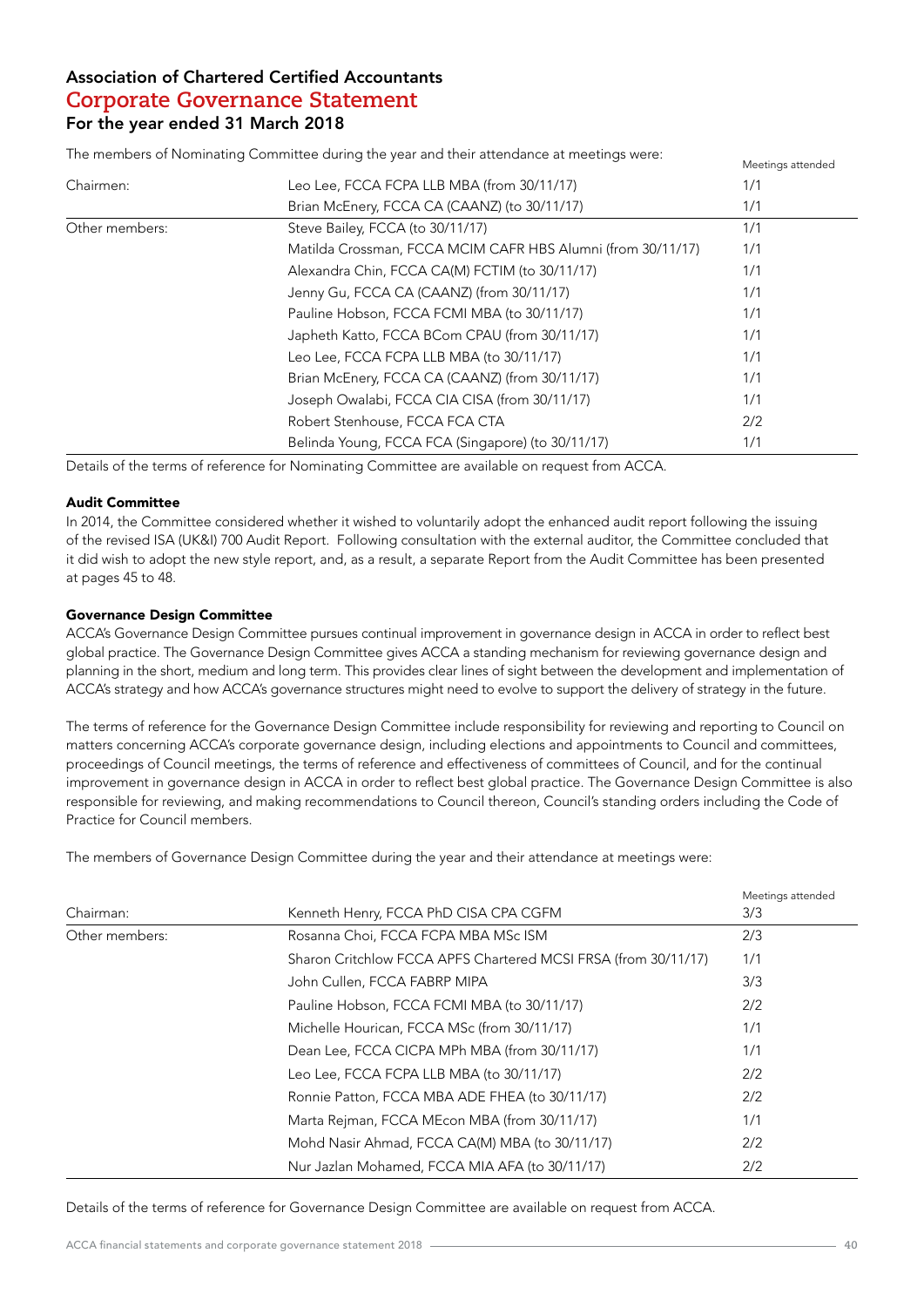#### Remuneration Committee

ACCA's Remuneration Committee is responsible for determining and agreeing a policy framework for the remuneration of the Chief Executive and senior staff that is clearly aligned to the delivery of ACCA's strategic objectives by rewarding senior staff for high standards of performance and their contribution to the success of ACCA whilst ensuring that the framework adheres to the principles of good corporate governance. The Committee consists of eight members of Council.

The Committee's work plan during 2017-18 included: a review of succession planning arrangements for the senior management team; a benchmark review of remuneration within the scope of the Committee; a review of the components and objectives of the senior management reward scheme; and consideration of ACCA's people strategy as a whole.

The Committee has also taken external independent advice from reward consultants New Bridge Street (part of Aon Hewitt Ltd). This advice related to external benchmarking data, survey data, market practice and corporate governance updates.

The Committee will be required to use their discretion and report on whether the remuneration policy operated as intended and what (if any) changes were required.

The Chief Executive, the Secretary (in his role as Secretary to the Committee) and other members of staff may attend meetings at the invitation of the Committee Chairman. No Executive is present when their own remuneration is discussed.

The members of Remuneration Committee during the year and their attendance at meetings were:

| Chairmen:      | Leo Lee, FCCA FCPA LLB MBA (to 30/11/17)                    | 1/1 |
|----------------|-------------------------------------------------------------|-----|
|                | Mohd Nasir Ahmad, FCCA CA(M) MBA (from 30/11/17)            | 1/1 |
| Other members: | Matilda Crossman, FCCA MCIM CAFR HBS Alumni (from 30/11/17) | 1/1 |
|                | Gustaw Duda, FCCA MBA MSc                                   | 2/2 |
|                | Dean Lee, FCCA CICPA MPh MBA (from 30/11/17)                | 1/1 |
|                | Mark Millar, FCCA CA (CAANZ) FHFMA                          | 1/2 |
|                | Mohd Nasir Ahmad, FCCA CA(M) MBA (to 30/11/17)              | 1/1 |
|                | Melanie Proffitt, FCCA MBA                                  | 2/2 |
|                | Marta Rejman, FCCA MEcon MBA                                | 2/2 |
|                | Robert Stenhouse, FCCA FCA CTA                              | 2/2 |

Details of the terms of reference for Remuneration Committee are available on request from ACCA.

#### Regulatory Board

ACCA's Regulatory Board, which was launched in September 2008, brings together all of ACCA's public interest oversight functions into a single entity. The Board's public interest role sits at the heart of ACCA's oversight structure and it provides oversight over all of ACCA's public interest oversight functions – complaints and discipline, education and learning, examinations, licensing monitoring and professional and ethical standards.

The Regulatory Board has been supported in its work by three sub-boards; the Appointments, Qualifications and Standards Boards. Each is constituted as a self-standing board, with each having - with the exception of the chairman who is appointed by the Regulatory Board and drawn from its membership - separate personnel to the Regulatory Board to enable the Regulatory Board to take a more detached view of the work of the sub-boards.

The remit of the Regulatory Board is to provide independent oversight of ACCA's regulatory arrangements for complaints and discipline, education and learning, examinations, licensing and practice monitoring, and to report to ACCA's Council on the fairness and impartiality of these activities. Placing oversight of ACCA's regulatory arrangements at 'arm's length' from the governance of its other activities helps to reassure stakeholders that ACCA's arrangements are operated impartially, with integrity and in the public interest. The Regulatory Board comprises two members of ACCA's Council and six independent 'lay' appointees - non-accountants - one of whom is Lay Chairman.

Meetings attended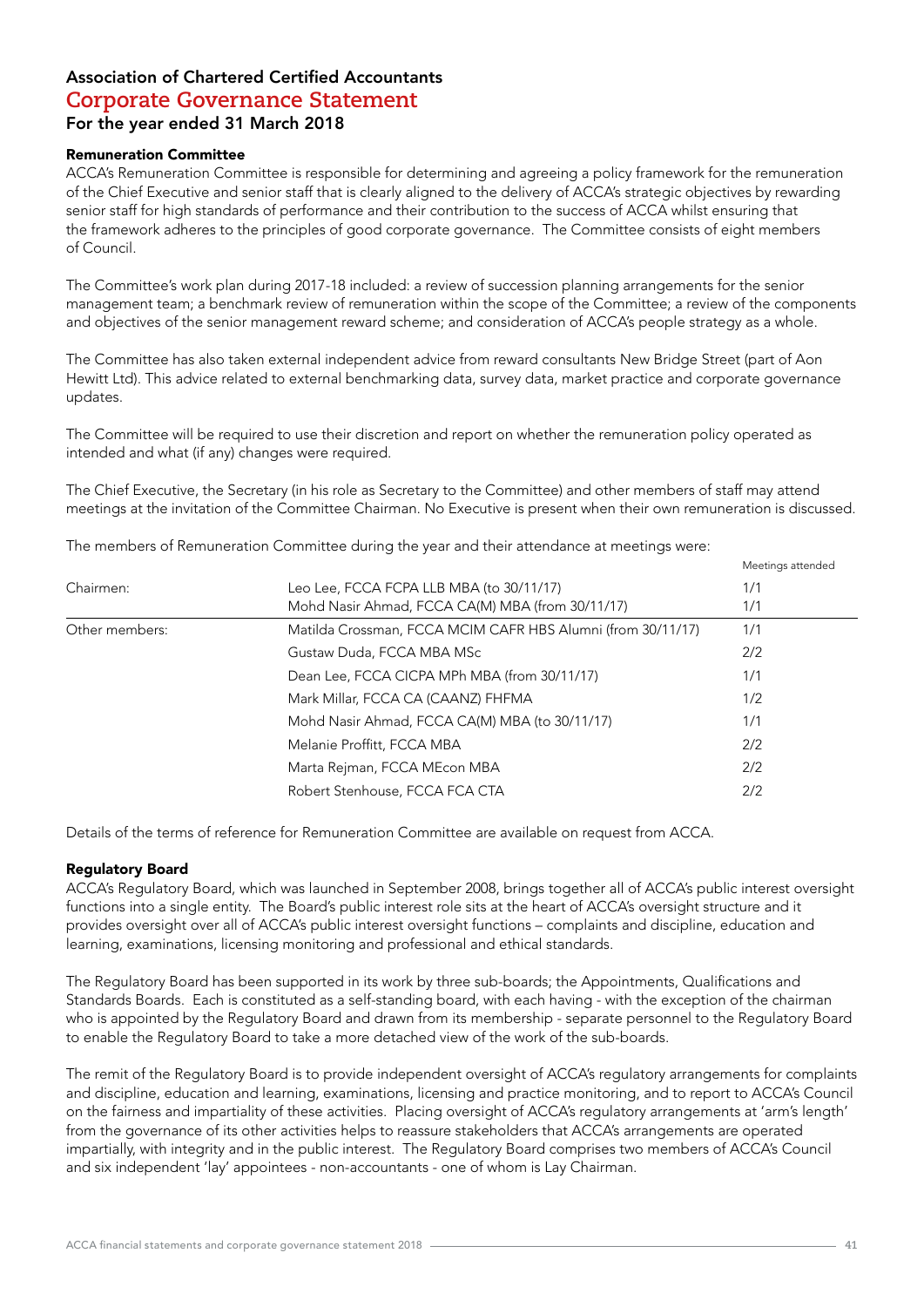#### Regulatory Board (continued)

The Regulatory Board is supported in its oversight activities by its three sub-boards:

- *•* Appointments Board is responsible for the appointment, appraisal and removal of panel members (including chairmen), disciplinary assessors, regulatory assessors and legal advisers that are required for a robust disciplinary and regulatory process. The Board has four members, including a Regulatory Board-appointed lay chairman, and is entirely composed of lay members to ensure that the appointment of disciplinary and regulatory chairmen, committee members, assessors and legal advisers remains at furthest possible arm's length from Council.
- *•* Qualifications Board is responsible for general oversight of ACCA's education and learning framework and examination arrangements. This includes ratification of the examination results and other matters relating to the integrity of the qualifications process. The Board has six members and comprises a Regulatory Board-appointed chairman, three lay members and two Council members.
- *•* Standards Board is responsible for ensuring ACCA's Rulebook is compliant with ACCA's statutory obligations, Privy Council requirements and rule change decisions by Council, by providing the detailed scrutiny and due diligence to the proposed changes to ACCA's rules, regulations and the code of ethics and conduct. The Board has four members and comprises a Regulatory Board-appointed chairman, two lay members and a Council member.

The members of the Regulatory Board during the year and their attendance at Board meetings were:

|                       |                                    | Meetings attended |
|-----------------------|------------------------------------|-------------------|
| Chairman:             | Antony Townsend, BA                | 4/4               |
| Lay members:          | Geoffrey Podger                    | 4/4               |
|                       | David Thomas, LLB                  | 4/4               |
|                       | Frances Walker, LLB Hons           | 3/4               |
|                       | Suzy Walton, BSc, PhD              | 4/4               |
|                       | Rosalind Wright, CB QC (Hon Causa) | 3/4               |
| Members from Council: | John Cullen, FCCA FABRP MIPA       | 4/4               |
|                       | Ronnie Patton, FCCA MBA ADE FHEA   | 4/4               |

Profiles of the Board members can be found on ACCA's website (www.accaglobal.com). The Regulatory Board's Terms of Reference are available on request from ACCA.

Lay members receive a small retainer and an attendance fee per meeting.

The Regulatory Board and its sub-boards are supported internally by the Governance Executive Directorate.

#### International Assembly

ACCA's International Assembly was formed in 1997. It remains a unique resource to ACCA and no other body has such a diverse representative group whose role is to provide input into strategy and development through its advisory role to Council. The International Assembly was formed in recognition of ACCA's growth with an increasingly diverse and mobile membership. There are 54 representatives on the International Assembly, representing all regions where there are ACCA members. The International Assembly meets at an appropriate point in the period September to November each year and the meeting is timed to enable Council and Assembly members to meet and interact in a joint discussion session.

Details of the terms of reference of the International Assembly are available on request from ACCA.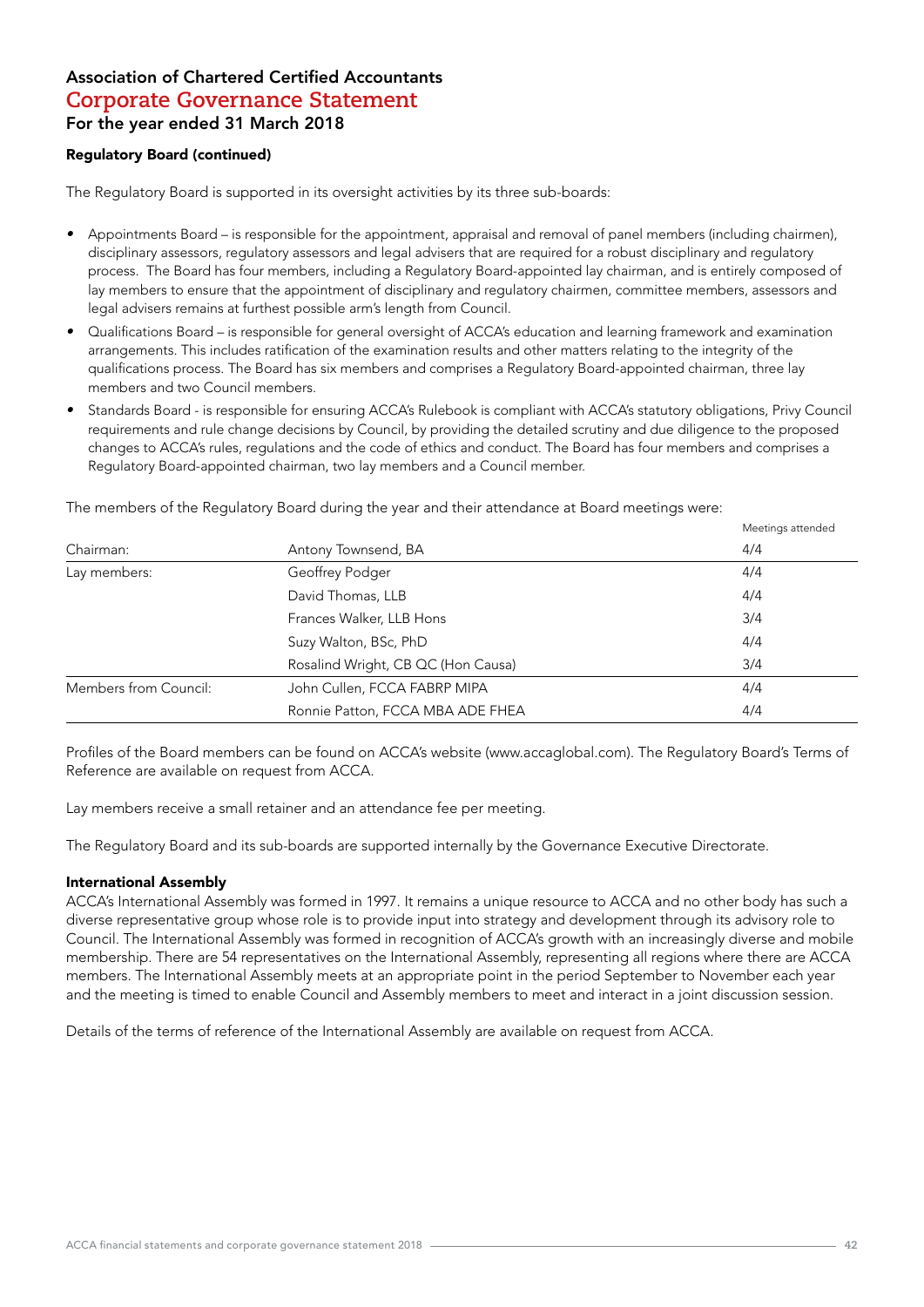#### Senior management and remuneration

The Chief Executive, four Executive Directors (year ended 31 March 2017: four) and two independent non-executive advisers (year ended 31 March 2017: two) form the Executive Team and are responsible for the day-to-day management of ACCA on behalf of Council and for the implementation of Council policy.

The total salary (including bonus and allowances) and benefits of the Chief Executive in the year ended 31 March 2018 was £415,167 (year ended 31 March 2017: £383,915). This includes a fixed non-pensionable allowance in lieu of pension benefits, introduced in August 2013 when the Chief Executive agreed to vary her contract of employment following the closure of the defined benefit pension scheme and an additional allowance in lieu of pension contributions – see 'Pensions and Benefits' below.

The two independent non-executive advisors receive remuneration on a fixed attendance fee basis.

When reviewing the salaries of the members of the Executive Team, the Remuneration Committee takes into account the salary increases applying to the rest of the work force and external benchmark data. External benchmark data is obtained on pay in other professional membership associations (including a sub group of accountancy associations) and general industry data for organisations of a similar size.

The annual salary review in 2017/18 for all staff occurred in April 2017. The salaries of the Executive Team members increased by 1.5% in line with other employees. This came into effect from 1 April 2017.

The base salaries of the Chief Executive and Executive Directors at 31 March 2018 are shown below on a banded basis.

|                     | Number of employees (2017-18) | Number of employees (2016-17) |
|---------------------|-------------------------------|-------------------------------|
| £280,000 - £309,999 |                               |                               |
| £190,000 - £219,999 |                               |                               |
| £160,000 - £189,999 |                               | $\Omega$                      |

#### Pension and Benefits

Executive Directors in the defined benefit plan ceased accruing benefits in July 2013 at which point all employees were provided with defined contribution benefits from the UK's existing defined contribution plan. The decision to close the defined benefit pension plan reflected the need to ensure that the benefits delivered are sustainable for the longer term.

Two of the Executive Team are members of the defined contribution pension scheme in the UK. All employees close to the lifetime allowance may elect to take a non-consolidated cash allowance in lieu of employer pension contributions and three Executive Team members have done so.

All employees (including the Executive Team) can receive up to 9% of salary as an employer contribution (dependent on an employee contribution of at least 6% of salary) and are able to participate in the flexible benefits offering which is available to all ACCA staff.

It is ACCA's policy to provide the following Group funded benefits to each member of the Executive Team:

- *•* Private Healthcare (family cover)
- *•* Bi-annual Health screening
- *•* Disability income protection
- *•* Life insurance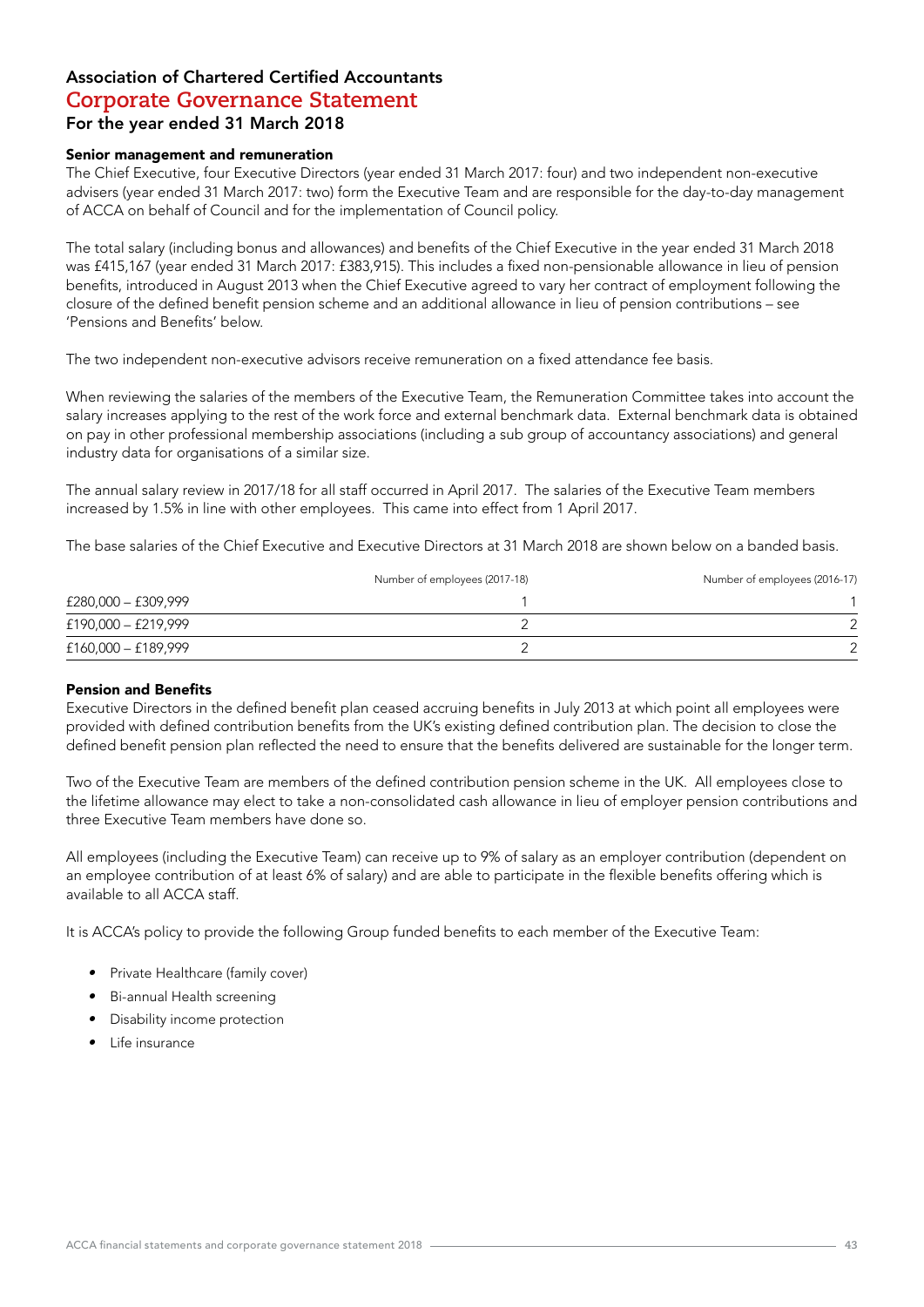#### Executive Team Reward Plan

On an annual basis, Council's Remuneration Committee agrees the Key Performance Indicators (KPIs) which will determine the bonus payment for the Executive Team annually. This reward solution is structured to drive behaviour and performance that is appropriate for ACCA. Remuneration Committee uses a reward framework which includes all the measures and targets agreed by Council, all of which are externally audited. This is a fair, transparent reward solution which has been created in line with ACCA's reward principles by supporting the achievement of our strategy and assessing performance over a meaningful period that reflects our focus on sustained performance, suitable for a long term business. The basis of the award is transparent through the use of relevant and measurable performance targets that are clearly linked to driving value.

The Committee will determine the level of award against personal performance in respect of the Chief Executive.

#### Employee Disciplinary Arrangements

A legal review of the employment contracts in place for senior staff was undertaken to assess them against the fundamental principles of the ACCA Code of Ethics. The review confirmed that current employment contracts are consistent with all of the code's principles and in terms of employment law are in line with best practice in all material respects.

The review established unequivocally that appropriate arrangements are in place to address any disciplinary issues which may arise.

#### Employees

ACCA is committed to ensuring that employees are engaged in their work and committed to ACCA's goals and values. Further details about ACCA's commitments to and engagement with staff are included in ACCA's Integrated Report.

#### Council members' confirmation

In so far as each of the Council members are aware, they have taken all the steps that they ought to have taken to make themselves aware of any information needed by ACCA's auditors for the purposes of their audit and to establish that the auditors are aware of that information. The Council members are not aware of any relevant audit information of which the auditors are unaware.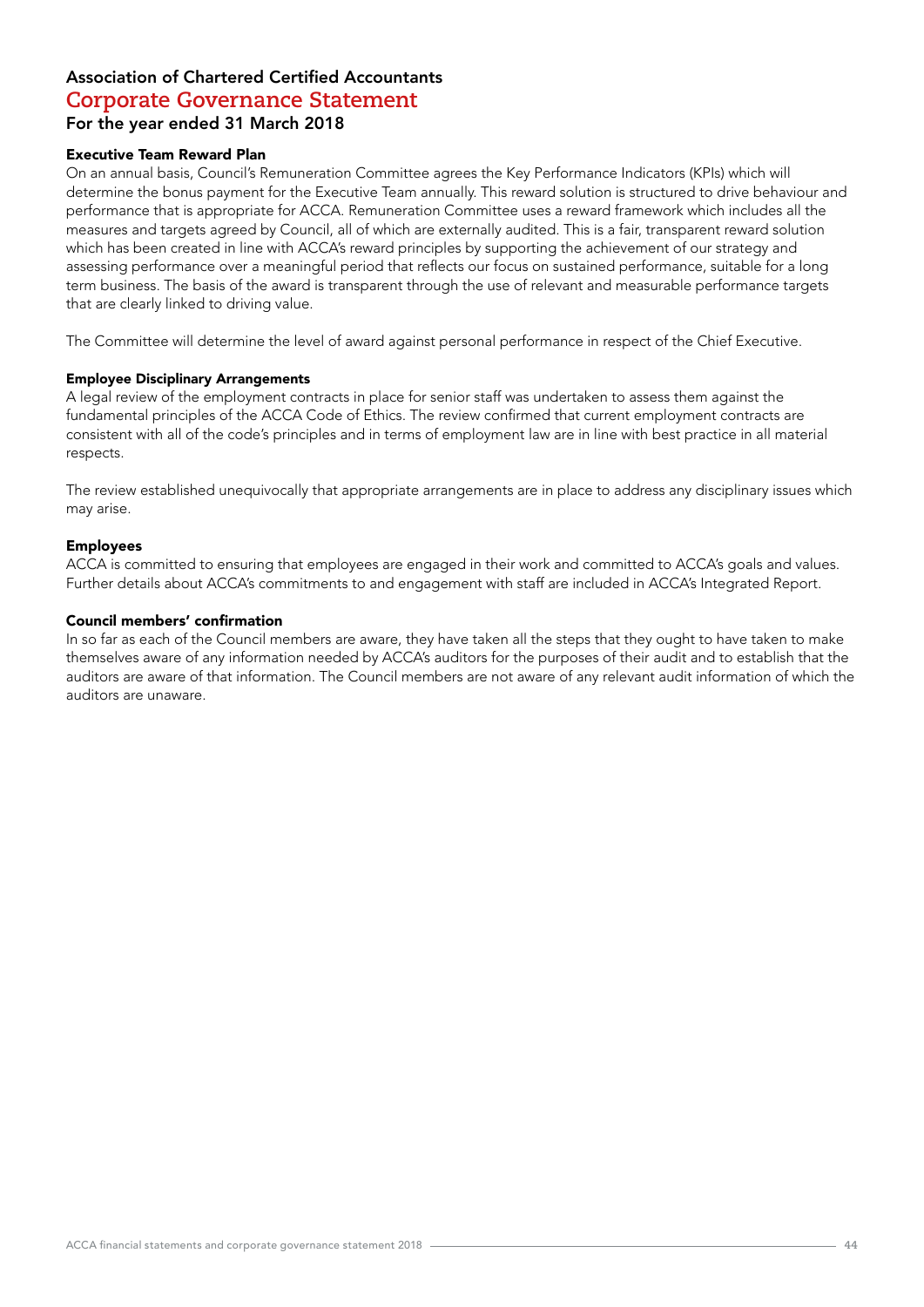#### Role of the Committee

The Audit Committee reports to Council and its activities are guided by terms of reference approved by Council.

The Committee provides oversight of the financial information published by ACCA, ensuring that appropriate internal controls and processes are in place to safeguard the integrity of that information. The Committee also oversees the relationship with the external auditors, ensuring that appropriate processes are in place for the appointment and remuneration of the auditors and that the auditors' independence is not compromised. The Committee is also responsible for reviewing the effectiveness of ACCA's risk management processes and processes for ensuring compliance with governance arrangements across its operations globally.

The Chairman of the Committee provides an annual report to Council on the Committee's activities, both carried out and planned.

Details of the terms of reference for Audit Committee are available on request from ACCA.

#### Committee membership

Orla Collins chairs the Audit Committee. She is a fellow of ACCA and has been a member of Council since 2012. She is also a member of ACCA's Standards Board, as well as being a member of the ACCA Ireland Committee. She has had business experience of over 20 years and is currently Chief Risk Officer at Standard Life International DAC. Council therefore considers that she has had recent relevant financial experience. The remaining Committee members, noted below, are all fellows of ACCA and have also had extensive business experience.

The members of Audit Committee during the year and their attendance at meetings were:

|                |                                                     | Meetings attended |
|----------------|-----------------------------------------------------|-------------------|
| Chairmen:      | Robert Stenhouse, FCCA FCA CTA (to 30/11/17)        | 2/3               |
|                | Orla Collins, FCCA MSc LCOI QFA LIB (from 30/11/17) | 1/1               |
| Other members: | Mohd Nasir Ahmad, FCCA CA(M) MBA (from 30/11/17)    | 1/1               |
|                | Susan Allan, FCCA (from 30/11/17)                   | 1/1               |
|                | Orla Collins, FCCA MSc LCOI QFA LIB (to 30/11/17)   | 3/3               |
|                | Matilda Crossman, FCCA MCIM CAFR HBS Alumni         | 4/4               |
|                | Gustaw Duda, FCCA MBA MSc (from 30/11/17)           | 0/1               |
|                | Lorraine Holleway, FCCA MBA (to 30/11/17)           | 3/3               |
|                | Dean Lee, FCCA CICPA MPh MBA (to 30/11/17)          | 3/3               |
|                | Joseph Owolabi FCCA CIA CISA                        | 4/4               |
|                | Brendan Sheehan, FCCA                               | 4/4               |

The Audit Committee met four times during the year. One of those meetings was an interim update conducted by conference call.

Appointments to the Committee are made by the Nominating Committee and are for a one year term. The Chairman of the Committee may serve for a maximum of three years. Meetings are scheduled to ensure that matters in Council's annual work plan which relate to Audit Committee responsibilities are considered on a timely basis.

Both the external auditors and the Head of Internal Audit have direct access to the Chairman and are entitled to attend Committee meetings.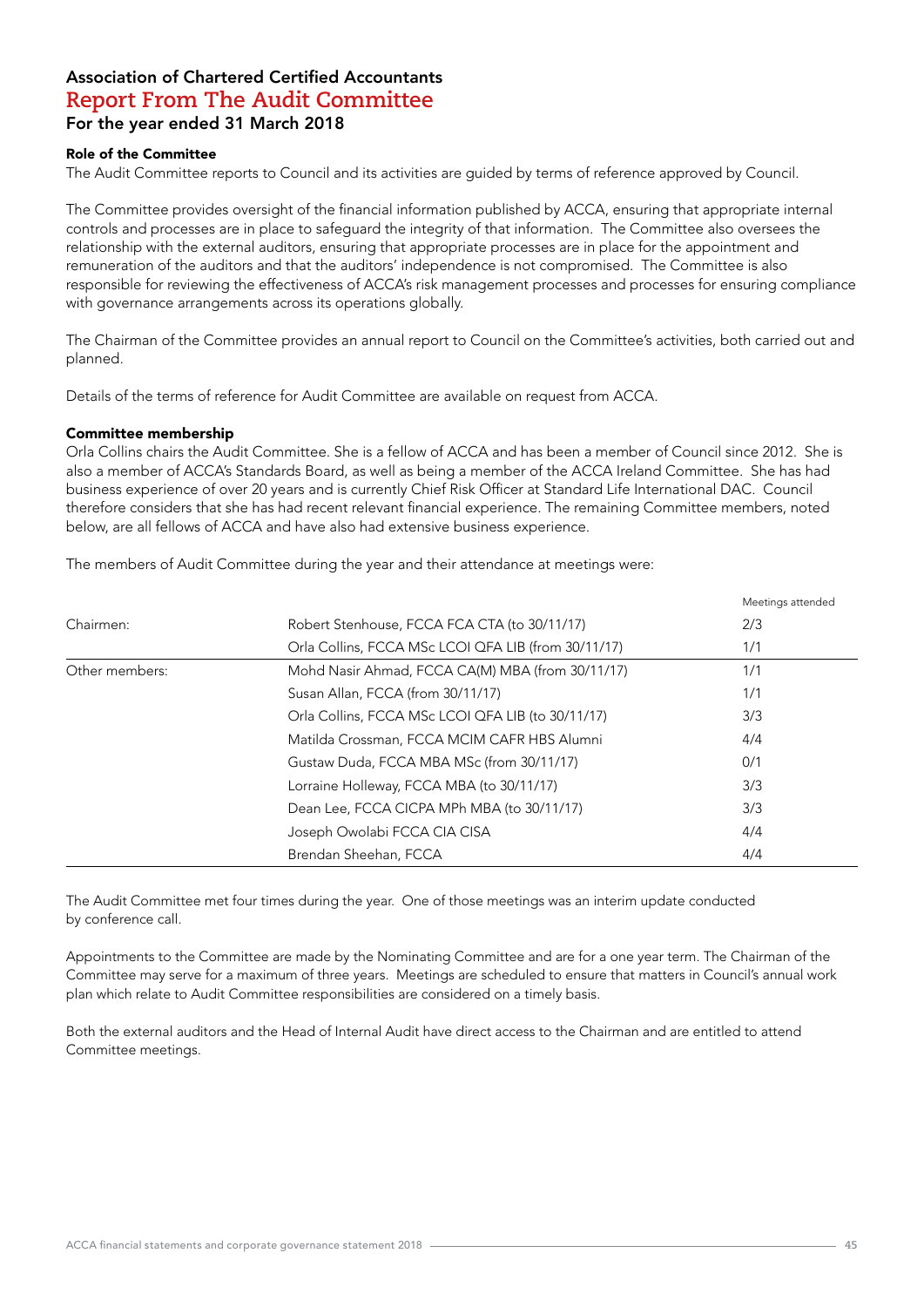In making appointments to the Audit Committee, Nominating Committee considers the following specific skills criteria:

- *•* experience in the operations of a large and complex organisation
- extensive knowledge and experience of ACCA's strategies and activities
- *•* knowledge and experience of risk management and internal control processes
- *•* suitably inquisitive nature to ensure that matters before the Committee are subject to appropriate and robust scrutiny
- *•* recent experience/knowledge of current financial reporting/auditing standards
- *•* awareness of good corporate governance practices
- *•* experience of working with an Audit Committee.

#### Significant issues related to the financial statements

In previous years, the Committee has considered whether it wished its external auditors to voluntarily adopt the enhanced audit report following the issuing of the revised ISA (UK&I) 700 Audit Report. Following consultation with the external auditor, the Committee concluded that it did wish to adopt the new style report, and the necessary changes were made to the audit engagement letter to facilitate that.

The Committee considered the following matters, which it considers to be significant, in its review of the financial statements. In arriving at its view of these matters, the Committee made appropriate challenges of management to receive the required assurances.

- **Revenue recognition, including the completeness, existence and accuracy of income recognised in the year ACCA's** main income is derived from subscription income and examination income. A key risk is that recognition of those income streams is incorrect due to timing differences in the key business processing dates and the financial year-end. The Committee has challenged management that proper processes are in place to ensure that income is recognised in the correct period, and the Committee has also placed reliance on the historic accuracy of income cut-off. An adjustment to income is made each year which reflects the anticipated value of income reversed due to the removal of students and members. Based on scrutiny of this adjustment by the Committee, it is satisfied that these removals relate mainly to students and members billed in advance of services being provided. The Committee agrees with management's representation of income.
- **Existence and valuation of intangible assets** ACCA capitalises intangible assets where the criteria of IAS38 are met. The Committee is satisfied that management have put appropriate processes in place to only capitalise those items which meet the criteria. Management carry out an annual impairment review of those assets that are capitalised. That impairment review identified that there were no qualitative or quantifiable benefits arising from one of the intangible assets, and management has fully impaired the asset. Management's view is that this approach to impairment addresses the risk of intangible assets being held at inappropriate carrying values. The Committee is satisfied with the approach adopted by management.
- **Valuation and presentation of retirement benefit scheme liabilities the assumptions used by management for the** IAS19 valuation are derived in consultation with ACCA's external pension consultant. The consultant undertakes appropriate benchmarking to ensure that the assumptions fall within an acceptable range. Accounting disclosures required by IAS19 are provided by the Scheme Actuaries of the UK and Irish Schemes using the assumptions agreed by management. Those accounting disclosures are reviewed by the pension consultant for reasonableness. The Committee is satisfied that the reliance of management on the pension consultant and Scheme Actuaries results in appropriate accounting for and disclosure of pension matters.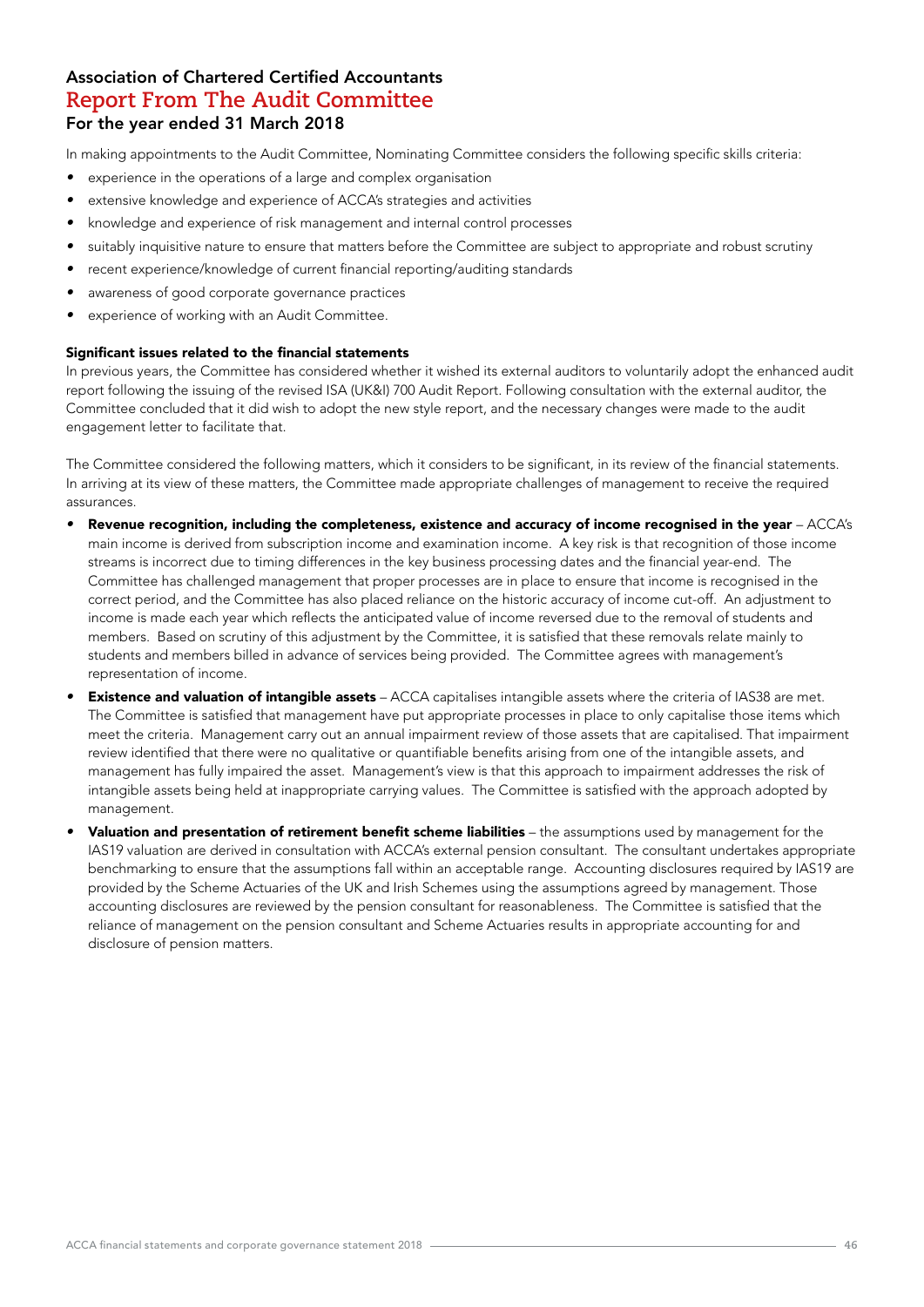#### External Audit

In keeping with good governance practice, ACCA's policy is to conduct a tender for the provision of external audit services every five years, and tenders have previously been undertaken in 2006, 2011 and 2015. Grant Thornton UK LLP were appointed in November 2015 following a robust tender process. This was subsequently ratified by Audit Committee under delegated authority from Council, in line with bye-law 40, until the close of the 2016 Annual General Meeting when Grant Thornton UK LLP were reappointed.

Prior to recommending reappointment to Council, the Committee undertakes a detailed performance review of the external auditors, which includes consideration of the FRC Audit Quality Review reports as available. A resolution regarding reappointment is considered at each AGM.

#### Auditor's independence, effectiveness and objectivity

The Audit Committee monitors regularly any non-audit services being provided to ACCA by the external auditors to ensure that any services provided do not impair their independence or objectivity. All non-audit services are required to be pre-approved by the Committee. Details of the amounts paid to the external auditors during the year for the audit of ACCA, its pension schemes, additional audit services relating to the audit of the corporate key performance indicators and non-audit services are set out in note 12 to the financial statements.

The Audit Committee is responsible to Council for ensuring that the external auditors remain independent of ACCA in all material respects and that they have adequate resources available to them to enable the delivery of an objective audit to the membership.

Audit Committee remains satisfied with Grant Thornton UK LLP's effectiveness and independence, since appointment in November 2015, and is recommending it for reappointment at the 2018 AGM.

The external auditors are required to rotate the audit partner responsible for ACCA audits in accordance with Financial Reporting Council (FRC) guidance.

#### Risk management

Council has overall responsibility for determining risk management policy and the Executive Team has responsibility for designing, implementing and maintaining systems consistent with this policy. The Executive Team does this through a process of delegating to ACCA management the responsibility for identifying, assessing and reporting risks, recording results in a hierarchy of risk registers. Risk registers are regularly reviewed by the Executive Team and, where appropriate, risks are escalated to the overarching Corporate Risk register. The Audit Committee reviews the Corporate Risk register at each meeting and also receives a detailed update on each strategic risk on a cyclical basis.

These procedures are designed to identify and manage those risks that could adversely impact the achievement of ACCA's strategy and objectives. While they do not provide absolute assurance against material misstatements or loss, Council is of the opinion that proper systems of risk management and internal control are in place within ACCA.

#### Internal Audit

Representatives from ACCA's Internal Audit function are invited to attend each Audit Committee meeting where assurance is provided that internal control activities, which have been subject to audit, are operating effectively.

Internal Audit produces a risk based annual plan which sets out its priorities and audit programme for the year ahead. The key driver of the plan is ACCA's Corporate Risk Register and the Strategy to 2020. The plan is approved by the Committee in advance of each year and reviewed at each Committee meeting during the year to ensure that satisfactory progress is being made both with the plan and with the implementation of any recommendations arising from the reviews undertaken. If any such recommendations are unreasonably, in the opinion of the Audit Committee, rejected or delayed by management, then these would be reported to Council. No such report was necessary in the year ended 31 March 2018.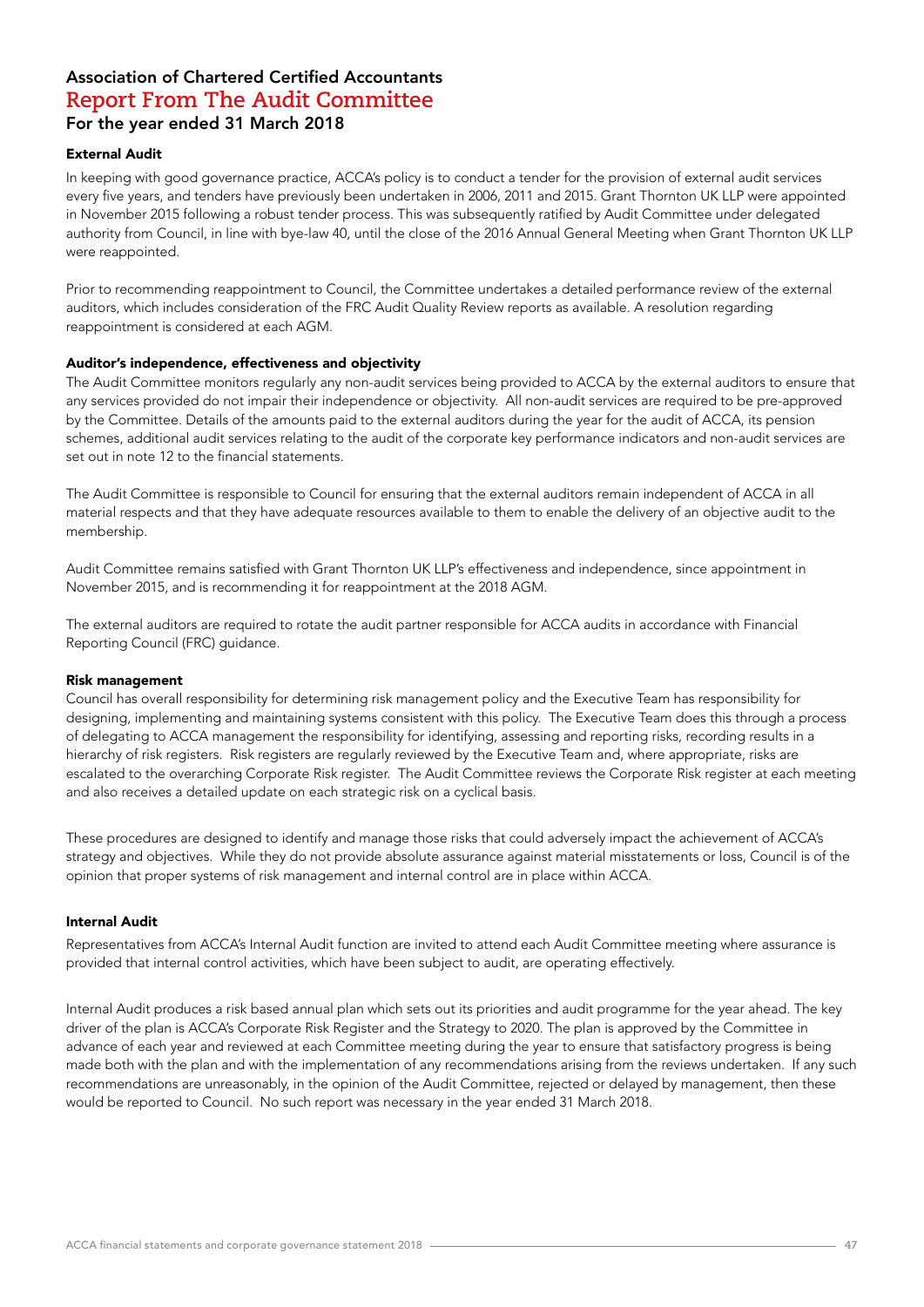#### Activity during the year

During the year to 31 March 2018, Audit Committee has:

- *•* reviewed the annual accounts as at 31 March 2017 and recommended to Council that they be approved
- reviewed the structure and content of the Integrated Report
- considered ACCA's strategic risks and underlying risk management procedures, and risk 'deep dives' into the corporate risk register risks
- reviewed the effectiveness of ACCA's internal controls
- reviewed ACCA's whistleblowing policy
- received reports from the external auditors
- received reports from the Corporate Assurance function and monitored progress with the implementation of the recommendations arising from those
- agreed the fees and terms of appointment of the external auditors and considered audit quality and effectiveness
- reviewed the Committee's own effectiveness and submitted an annual report on its performance to Governance Design Committee
- received training on various subjects to enhance the Committee's knowledge in respect of specific matters.

Subsequent to the year-end, the Committee has recommended to Council that it approves the annual accounts for the year ended 31 March 2018 and that a resolution re-appointing Grant Thornton UK LLP as auditors be put to the AGM in November. The Committee has also considered that the Integrated Report and financial statements, taken as a whole, are fair, balanced and understandable and provides information necessary for members to assess ACCA's performance, business model and strategy.

#### Summary

The Committee has fulfilled the responsibilities of its terms of reference throughout the year.

Orla Collins Chairman of the Audit Committee 23 June 2018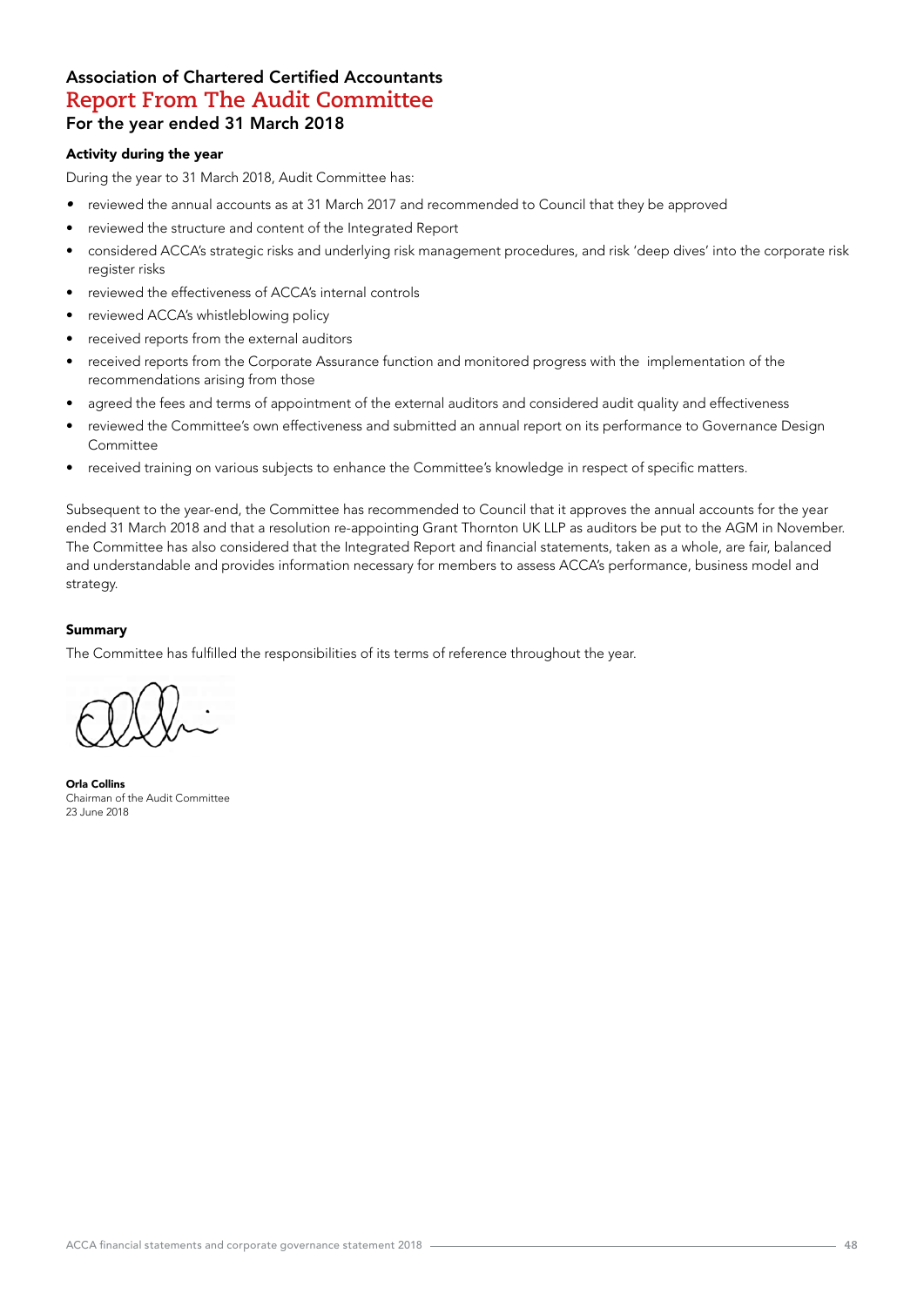#### Our opinion on the financial statements is unmodified

We have audited the group financial statements of the Association of Chartered Certified Accountants' (ACCA) for the year ended 31 March 2018 which comprise the consolidated income statement, the consolidated statement of comprehensive income, the consolidated balance sheet, the consolidated statement of changes in members' funds, the consolidated cash flow statement and notes to the financial statements, including a summary of significant accounting policies. The financial reporting framework that has been applied in their preparation is applicable law and International Financial Reporting Standards (IFRSs) as adopted by the European Union.

In our opinion, the group financial statements:

- give a true and fair view of the state of the group's affairs as at 31 March 2018 and of its surplus for the year then ended;
- have been properly prepared in accordance with IFRSs as adopted by the European Union.

#### Basis for opinion

We conducted our audit in accordance with International Standards on Auditing (UK) (ISAs (UK)) and applicable law. Our responsibilities under those standards are further described in the Auditor's responsibilities for the audit of the group financial statements section of our report. We are independent of the group in accordance with the ethical requirements that are relevant to our audit of the financial statements in the UK, and we have fulfilled our other ethical responsibilities in accordance with these requirements. We believe that the audit evidence we have obtained is sufficient and appropriate to provide a basis for our opinion.

#### Who we are reporting to

This report is made solely to the ACCA's members, as a body, in accordance with our terms of engagement. Our audit work has been undertaken so that we might state to ACCA's members those matters we are required to state to them in an auditor's report and for no other purpose. To the fullest extent permitted by law, we do not accept or assume responsibility to anyone other than ACCA and ACCA's members as a body, for our audit work, for this report, or for the opinions we have formed.

#### Conclusions relating to going concern

We have nothing to report in respect of the following matters in relation to which the ISAs (UK) require us to report to you where:

- Council's use of the going concern basis of accounting in the preparation of the financial statements is not appropriate; or
- Council have not disclosed in the financial statements any identified material uncertainties that may cast significant doubt about the group's ability to continue to adopt the going concern basis of accounting for a period of at least twelve months from the date when the financial statements are authorised for issue.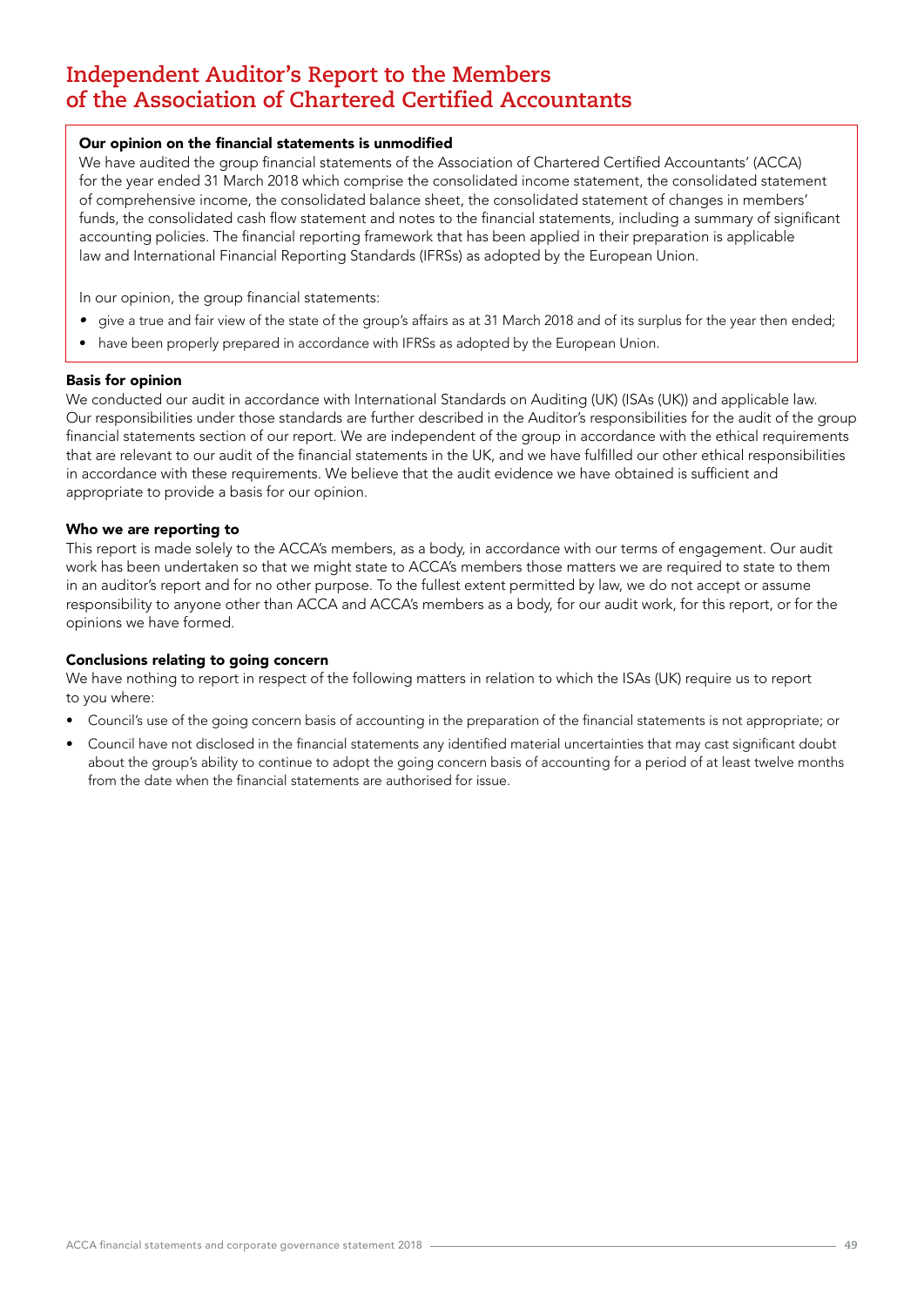

#### Overview of our audit approach

- Overall materiality: £3,000,000 which represents approximately 1.5% of the group's total revenue;
- Key audit matters were identified as revenue recognition, valuation of intangible assets and valuation of retirement benefit scheme liabilities.
- In establishing the overall approach to the Group audit, we determined the type of work that needed to be performed at the reporting units by us, as the Group engagement team. Where the work was performed by component auditors, we determined the level of involvement we needed to have in the audit work at those reporting units to be able to conclude whether sufficient appropriate audit evidence had been obtained as a basis for our opinion on the Group financial statements as a whole. In total, 96% of group revenues and 97% of total assets were subject to full scope audit, with the remaining revenues and total assets being subject to analytical review procedures.

#### Key audit matters

The graph below depicts the audit risks identified and their relative significance based on the extent of the financial statement impact and the extent of management judgement.



Key audit matters are those matters that, in our professional judgment, were of most significance in our audit of the financial statements of the current period and include the most significant assessed risks of material misstatement (whether or not due to fraud) that we identified. These matters included those that had the greatest effect on: the overall audit strategy; the allocation of resources in the audit; and directing the efforts of the engagement team. These matters were addressed in the context of our audit of the financial statements as a whole, and in forming our opinion thereon, and we do not provide a separate opinion on these matters.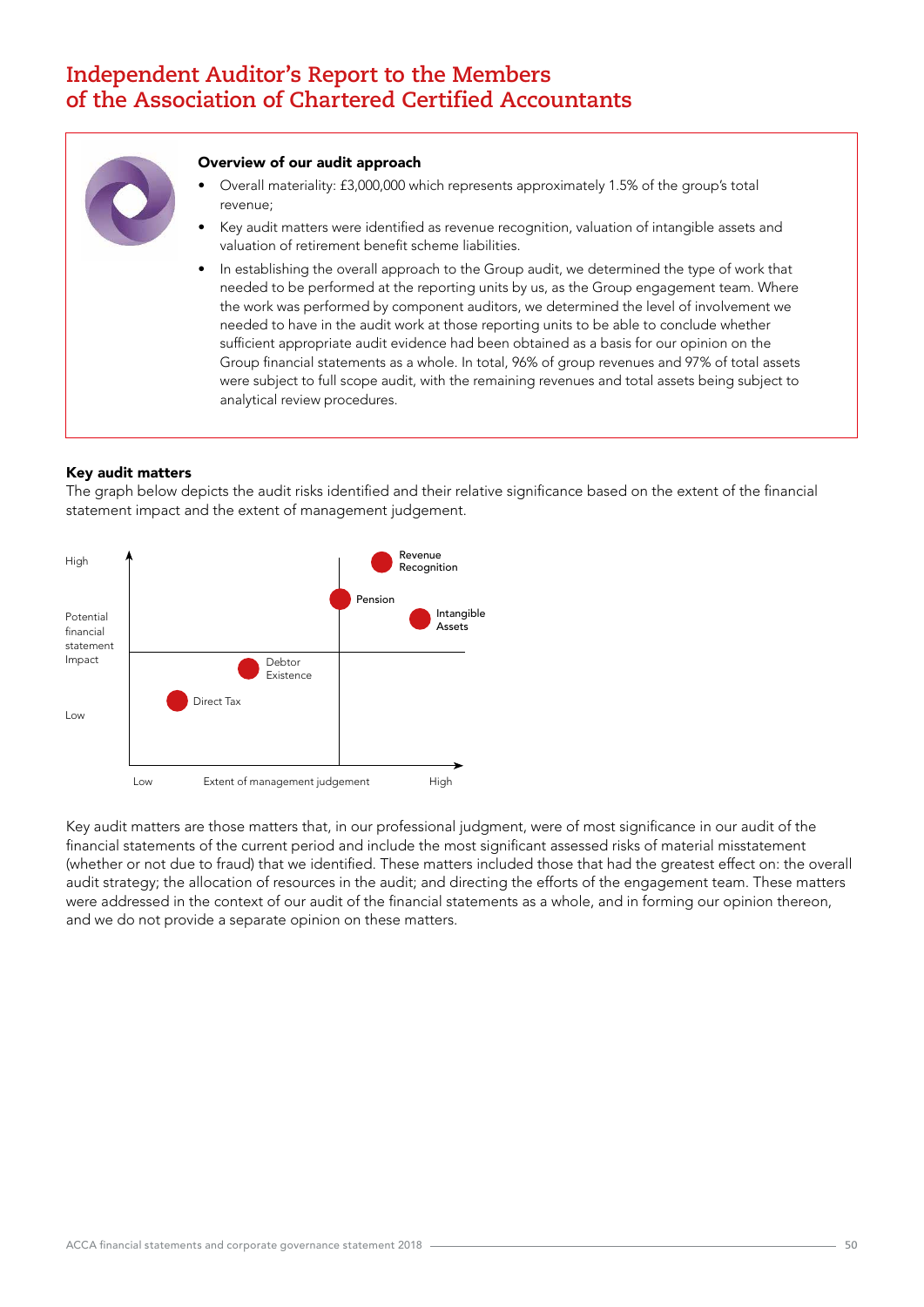| <b>Key Audit Matter</b>                                                                                                                                                                                                                                                                                                                                                                                                                                                                                                                                                                                                                                                                                                                                                                                                                                                                                                                                                                                                                           | How the matter was addressed in the audit                                                                                                                                                                                                                                                                                                                                                                                                                                                                                                                                                                                                                                                                                                                                                                                                                                                                                                                                                                                                                                                                                                                                                                                                                                                                                                               |  |
|---------------------------------------------------------------------------------------------------------------------------------------------------------------------------------------------------------------------------------------------------------------------------------------------------------------------------------------------------------------------------------------------------------------------------------------------------------------------------------------------------------------------------------------------------------------------------------------------------------------------------------------------------------------------------------------------------------------------------------------------------------------------------------------------------------------------------------------------------------------------------------------------------------------------------------------------------------------------------------------------------------------------------------------------------|---------------------------------------------------------------------------------------------------------------------------------------------------------------------------------------------------------------------------------------------------------------------------------------------------------------------------------------------------------------------------------------------------------------------------------------------------------------------------------------------------------------------------------------------------------------------------------------------------------------------------------------------------------------------------------------------------------------------------------------------------------------------------------------------------------------------------------------------------------------------------------------------------------------------------------------------------------------------------------------------------------------------------------------------------------------------------------------------------------------------------------------------------------------------------------------------------------------------------------------------------------------------------------------------------------------------------------------------------------|--|
| <b>Risk 1 Revenue recognition</b><br>Revenue for fees and subscriptions together<br>with qualifications and exams was<br>£189,490,000 for the year ended<br>31 March 2018.<br>The ACCA make an annual adjustment to<br>income to reflect the anticipated value of<br>income reversed due to the removal of<br>students and members. There is therefore<br>an occurrence risk that the significant<br>income streams are not recognised in the<br>correct financial year, with fees being<br>received in advance of providing the exam<br>service, requiring deferment to the period in<br>which the exam is taken. Subscriptions<br>income entitling membership over a<br>calendar year also requires appropriate<br>allocation to the Group's financial year. We<br>therefore identified revenue recognition as a<br>significant risk which was one of the most<br>significant assessed risks of material<br>misstatement.                                                                                                                       | Our audit work included, but was not restricted to:<br>performing proof in total calculations, with expectations set with<br>$\bullet$<br>reference to our interrogation of members and exam databases and<br>published fee rates as adjusted for accrued and deferred income and<br>discounts;<br>recalculating accrued and deferred income and comparing it to<br>$\bullet$<br>management's assessment;<br>testing a sample of discounts in the year to supporting<br>٠<br>documentation;<br>performing analytical procedures and sample testing to assess<br>$\bullet$<br>judgements made by management in respect of the adjustment to<br>income for removal of students and members.<br>The group's accounting policy on income is shown in note 2(c) to the<br>$\bullet$<br>financial statements and related disclosures are included in notes 6<br>and 7. The Audit Committee identified revenue recognition as a<br>significant issue in its report on page 46, where the Committee also<br>described the action that it has taken to address this issue.<br><b>Key observations</b><br>Overall, our testing did not identify any evidence of material<br>misstatement in respect of revenue recognition.                                                                                                                                       |  |
| <b>Risk 2 Valuation of intangible assets</b><br>The group's internally generated intangible<br>assets were valued at £15,616,000 for the year<br>ended 31 March 2018, in accordance with<br>International Accounting Standard (IAS) 38<br>'Intangible Assets'. There have been material<br>additions in the year arising from investment in<br>new IT systems as well as continued<br>investment in the FEDS programme.<br>The identification of impairment events and<br>associated charge, together with initial<br>measurement require the application of<br>significant management judgement, in<br>particular the assessment of future economic<br>benefits. There is a risk that the initial<br>measurement of intangible assets is<br>inappropriate, or management fail to identify<br>an impairment event and the charge reported<br>is therefore inappropriate. We therefore<br>identified valuation of intangible assets as a<br>significant risk, which was one of the most<br>significant assessed risks of material<br>misstatement. | Our audit work included, but was not restricted to:<br>testing a sample of intangibles capitalised in the year, challenging<br>$\bullet$<br>management's assumptions relating to timing and recognition<br>thereof and corroborating items to underlying data such as<br>timesheet records, purchase invoices and market research;<br>recalculating amortisation;<br>$\bullet$<br>performing sensitivity analysis on growth rates and margins to assess<br>$\bullet$<br>management's judgement regarding future economic benefits;<br>comparing actual outcomes against prior period to assess the<br>٠<br>adequacy of management's process for estimating the value of<br>intangible assets, and<br>assessing whether there is any evidence of material impairment that<br>$\bullet$<br>management have failed to identify.<br>The group's accounting policy on intangible assets is shown in note<br>2(i) to the financial statements and related disclosures are included in<br>note 15. The Audit Committee identified existence and valuation of<br>intangible assets as a significant issue in its report on page 46, where the<br>Committee also described the action that it has taken to address<br>this issue.<br><b>Key observations</b><br>We have not identified any material misstatements or deficiencies from<br>the testing performed. |  |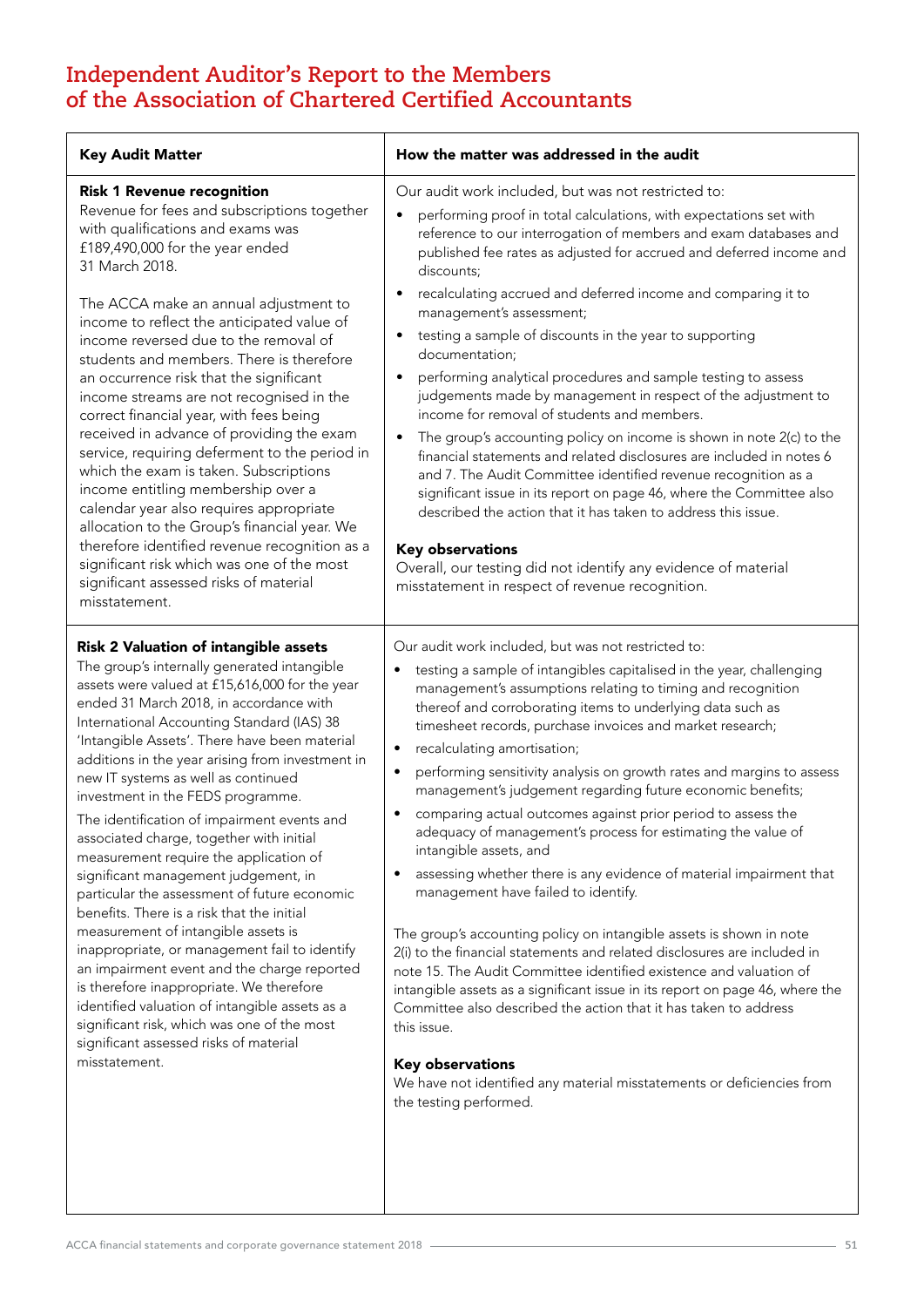| <b>Key Audit Matter</b>                                                                                                                                                                                                                                                                                                                                                                                                                                                                                                                                                                                                                                                 | How the matter was addressed in the audit                                                                                                                                                                                                                                                                                                                                                                                                                                                                                                                                                                                                                                                                                                                                                                                                                                                                                                                                                                                                                                                                                                                                                                                                                      |
|-------------------------------------------------------------------------------------------------------------------------------------------------------------------------------------------------------------------------------------------------------------------------------------------------------------------------------------------------------------------------------------------------------------------------------------------------------------------------------------------------------------------------------------------------------------------------------------------------------------------------------------------------------------------------|----------------------------------------------------------------------------------------------------------------------------------------------------------------------------------------------------------------------------------------------------------------------------------------------------------------------------------------------------------------------------------------------------------------------------------------------------------------------------------------------------------------------------------------------------------------------------------------------------------------------------------------------------------------------------------------------------------------------------------------------------------------------------------------------------------------------------------------------------------------------------------------------------------------------------------------------------------------------------------------------------------------------------------------------------------------------------------------------------------------------------------------------------------------------------------------------------------------------------------------------------------------|
| <b>Risk 3 Valuation of retirement benefit</b><br>scheme liabilities<br>Retirement benefit obligations were valued at<br>£20,741,000 for the year ended 31 March 2018.<br>The assessment of actuarial assumptions<br>requires the application of significant<br>judgment by management. There is a risk that<br>management apply incorrect assumptions and<br>therefore the reported liability is incorrectly<br>recorded in accordance with IAS 19 'Employee<br>Benefits'. We therefore identified valuation of<br>retirement benefit scheme liabilities as a<br>significant risk, which was one of the most<br>significant assessed risks of material<br>misstatement. | Our audit work included, but was not restricted to:<br>using our internal valuation experts to challenge the key actuarial<br>$\bullet$<br>assumptions used by management's actuary, including discount rate<br>to yield on AA rated corporate bonds, price inflation to Bank of<br>England's inflation curve, pension increases to inflation assumptions,<br>and mortality / life expectancy to S2PA and ILT15 tables;<br>reconciling the opening and closing liability given the figures and<br>$\bullet$<br>general approach taken by management's actuary;<br>performing reasonableness checks on interest cost and income<br>$\bullet$<br>against management's actuary's assessment of the discount rate;<br>testing a sample of contributions paid in the year to bank and<br>agreeing underlying value of assets to investment confirmations.<br>The group's accounting policy on pensions is shown in note 2(r) to the<br>financial statements and related disclosures are included in note 21.<br>The Audit Committee identified valuation and presentation of retirement<br>benefit scheme liabilities as a significant issue in its report on page 46,<br>where the Committee also described the action that it has taken to<br>address this issue. |
|                                                                                                                                                                                                                                                                                                                                                                                                                                                                                                                                                                                                                                                                         | <b>Key observations</b><br>Based on our audit work, we found the valuation methodologies and<br>the actuarial assumptions inherent within them to be balanced and<br>consistent. We noted the RPI rate used in the estimate was adjusted to<br>account for risk premium resulting in a rate lower than that of the Bank<br>of England fixed term yields creating a less prudent obligation. We have<br>established that although the rate above is regarded as an outlier, the<br>assumptions used are appropriate and calculated correctly.                                                                                                                                                                                                                                                                                                                                                                                                                                                                                                                                                                                                                                                                                                                   |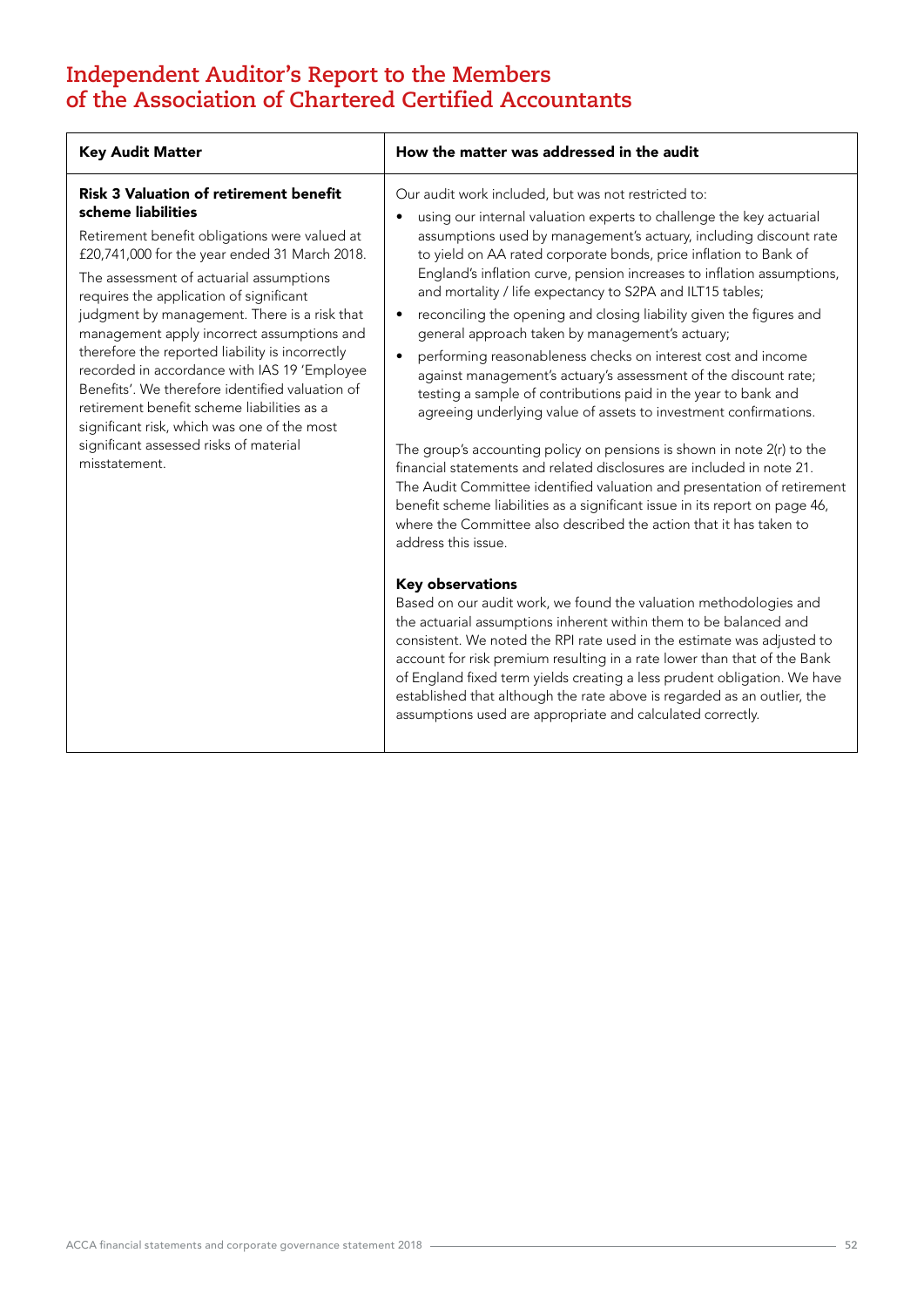#### Our application of materiality

We define materiality as the magnitude of misstatement in the financial statements that makes it probable that the economic decisions of a reasonably knowledgeable person would be changed or influenced. We use materiality in determining the nature, timing and extent of our audit work and in evaluating the results of that work.

We determined materiality for the audit of the group financial statements as a whole to be £3,000,000, which is approximately 1.5% of total revenues. This benchmark is considered the most appropriate because a key measure of success is determined by number of students, affiliates and members which is represented by revenue in the financial statements.

Materiality for the current year is higher than the level that we determined for the year ended 31 March 2017 to reflect the increase in the group's total revenues and our enhanced knowledge and experience of the business.

We use a different level of materiality, performance materiality, to drive the extent of our testing and this was set at 75% of financial statement materiality for the audit of the group financial statements.

The graph below illustrates how performance materiality interacts with our overall materiality and the tolerance for potential uncorrected misstatements.



We determined the threshold at which we will communicate misstatements to the audit committee to be £150,000. In addition we will communicate misstatements below that threshold that, in our view, warrant reporting on qualitative grounds.

#### An overview of the scope of our audit

Our audit approach was based on a thorough understanding of the group's business and is risk based, and in particular included:

- Our assessment of audit risk, our evaluation of materiality and our allocation of performance materiality determines our audit scope for each entity within the Group which, when taken together, enable us to form an opinion on the Consolidated Financial Statements under International Standards on Auditing (UK). We take into account size, risk profile, changes in business environment and other factors when assessing the level of work to be performed at each entity;
- We have obtained an understanding of the entity-level controls of the Group as a whole which assisted us in identifying and assessing risks of material misstatement due to fraud or error, as well as assisting us in determining the most appropriate audit strategy;
- We have tailored our audit response accordingly, and for key audit matters, audit procedures were undertaken directly by the Group audit team; and
- In assessing the risk of material misstatement to the Group Financial Statements, and to ensure we had adequate coverage of significant accounts, full scope audits were undertaken on the parent entity and all UK based subsidiaries. In respect of the overseas subsidiaries, we performed other procedures, including analytical review, substantive testing of payroll and revenue, testing of consolidation journals and intercompany eliminations to respond to any potential risks of misstatement to the Group Financial Statements